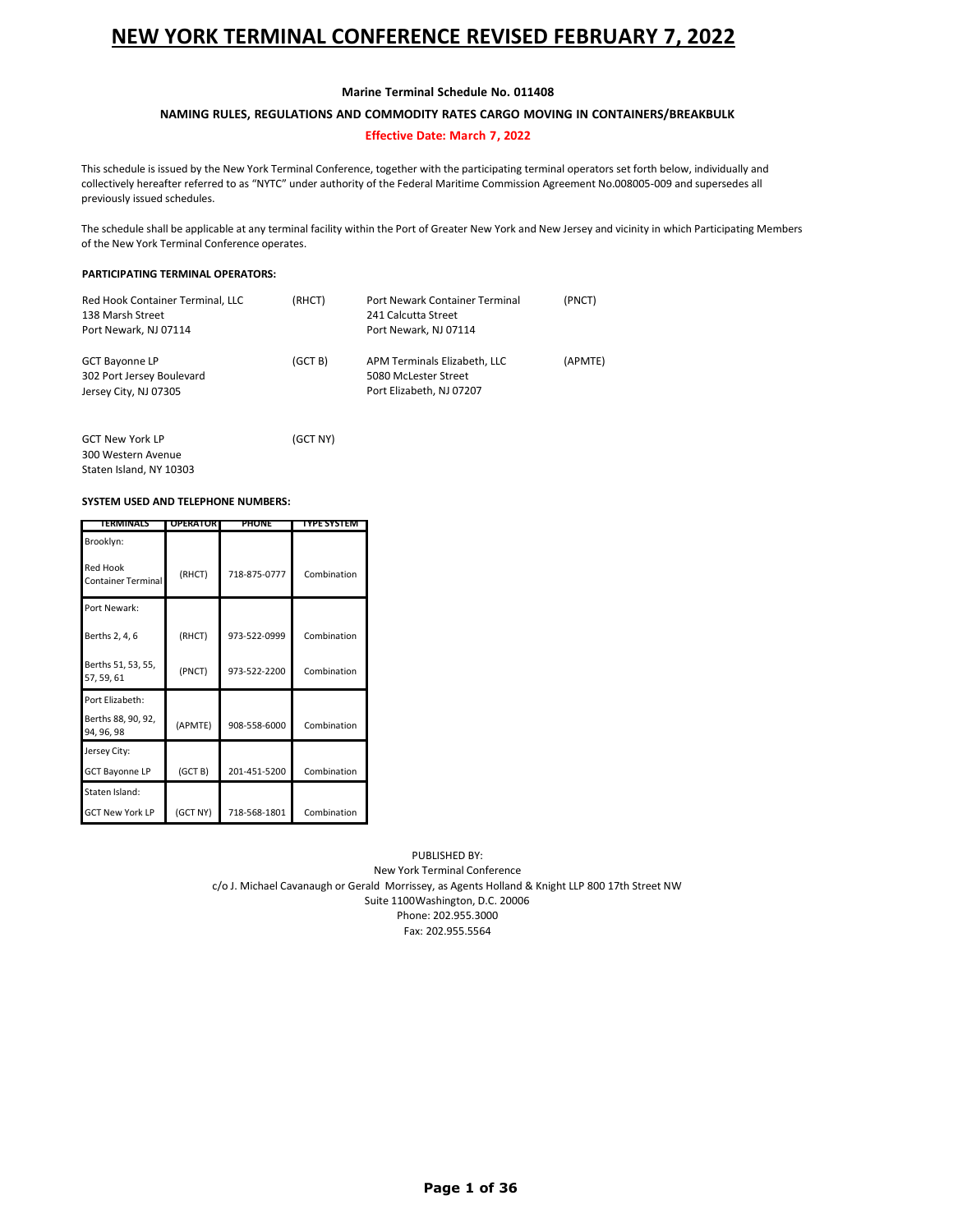### **TABLE OF CONTENTS**

| <b>SECTION I RULES AND REGULATIONS</b> |                                                                    |  |  |  |
|----------------------------------------|--------------------------------------------------------------------|--|--|--|
|                                        | <b>NYTC Operations</b>                                             |  |  |  |
|                                        | <b>Table of Contents</b>                                           |  |  |  |
|                                        | Definitions                                                        |  |  |  |
|                                        | Holidays                                                           |  |  |  |
|                                        | Liability                                                          |  |  |  |
|                                        | Delinquent Invoice                                                 |  |  |  |
|                                        | SECTION II TRUCK, RAIL, & LIGHTER LOADING & UNLOADING              |  |  |  |
|                                        | Application of Truck Loading/Unloading Rates                       |  |  |  |
|                                        | Collection of charges for Services Rendered                        |  |  |  |
|                                        | <b>Heavy Lifts</b>                                                 |  |  |  |
|                                        | <b>Special Handling</b>                                            |  |  |  |
|                                        | <b>Settlement of Disputes</b>                                      |  |  |  |
|                                        | <b>Terminal Services Rates</b>                                     |  |  |  |
|                                        | Rolling Stock Including POV's and Commercial Vehicles              |  |  |  |
|                                        | Schedule of Equipment, Carpentry, and Lashing Rates                |  |  |  |
|                                        | Railcar Loading/Unloading                                          |  |  |  |
|                                        | Lighter Loading/Unloading                                          |  |  |  |
|                                        | Reefer/Termperature Controlled Units                               |  |  |  |
|                                        | <b>SECTION III EXPORT DEMURRAGE</b>                                |  |  |  |
|                                        | Free Time and Demurrage on Export Cargo                            |  |  |  |
|                                        | <b>SECTION IV IMPORT DEMURRAGE</b>                                 |  |  |  |
|                                        | Free Time and Demurrage on Import Cargo                            |  |  |  |
|                                        | SECTION V DEMURRAGE EMPTY CONTAINERS, CHASSIS, & GENSETS           |  |  |  |
|                                        | Free Time and Demurrage on Equipment                               |  |  |  |
|                                        | <b>SECTION VI MISCELLANEOUS RATES</b>                              |  |  |  |
|                                        | Supply water to vessels, Dockage, Miscellaneous Rates              |  |  |  |
|                                        | <b>SECTION VII TERMINAL THROUGHPUT RATES</b>                       |  |  |  |
|                                        | <b>Terminal Throughput Rates</b>                                   |  |  |  |
|                                        | <b>SECTION VIII Vessel Operations and Cargo Handling Agreement</b> |  |  |  |
|                                        | <b>Vessel Operations and Cargo Handling Agreement</b>              |  |  |  |
|                                        |                                                                    |  |  |  |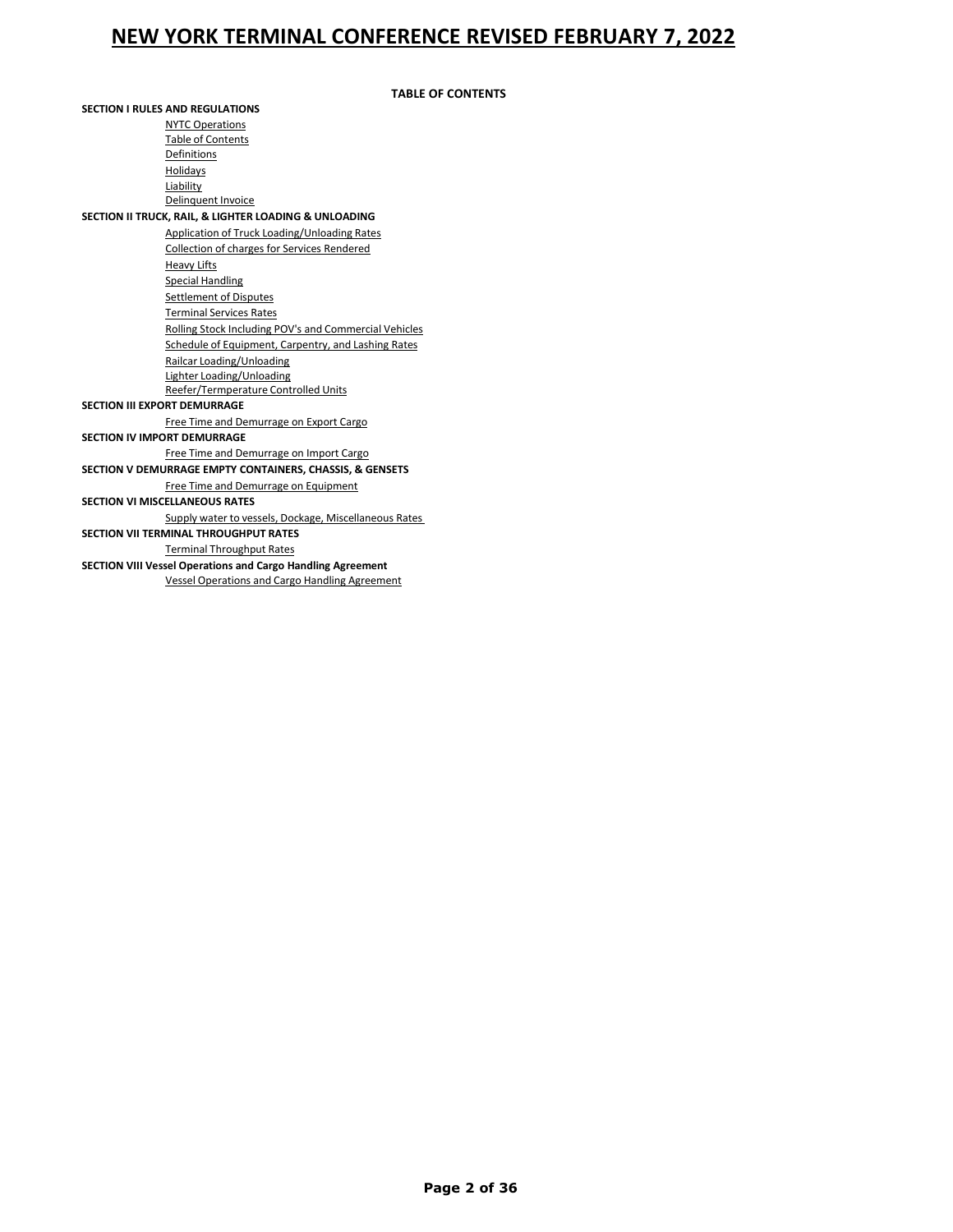#### **SECTION I**

#### **RULES AND REGULATIONS SYMBOLS AND DEFINITIONS**

#### **DEFINITIONS:**

1. **CONTAINER** – Refers to any fully enclosed, reusable freight container of rectangular configuration, used for the repeated shipping of a number of smaller packages or bulk material. Said container may be collapsible, rigid or mobile; however, it must be susceptible to being handled in transit as a unit, and must meet ISO standards.

2. **HEAVY LIFT** – Refers only to single packages weighing 10,001 lbs. or more; provided, however, that individual airplanes, boats, containers and metals shall not be deemed heavy lifts.

3. **INTACT CONTAINER** – A reusable non-disposable shipping container for intact movement requiring no stripping or stuffing of contents by the NYTC.

4. **OPEN FLAT BED TRUCK (OFBT)** – Refers to a truck having no sides and tailgate, as well as to one from which the sides and tailgate have been removed by the truck driver prior to loading and/or unloading operations.

5. **OTHER TRUCK** – Refers to closed top or rack-open top truck (unless racks are removed by driver, prior to receiving service.

6. **PACKAGE** – Shall also include pieces, unpackaged customary freight units and all articles of any description except goods shipped in bulk.

7. **PIER CONTAINER** – A reusable, non-disposable shipping container requiring stripping or stuffing of contents by NYTC or other agreed third party.

8. **SKIDDED PRE-UNITIZED AND PALLETIZED CARGO** – Refers to packages mounted on a prepared platform (and, in the case of pre-unitized cargo, strapped together) in such a way as to form a single unit, which may be handled at the terminal facility by a 5-ton forklift. To be acceptable, the platforms must be made of wood, plastic, paper or metal, and shall rest on, and be fastened to, runners of steel or wood, with openings wide enough to permit free access of forklift blades and so spaced as to provide a balanced load when lifted. In addition, the dimensions of the total unit (i.e. platform with packages) shall not exceed 48 inches in width, 60 inches in length and 84 inches in height.

9. **TEMPERATURE CONTROLLED CARGO** – Refers to cargo that must be maintained at a specific temperature or range of temperatures.

10. **TERMINAL FACILITY** – One or more structures comprising a terminal unit and including, but not limited to, wharves, warehouses, covered and/or open storage space, cold storage plants, grain elevators, and/or bulk cargo loading and/or unloading structures, landings, and receiving stations, used for the transmission, care and convenience of cargo and/or passengers in the interchange of same between land and water carriers or between two water carriers. Terminal Operator refers to NYTC.

11. **THE PORT OF GREATER NEW YORK AND NEW JERSEY AND VICINITY** – All of the geographical areas designated in "The Port of New York District" map issued by the Port Authority of New York and New Jersey.

12. **TON** – Refers to a net ton of 2,000 pounds.

13. **TROUBLE TICKET**– Refers to a extra step in the Trucker transaction process generated as a result of a paperwork or documentation problem discovered, a problem that could have been avoided if the trucker had pre-checked the shipment.

#### **RULES AND REGULATIONS STRAIGHT TIME RATES AND OVERTIME CHARGES**

The rates provided hereinafter are for work performed during the hours from 8:00 a.m. to 12 noon and from 1:00 p.m. to 5:00 p.m., Monday to Friday, inclusive. All ILA holidays specified in the collective bargaining agreement are in effect in the Port of New York governing the employment of longshore labor being excepted.

Services performed by NYTC for the convenience of the carrier, shipper or consignee outside the aforementioned hours and services performed on Saturdays, Sundays and ILA holidays specified in the collective bargaining agreement in effect in the Port of New York governing the employment of longshore labor, shall be subject to a surcharge on the applicable rate.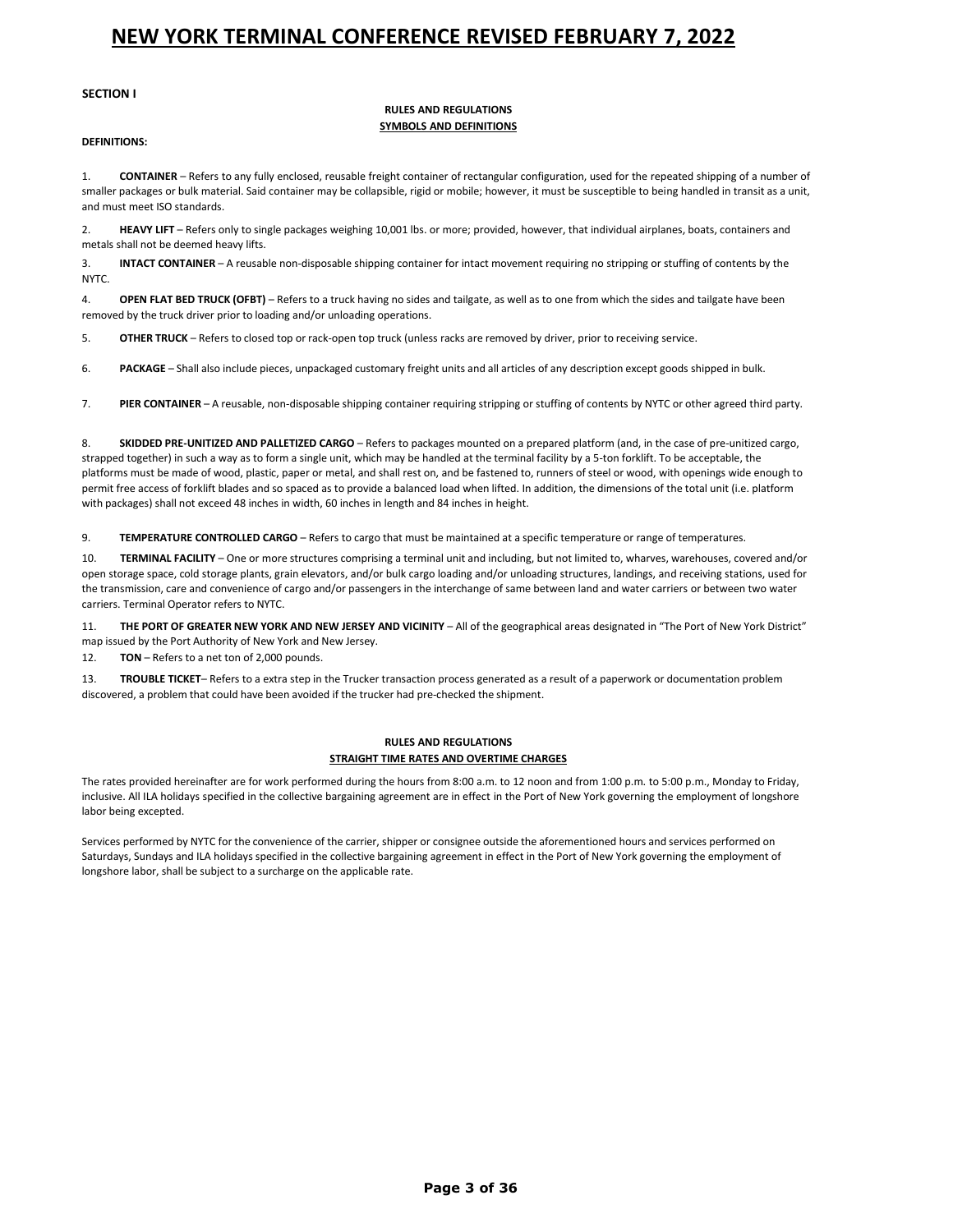| The following are the I.L.A. Holidays for the period $10/1/2021 - 9/30/2022$ |                                                 |  |  |
|------------------------------------------------------------------------------|-------------------------------------------------|--|--|
| Holiday<br>1. Columbus Day                                                   | <b>Date Observed</b><br>Monday October 11, 2021 |  |  |
| 2. Election Day                                                              | Tuesday November 2, 2021                        |  |  |
| 3. Veterans Day                                                              | Thursday November 11, 2021                      |  |  |
| 4. Thanksgiving Day*                                                         | Thursday November 25, 2021                      |  |  |
| 5. Christmas Eve                                                             | Friday December 24, 2021                        |  |  |
| 6. Christmas Day*                                                            | Saturday December 25, 2021                      |  |  |
| 7. New Year's Eve                                                            | Friday December 31, 2021                        |  |  |
| 8. New Year's Day*                                                           | Saturday January 1, 2022                        |  |  |
| 9. Martin Luther King's<br>Birthday                                          | Monday January 17, 2022                         |  |  |
| 10. Lincoln's Birthday                                                       | Saturday February 12, 2022                      |  |  |
| 11. President's Day                                                          | Monday February 21, 2022                        |  |  |
| 12. Gleason's Birthday                                                       | Thursday March 17, 2022                         |  |  |
| 13. Good Friday                                                              | Friday April 15, 2022                           |  |  |
| 14. Memorial Day                                                             | Monday May 30, 2022                             |  |  |
| 15. Independence Day *                                                       | Monday July 4, 2022                             |  |  |
| 16. Labor Day *                                                              | Monday September 5, 2022                        |  |  |
| * No Work ILA Holidays                                                       |                                                 |  |  |

### **RULES AND REGULATIONS ILA HOLIDAYS**

Work on non-working holidays shall cease at 06:00 AM on the day of the holiday unless Carrier and Contractor agree the prior day to complete a berthed vessel by 09:00 AM on the day of the holiday. In the event a vessel works to completion beyond 06:00 AM Carrier shall guarantee Contractor three hours at double the overtime rate. **For the avoidance of doubt Easter Sunday shall be treated as a non-working holiday.**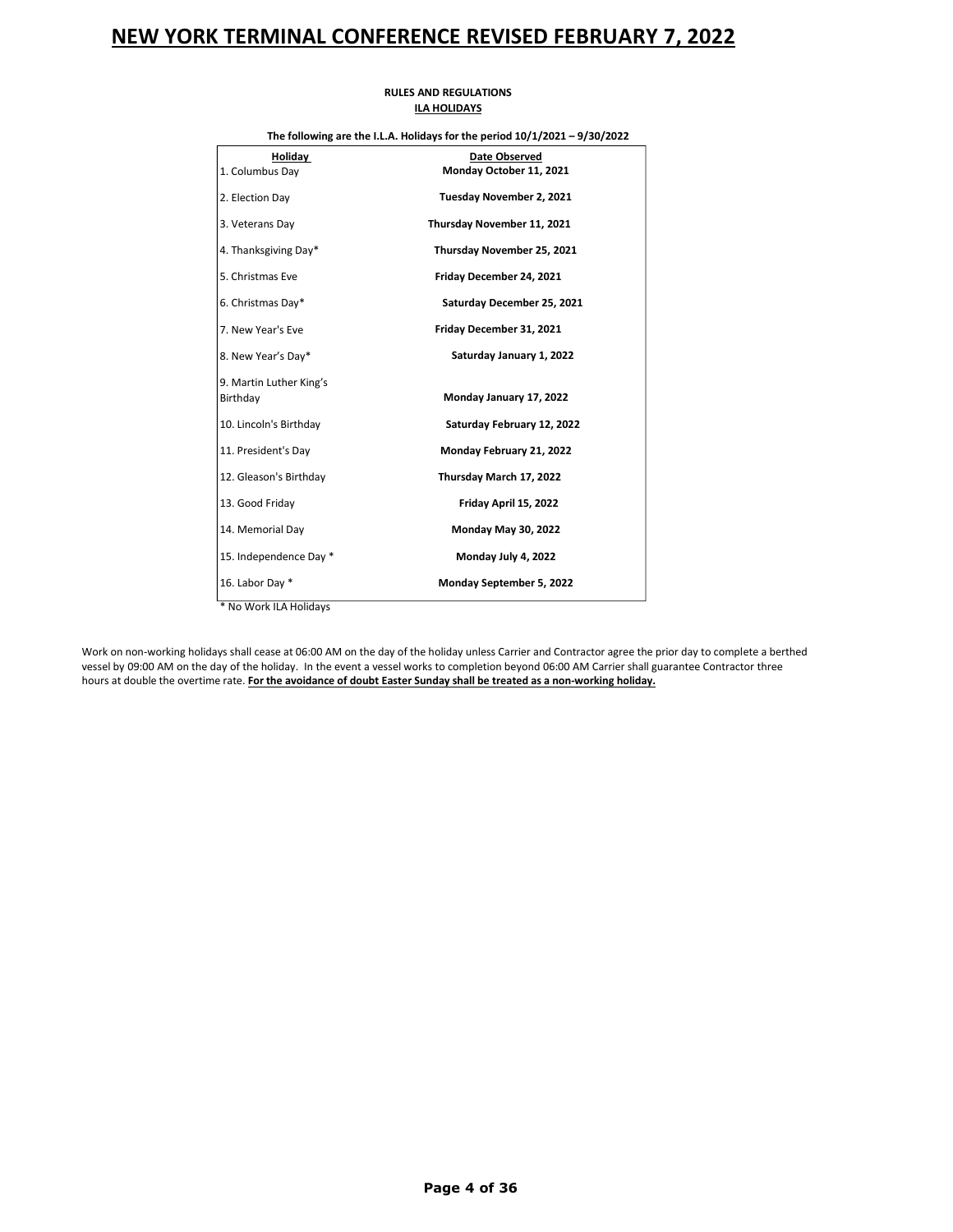### **RULES AND REGULATIONS LIABILITY**

**LIMITATION OF LIABILITY** – "Liability for loss or damage to cargo resulting from our failure to exercise due and proper care in performing the services provided for herein, incurred during the handling, loading, unloading, receipt, delivery, or storage of such cargo on the terminal at any time, including applicable free time, shall not exceed \$500.00 (US) per package or customary freight unit, unless the value of the cargo has been declared and other arrangements made with NYTC prior to its taking custody of, or assuming responsibility for the cargo."

No provision contained in this schedule shall relieve NYTC from liability for its own negligence nor require any user to indemnify or hold harmless NYTC for liability for its own negligence.

NYTC shall be liable only for damage resulting from its failure to exercise due and proper care in performing the services provided for herein. In no case shall NYTC be liable for a sum in excess of \$500.00 per package or per customary freight unit unless the trucker, shipper, cargo owner or consignee or their representatives, prior to the commencement of such services, declares in writing a higher value and NYTC has agreed to accept such increased limits prior to NYTC taking custody of, or assuming responsibility for the cargo, or other arrangements are made in writing with NYTC prior to its taking custody of or assuming responsibility for the cargo.

### **RULES AND REGULATIONS DELINQUENT INVOICE**

a) Invoices as issued by NYTC for services rendered are due and payable upon presentation.

b) Unless otherwise stated herein, any invoice for any charge or charges prescribed for which full payment is not received by NYTC within thirty (30) calendar days from the date of the invoice is delinquent and shall be placed on the delinquent list.

c) A delinquent invoice or delinquent charge is subject to a late payment charge consisting of simple interest of 1.5 % per month.

d) Penalty charges prescribed in other items of this Tariff are separate and distinct from the delinquent payment charge assessable under this item.

### **SECTION II**

### **RULES AND REGULATIONS TRUCK LOADING AND UNLOADING**

#### **1. DEFINITIONS**

A. ITTruck Loading – Shall mean the service of moving cargo from a place of rest on the terminal facility, elevating the cargo onto the truck and stowing of the cargo in the truck, but shall not include, among other things, special stowage, sorting or grading of, or otherwise selecting, the cargo for the convenience of the trucker or the consignee, nor the loading of cargo onto consignee's pallets.

B. ITTruck Unloading – Such service shall consist of removing cargo from the body of the truck to place of rest on the terminal facility designated by NYTC. Truck unloading shall be performed by NYTC at the request of the motor carrier.

### **2. RIGHT TO LOAD AND UNLOAD TRUCK**

A. Truck loading shall be performed solely by the agents, servants and employees of NYTC in accordance with the rules, regulations and practices contained in this schedule. Such services shall be performed with the assistance, and under the supervision, of the driver of the truck.

B. Truck unloading shall be performed by NYTC only upon request of the motor carrier, its agents, servants and/or employees; provided that there is sufficient labor readily available to NYTC to perform said services at the time of said request and provided, further, that the cargo is so situated on the truck that said services may be rendered by NYTC in one continuous operation, without interruption, until completion of the desired services. Said truck unloading services shall be performed with the assistance, and under the supervision, of the driver of the truck.

C. Only trucks properly registered and licensed will be serviced by NYTC. Equipment used for truck loading and unloading will be exclusively by NYTC; no lift trucks, pallet jacks, cranes, etc., other than those supplied by NYTC, will be permitted on the terminal facility.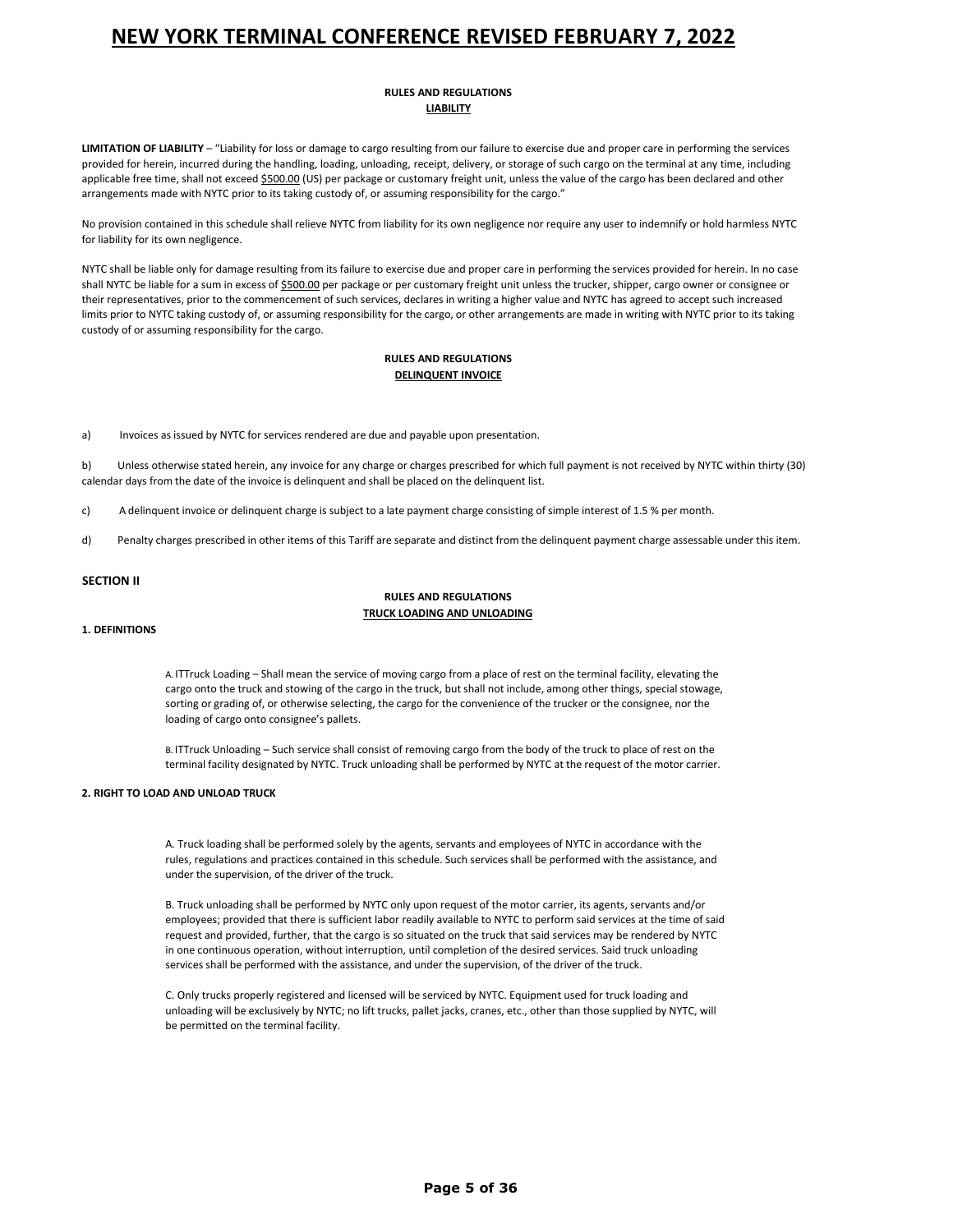#### **3. SAFETY**

- A. The motor carrier, shipper or consignee shall provide a vehicle, which is adequate and suitable for safe loading andunloading.
- B. Dray Carrier Reactivation after Second Violation/Ban for Safety or Security Violations. A re-activation fee will apply to any truck driver regaining access to any NYTC marine terminal after being cited and/or banned twice within one (1) calendar year for operating their truck in an unsafe manner or for violating any specific NYTC marine terminal traffic safety and security rules. Notwithstanding the reactivation fee, the marine terminals have sole discretion concerning all decisions to reactivate a driver, including but not limited to, a joint safety meeting and any additional training. <br>\$70.52

### **4. APPLICATION OF RATES**

Rates are quoted in cents per 100 lbs., unless otherwise noted.

Rates in this schedule apply only where NYTC is not requested to select cargo by individual marks or identification such as chop marks, brands, type, size, etc. If selecting is desired, and such service thereafter rendered, the rates will apply plus the service charge applicable under "Special Handling" under Item 13.

#### **5. MISPLACED EQUIPMENT/CARGO BY A MOTOR CARRIER**

Provide clerking, checking and draying services including equipment to locate and correct misparked equipment/cargo by a motor carrier, per occurance

\$229.45

#### **6. COLLECTION OF CHARGES FOR SERVICES RENDERED**

A. Unless the shipper or consignee shall have made definite arrangements with NYTC for the payment of loading or unloading charges, the motor carrier shall assume full responsibility for the payment of the charges for such service.

B. Invoices are due at the address shown of invoice no later than ten (10) working days after rendition of truck loading and/or unloading services. Failure to remit within the period above prescribed will result in withdrawal of credit. Thereafter and until such time as credit is re-established, all charges and/or invoices shall be paid in cash by the driver after completion of said services and before departure of the truck from the terminal facility. The driver shall be given a receipt for each such payment.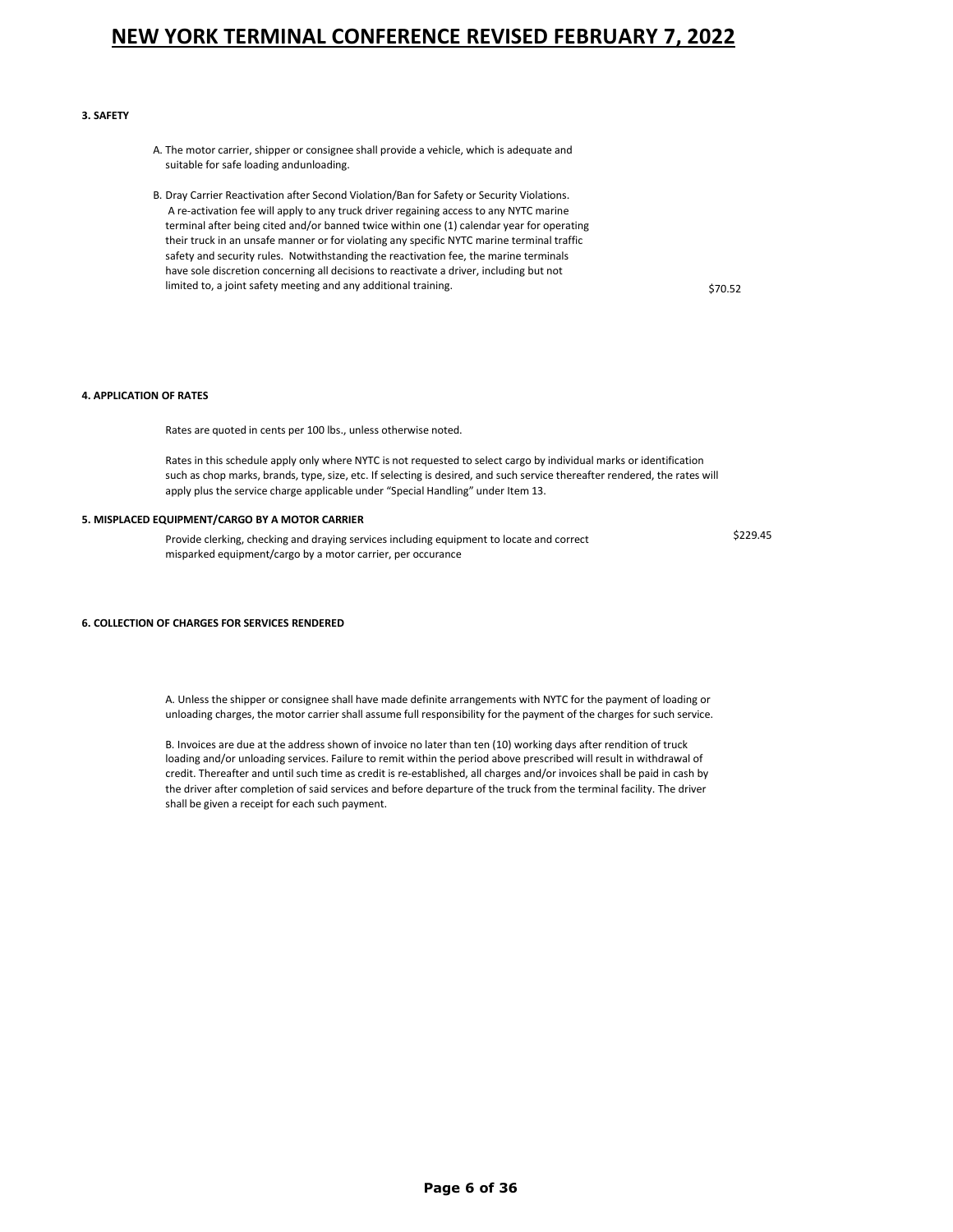C. If a motor carrier fails to pay the charges specified herein and/or if a motor carrier is extended credit pursuant to the above provisions, and fails to pay said charges, the shipper or consignee shall become liable for such charge.

D. Existing credit listing maintained by NYTC will continue to be recognized and companies listed thereon shall continue to be extended credit in accordance with the provisions of Paragraph B. above subject to revocation as provided therein.

E. Companies not presently approved for credit by NYTC may make application therefore in writing directly to NYTC. Until such time as approval for credit is granted, all charges and/or invoices shall be paid in cash by the driver after completion of services and before departure of the truck from the terminal facility. The driver will be given a receipt for each such payment.

F. Checks from companies having established credit with NYTC will be accepted under the following provisions:

1) Any company check returned for Non-Sufficient Funds (NSF) will be assessed a fee for each occurrence of \$99.46  $\sim$ 

2) Any company that has two (2) checks returned for NSF within a six-month period will be subject to

3) Cash payment will be required for companies for which check acceptance privileges have been cancelled.

4) NYTC may elect to establish a maximum dollar amount for any checks to be accepted. Payment in excess of this amount must be a certified check, cashier's check or wire transfer prior to release of cargo and/or providing services.

#### **7. RECEIPT AND DELIVER OF BREAKBULK OR RO-RO CARGO AT AN APPOINTMENT TERMINAL**

Appointments for service will be made available at terminals designated as appointment terminals. Scheduling of appointments should be made by 11:00 a.m. of the preceding business day with NYTC. Special equipment loading or discharging must be arranged at the time of making appointments. Appointments may be made with NYTC for delivery of cargo only after the steamship company has provided a freight release. Trucks arriving after the time of scheduled appointment may be denied service. A truckman will be deemed to have missed his appointment if for any reason the vehicle or the cargo is not in every aspect ready to work at the appointment time.

Trucks arriving after the time of scheduled appointment and those failing to appear for their appointments shall be subject to a charge of  $$61.96$ 

#### **8. RECEIPT AND DELIVERY OF CARGO AT A NON-APPOINTMENT TERMINAL**

NYTC shall make provisions for servicing of non-appointment trucks that arrive at the terminal before 3:00 p.m. Nonappointment trucks will be assigned service periods. Those trucks not wishing to wait for their assigned service period may elect, not more than thirty (30) minutes after receipt of gate pass, to receive a preference slip entitling the trucker to service on the next business day. Trucks arriving at a marine terminal before 3:00 p.m. but after the capacity of said terminal has been reached, may be turned away but will be issued preference slips for service the next day.

#### **9. RECEIPT AND DELIVERY OF CARGO AT A COMBINATION TERMINAL**

All rules applicable to appointment facilities shall be applicable to the appointment portion of a combination nonappointment/appointment terminal operation.

#### **10. OTHER SERVICES**

Nothing contained herein shall be construed as requiring NYTC to perform, without charge, any service not specifically provided for herein.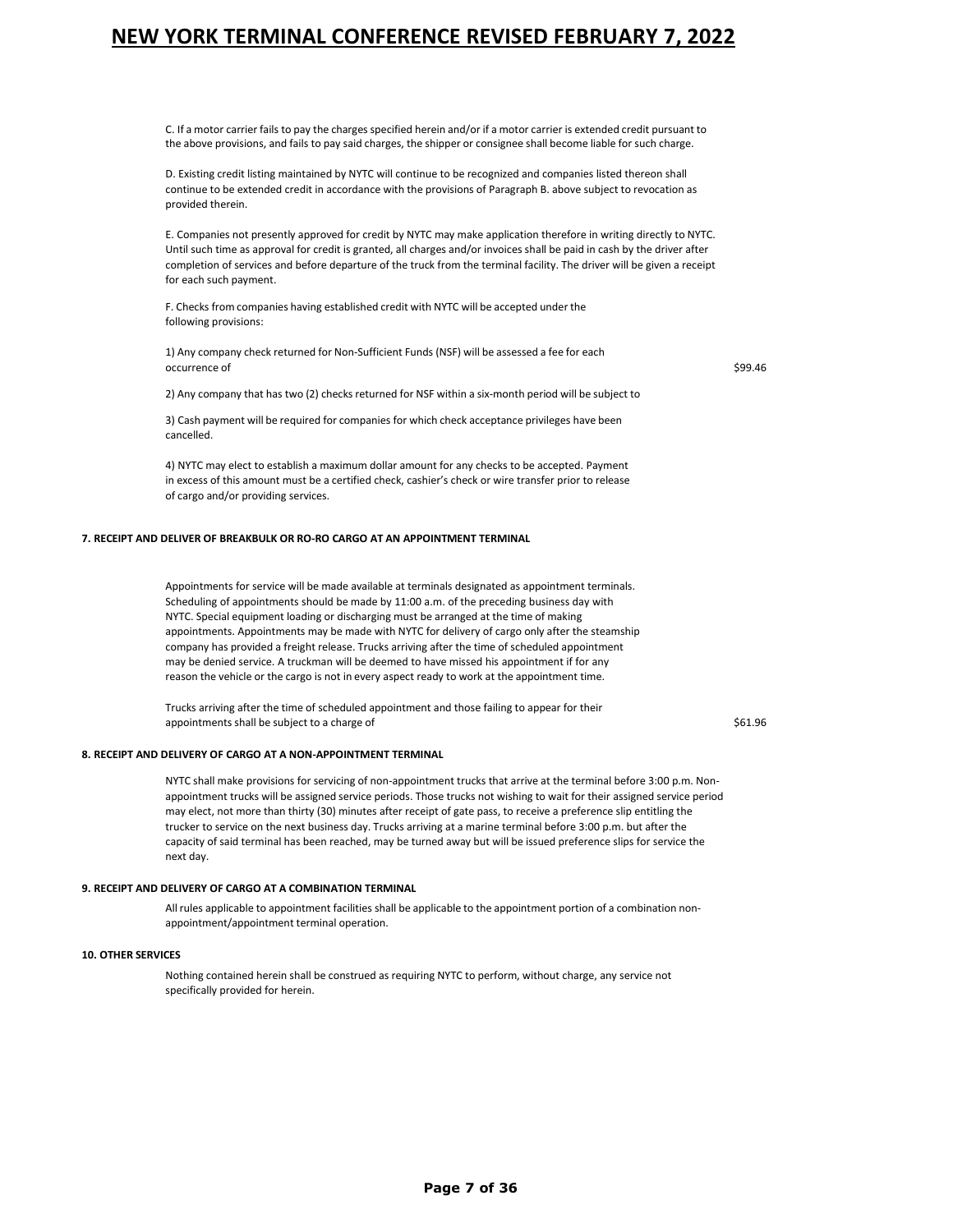#### **11. RESPONSIBILITY OF MOTOR CARRIERS EMPLOYEES IN TRUCK LOADING AND UNLOADING**

When truck driver does not assist in the loading and unloading of his truck, NYTC shall make as surcharge in addition to the applicable schedule rate, the time to be computed on the basis of each fifteen (15) minute period or fraction thereof. Equipment is additional per schedule of equipment rates illustrated in Section II, Item 19.

| Straighttime man hour | \$168.42 |
|-----------------------|----------|
| Overtime man hour     | \$258.32 |
| Meal time man hour    | \$343.56 |

#### **12. HEAVY LIFTS**

The handling of heavy lifts shall be limited to the capacity of NYTC's equipment at that terminal facility. The schedule rates set forth herein for other than heavy lifts are applicable to single packages weighing 10,000 lbs. or less.

Heavy lifts will be handled only at the discretion of NYTC. Heavy lifts on other that OFBT will be charged at triple the heavy lift rate, except that heavy lifts on freely moving wheels will be charged at the rates shown for heavy lifts on **OFBT** 

### **13. SPECIAL HANDLING**

If, after cargo has been either sorted, graded and stowed and/or assembled on the terminal awaiting delivery as per Bill of Lading, the consignee, thereafter, desires additional sorting, grading, and/or specific selection of said cargo in connection with subsequent rail car loading thereof, a written request detailing the nature of the special services desired must be submitted in advance of rail car loading to NYTC. If NYTC agrees to perform these additional services or any other services not included in this Rate Schedule, an extra charge shall be assessed, said charge to be computed on the basis of each fifteen (15) minutes or fraction thereof. The use of each piece of cargo handling equipment used in connection with special services shall be charged perschedule of equipment rates illustrated in Section II, Item 19.

| Straighttime man hour | \$168.42 |
|-----------------------|----------|
| Overtime man hour     | \$258.32 |
| Meal time man hour    | \$343.56 |

#### **14. DELAYS AT CONTAINER TERMINAL**

NYTC agrees to the payment of penalty charges to motor carriers who are delayed at Container Terminals in accordance with the following schedules and conditions:

#### A. Free-time:

| Containers, single move | 150 minutes |
|-------------------------|-------------|
| Containers, double move | 210 minutes |

#### Computation of Time

Computation of time will be based upon the truck's arrival at the terminal, at the first point of processing. Terminal time will terminate when the trucker exits the outbound gate of the terminal.

#### B. Exclusions:

NYTC will not be responsible for delays caused by severe weather or delays resulting from the aftermath and cleanup required due to a severe weather occurrence, and/or delays caused by a disruption of power, telephone, shortage of containership line equipment, chassis or data services such as those supplied to U.S. Customs, which are beyond the control of NYTC. NYTC member MTO's will not be responsible for terminal delays resulting from a vessel's delayed arrival, not on time with their pro forma schedule. The force majeure exclusions will not include delays due to failure(s) of NYTC's member computer systems.

Motor carriers have an obligation to utilize technologies and services which are made available by NYTC to pre-check or pre-clear a shipment prior to dispatching a driver to the terminal. If a paperwork or documentation problem is discovered, a problem that could have been avoided if the trucker had pre-checked the shipment, a Trouble Ticket will be generated resulting in a Trouble Ticket administrative fee. The terminal time will start upon resolution of the Trouble Ticket.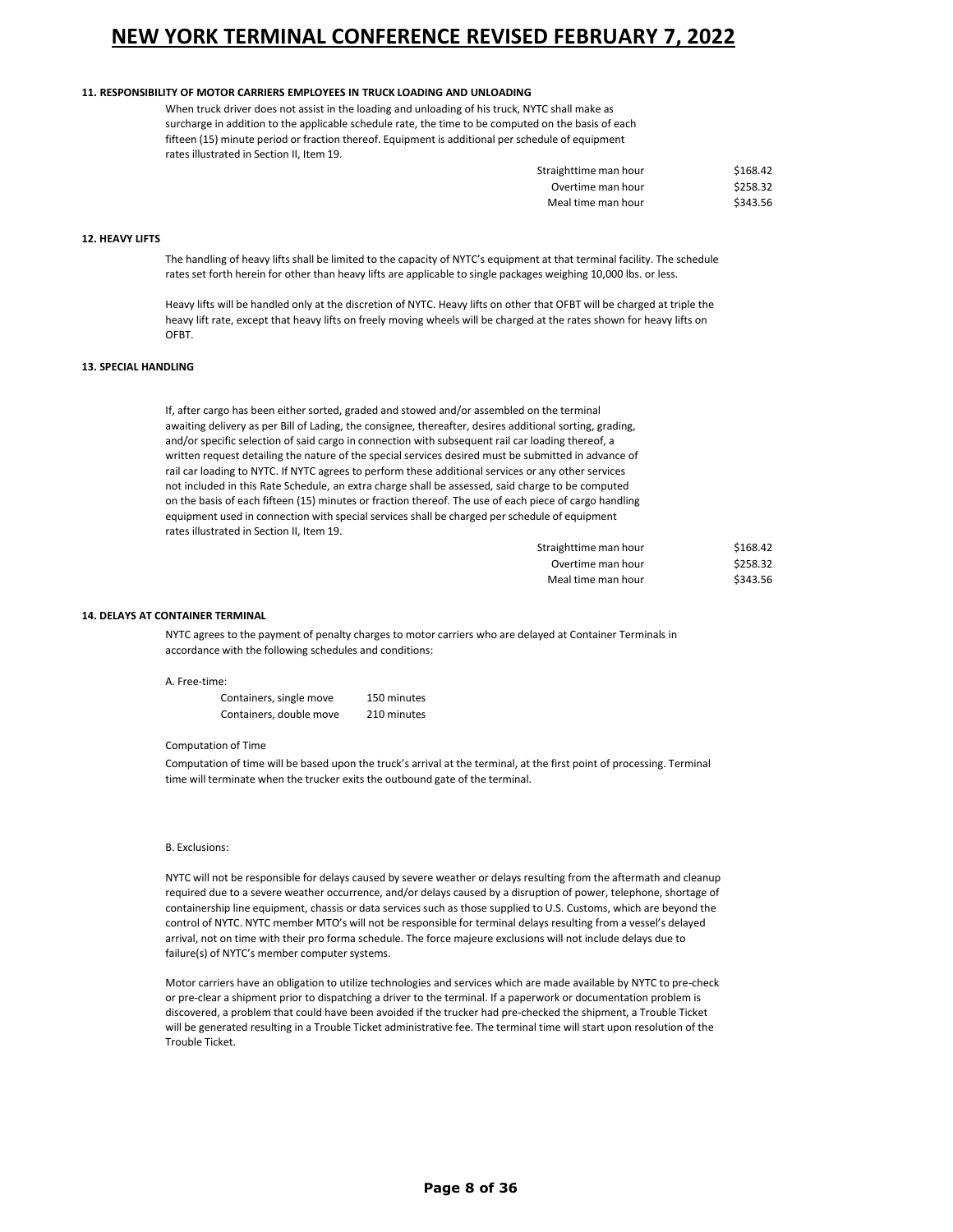NYTC may deny payments of detention penalties to truckers, who on a regular basis, fail to pre-check prior to the arrival at terminals, or fail to follow terminal procedures which result in delays to themselves or other truckers.

Detention payments will not be paid to motor carriers arriving at the terminal facility with a bare chassis upon which they request a container, which is already on a chassis, to be placed unless the terminal operator shall have been notified of the intended method of removal of the container from the terminal facility prior to the vessel's discharge.

Detention payments will not be paid to motor carriers requiring genset mounting/dismounting to or from a container whether the container is full or empty.

Detention payments will not be paid with respect to any transaction if the motor carrier requests clerical assistance for such transaction. This includes transactions which may require such assistance, e.g. documentation for hazardous cargo and motor vehicles.

Detention payments will not be paid unless submitted to the terminal operator by the motor carrier who performed the move within 30 days of the transaction. All requests for payment of detention must be individually specified on such forms and in such a manner as may be specified by the terminal operator.

If any employee, agent or representative of a Motor Carrier (or any other person with actual or implied consent of the Motor Carrier) is found to have stolen, pilfered or vandalized and chassis component(s) or other property belonging to the terminal operator., its customers or other persons present on the terminal with the consent of the terminal operator the Motor Carrier will be held fully responsible for the cost of repairing or replacing said equipment. The Motor Carrier will also forfeit its ability to submit any invoicing pertaining to trucker detention at the terminal.

#### C. Payment of Penalties:

| When the power vehicle is delayed beyond the allowable free time, NYTC shall be charged per 15                                                                                                                                                                                              |         |
|---------------------------------------------------------------------------------------------------------------------------------------------------------------------------------------------------------------------------------------------------------------------------------------------|---------|
| minutes at a rate of                                                                                                                                                                                                                                                                        | \$12.50 |
| However, there shall be no penalties paid for detentions of less than twenty-nine (29) minutes.<br>False or unsubstantiated claims for detention reimbursements filed by a motor carrier are subject<br>to a processing fee to such motor carrier and denial of claim per each occurance of | \$73.52 |
| Claims shall be filed within thirty (30) calendar days from the date on which the claim arose or said                                                                                                                                                                                       |         |

D. Settlement of Disputes

claim shall be barred.

All disputes arising pursuant to this provision shall be arbitrated pursuant to the Commercial Arbitration Rules of the American Arbitration Association.

#### **15. PREREQUISITE FOR PALLETIZED, PREUNITIZED, AND SKIDDED RATE**

In addition to any other requirements specified elsewhere, the following rules shall apply:

A. Wherever rates in this schedule are based upon cargo being palletized, preunitized or skidded, said rates are applicable in the case of truck unloading only if the cargo is situated on the truck so the terminal's forklift truck blades may be directly inserted without any necessity of shifting cargo prior to such insertion. It the cargo is not so situated on the truck, triple the truck unloading rates will be charged. Cargo must be deemed suitable for safe handling.

B. In both loading and unloading situations, N.O.S. shall apply if the pallets, platforms, skids, etc. are not serviceable and safe to handle.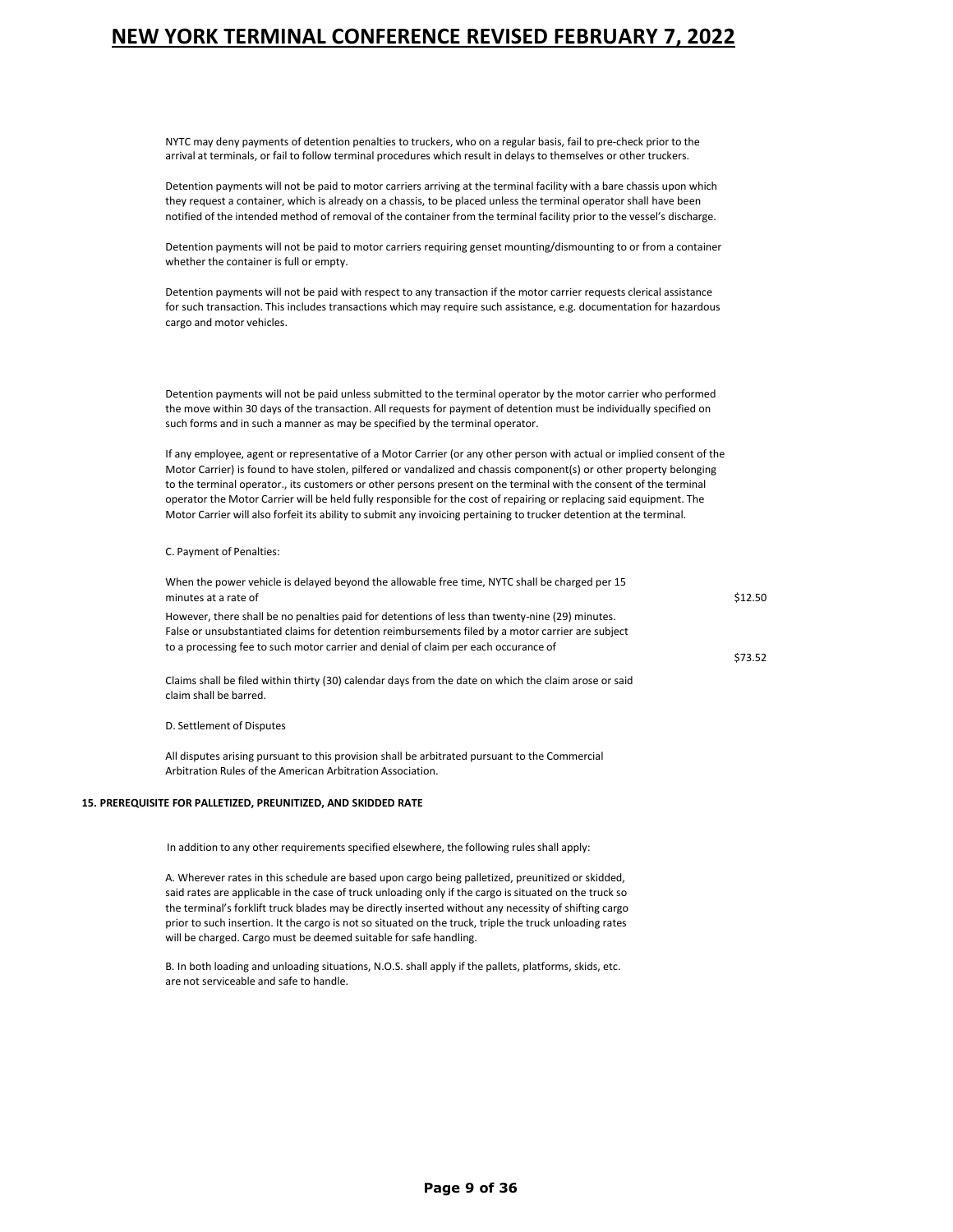### **16. U.S. GOVERNMENT AGENCY INSPECTION, OTHER INSPECTION/SAMPLING AND MISCELLANEOUS TERMINAL SERVICES**

| A. Any U.S. Government Agency whose regulations cause the Marine Terminal Operator to be<br>required to supply specific terminal handling or segregation operations for a container/unit to be |                      |
|------------------------------------------------------------------------------------------------------------------------------------------------------------------------------------------------|----------------------|
| moved to an off dock CES service provider for the performance of NII, AQI and any other related                                                                                                |                      |
| container/unit inspection, will be assessed a per container/unit terminal handling charge.                                                                                                     | \$160.80             |
| B. Any U.S. Government Agency requiring the Marine Terminal Operator to provide services to a                                                                                                  |                      |
| container/unit for any on terminal inspection, inclusive of grounding/mounting. This rate does not                                                                                             |                      |
| include applicable warehouse exam charges, detention or overtime surcharge or additional reefer                                                                                                |                      |
| plug/unplug charge.                                                                                                                                                                            | \$632.45             |
| Detention and overtime surcharge                                                                                                                                                               |                      |
| Weekday<br>Weekend and holiday                                                                                                                                                                 | \$154.74<br>\$168.42 |
|                                                                                                                                                                                                |                      |
| Additional reefer plug/unplug charge applicable for all reefer containers                                                                                                                      | \$88.85              |
| C. A charge per transaction will be applicable when an over-the-road driver requires a chassis                                                                                                 |                      |
| change, or container off-load or on-load to/from a chassis. This would include containers beyond                                                                                               |                      |
| standard dimensions of 8'06" or 9'06" in height, and 8'00" in width, or tanks of any size, or                                                                                                  |                      |
| containers requiring special yard handling and/or segregation (i.e. pallet-wide containers).                                                                                                   | \$125.24             |
| D. Security charge per loaded container, loaded and/or discharged, only once on transshipped                                                                                                   |                      |
| containers, will be assessed the carrier.                                                                                                                                                      | \$4.49               |
| Security charge per ton of 2000 lbs. will be assessed the carrier on breakbulk cargo loaded and/or                                                                                             |                      |
| discharged, will be assessed the carrier.                                                                                                                                                      | \$0.24               |
| E. Switching out of gauge cargo that is received or delivered on FCL basis to/from flat bed or                                                                                                 |                      |
| trucker's owned equipment, as requested per occurance.                                                                                                                                         | \$594.91             |
| F. Hazardous Cargo Surcharge Receiving or Delivery                                                                                                                                             |                      |
| Container/Unit                                                                                                                                                                                 | \$40.38              |
| Breakbulk or LCL per truck                                                                                                                                                                     | \$40.38              |
| G. AQI requests for Sampling, Seal checks, or other Government Agency Requested miscellaneous<br>services:                                                                                     |                      |
| 1. Wheeled units, minimum charge of 1 man hour per container/unit                                                                                                                              |                      |
| Straighttime man hour                                                                                                                                                                          | \$168.42             |
| Overtime man hour                                                                                                                                                                              | \$258.32             |
| Meal time man hour                                                                                                                                                                             | \$343.56             |
| 2. Grounded units, mounting/grounding as requested/required plus minimum charge of<br>1 man hour per container/unit                                                                            |                      |
| Mount or Ground per occurance                                                                                                                                                                  | \$175.05             |
| Straighttime man hour                                                                                                                                                                          | \$168.42             |
| Overtime man hour                                                                                                                                                                              | \$258.32             |
| Meal time man hour                                                                                                                                                                             | \$343.56             |
| 3. Other containers/units, minimum charge of 1 man hour per container/unit                                                                                                                     |                      |
| Straighttime man hour                                                                                                                                                                          | \$168.42             |
| Overtime man hour                                                                                                                                                                              | \$258.32             |
| Meal time man hour                                                                                                                                                                             | \$343.56             |
| H. 1) Resolution of a Trouble Ticket in accordance with Section II, Item 14, Paragraph B                                                                                                       |                      |
| Administrative Fee per Trouble Ticket                                                                                                                                                          | \$65.15              |
| 2) No driver may leave a marine terminal without receiving a final exit ticket at the out gate.                                                                                                |                      |
| Any driver receiving a trouble ticket (i.e., an exit ticket with any unresolved items), or no ticket at                                                                                        |                      |
| all, must report to the trouble window for resolution. If the driver leaves the terminal without the                                                                                           |                      |
| final ticket with all items resolved, the trucking company will be subject to a penalty per occurrance                                                                                         | \$83.40              |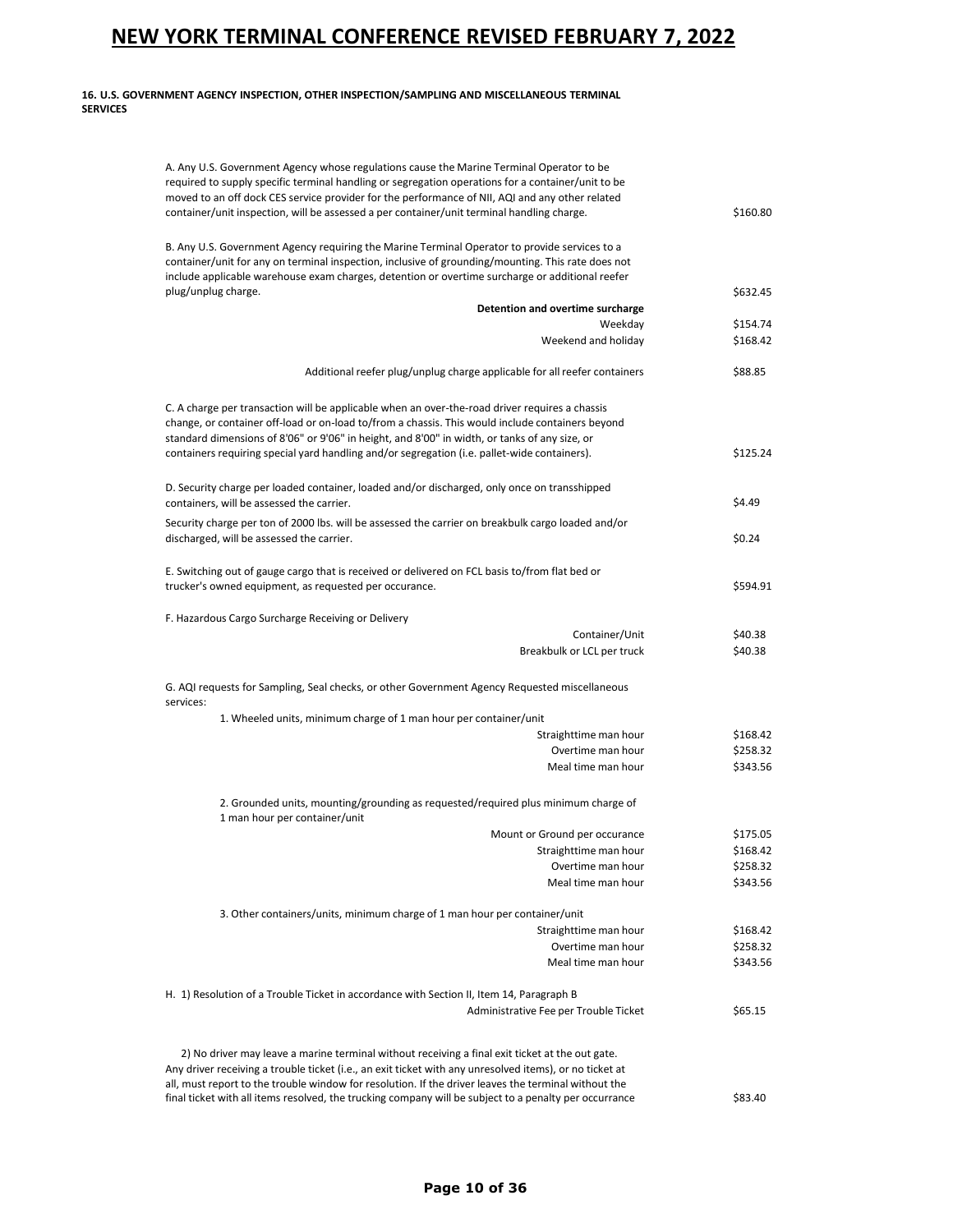I.ITA charge equal to the Marine Terminal Operator's cost of reimbursing any U.S. Government Agency for over-time expenses, plus 15% for administrative handling, may be imposed where overtime is due to circumstances beyond the Marine Terminal Operator's control (i.e. weather, customer request, etc.).

J. FAILURE TO APPEAR FOR AN APPOINTMENT. An administrative fee will apply to any appointment that is left to expire in the appointment window in which the appointment was scheduled and confirmed. This fee does not apply to any appointment rescheduled or amended before the end of the appointment window in which it was originally scheduled and confirmed. \$62.49

| 17. SCHEDULE OF RATES FOR TRUCK LOADING AND UNLOADING<br>(Rates are quoted in 100 lbs unless otherwise noted)                                                                                                                                                            |                |                                       |
|--------------------------------------------------------------------------------------------------------------------------------------------------------------------------------------------------------------------------------------------------------------------------|----------------|---------------------------------------|
| Cargo Not Otherwise Specified (N.O.S)                                                                                                                                                                                                                                    |                | \$913                                 |
| N.O.S minimum charge per truck to receive/deliver loose breakbulk cargo                                                                                                                                                                                                  |                | \$184                                 |
|                                                                                                                                                                                                                                                                          |                |                                       |
| Bagged Goods - Bags must weigh at least 90 lbs. each and must be in good<br>condition. Bags cubing over 100 cubic feet per ton (2000 lbs.) will be charged<br>N.O.S. rate.                                                                                               |                |                                       |
|                                                                                                                                                                                                                                                                          | <b>OBFT</b>    | \$292                                 |
|                                                                                                                                                                                                                                                                          | <b>OTHER</b>   | \$327                                 |
| Baled Goods - Bales must weigh at least 90 lbs. each. All bales on any one truck<br>must be of uniform size and in good condition. Bales cubing at over 100 cubic feet<br>per ton (2000 lbs.) will be charged the N.O.S. rate. This item does not include                |                |                                       |
| rubber.                                                                                                                                                                                                                                                                  |                |                                       |
|                                                                                                                                                                                                                                                                          | <b>OBFT</b>    | \$292                                 |
|                                                                                                                                                                                                                                                                          | <b>OTHER</b>   | \$327                                 |
| Boats - Individual                                                                                                                                                                                                                                                       | each           | \$1248                                |
| Boat cradle disposal minimum                                                                                                                                                                                                                                             | per cradle     | \$2,087                               |
| Boat masts minimum                                                                                                                                                                                                                                                       | each           | \$476                                 |
| Burlap - In bales, atleast 750 lbs. each                                                                                                                                                                                                                                 | <b>OBFT</b>    | \$267                                 |
| Cargo - In Barrels, Drums, Kegs (Each piece must weigh at least 175 lbs.) All pieces<br>on any one truck must be uniform and in good condition.                                                                                                                          |                |                                       |
|                                                                                                                                                                                                                                                                          | <b>OBFT</b>    | \$292                                 |
|                                                                                                                                                                                                                                                                          | <b>OTHER</b>   | \$327                                 |
| Coffee - Green in bags                                                                                                                                                                                                                                                   | each           | \$292                                 |
| Damaged Cargo - or cargo worked under distress or obnoxious conditions. (This<br>rate shall apply only when the longshoremen loading trucks are receiving the full<br>penalty wage as provided in their labor contracts with the New York Shipping<br>Association, Inc.) |                | <b>DOUBLE</b><br><b>REGULAR RATES</b> |
| <b>Fruits and Vegetables</b>                                                                                                                                                                                                                                             | Fresh          | \$477                                 |
| <b>Greenheart Lumber</b>                                                                                                                                                                                                                                                 | <b>Bundled</b> | \$204                                 |
|                                                                                                                                                                                                                                                                          | Piling         | \$246                                 |

Heavy Lift Charges - OFBT Only

See Item 12. Not applicable on Airplanes, Boats, Containers and Metals. Pieces must be properly packaged and capable of being handled by forklift trucks. Rates for units designed to be lifted from the top, and or pieces insufficiently packaged to protect contents if handled by forklift, will be furnished on request. Rates apply when pieces are to or from one vessel for one consignee/consignor. Rates for pieces above 60,000 lbs. furnished on request.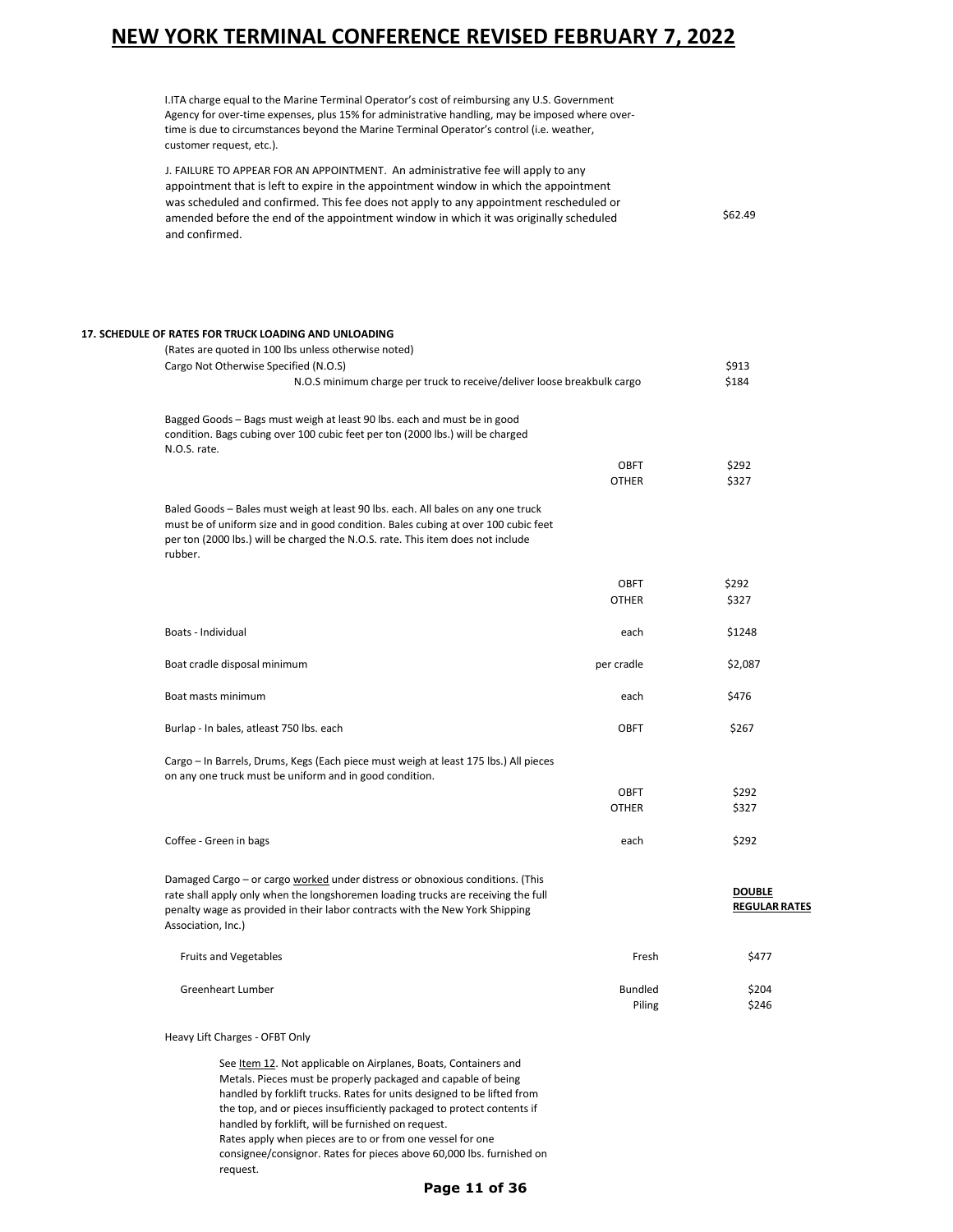|                   |                                                                                                                                                                                                                                                                    | 10,001 - 25,000 lbs.<br>25,001 - 60,000 lbs. | 1 - 24 pcs.<br>327<br>383        | 25 - 50 pcs.<br>266<br>292 | Over 50 pcs.<br>181<br>199 |
|-------------------|--------------------------------------------------------------------------------------------------------------------------------------------------------------------------------------------------------------------------------------------------------------------|----------------------------------------------|----------------------------------|----------------------------|----------------------------|
| Mail              |                                                                                                                                                                                                                                                                    |                                              |                                  |                            | \$319                      |
|                   |                                                                                                                                                                                                                                                                    |                                              | Per bag or package               |                            |                            |
| Metals            |                                                                                                                                                                                                                                                                    |                                              |                                  | LOT SIZES - SEE NOTE       |                            |
|                   |                                                                                                                                                                                                                                                                    |                                              | Under 100 Tons                   | 100 - 500 Tons             | Over 500 Tons              |
|                   | Ingots, Pigs, Slabs Billets, Bars, and Cigars (up to six (6) ft.)<br>Blisters, Anodes, Cakes, Buttons, Cathodes, Sheet in Coils,                                                                                                                                   | OFBT                                         | 181                              | 74                         | 74                         |
|                   | Skidded Packages of Tinplate                                                                                                                                                                                                                                       | <b>OTHER</b>                                 | 267                              | 267                        | 267                        |
|                   | Angles, Bars, Channels, Flat Plates, Rods, Sheets, Structural                                                                                                                                                                                                      |                                              |                                  |                            |                            |
|                   | Steel, Tubing Pipe Rods, and Wire in Coils                                                                                                                                                                                                                         | OFBT                                         | 197                              | 119                        | 119                        |
|                   | Said metal items in cases, boxes, or crates                                                                                                                                                                                                                        | OFBT                                         | 197                              | 106                        | 106                        |
|                   | Fittings, Flanges, Bundled when handled by forklift                                                                                                                                                                                                                | <b>OFBT</b>                                  | 157                              | 157                        | 157                        |
|                   | Truck only, dumped to open truck, no other servicing or<br>handling required                                                                                                                                                                                       |                                              | 210                              | 210                        | 210                        |
|                   |                                                                                                                                                                                                                                                                    |                                              |                                  |                            |                            |
|                   | NOTE: The term "Lot sizes" refers to quantities shipped to or from one<br>ultimate shipper/consignee on one vessel requiring no special or<br>additional sorting, selecting or handling.                                                                           |                                              |                                  |                            |                            |
|                   | units per truck) (Units over 10,000 lbs. will be charged heavy lift rates). (This item<br>does not include vans, containers, pallet containers, convex boxes, pipe on skids.)<br>Paper rolls - over 700 lbs. each (closed trucks when stowed one high on the roll) |                                              | per unit<br>per roll             |                            | \$42.10<br>\$39.46         |
|                   |                                                                                                                                                                                                                                                                    |                                              |                                  |                            |                            |
| Pipe              |                                                                                                                                                                                                                                                                    |                                              | OFBT                             | Up to 22 feet<br>205       | Over 22 feet<br>276        |
|                   | Loose, 4 inches & over inside diameter                                                                                                                                                                                                                             | Pipe, Non-Metalic Bundles                    | OFBT                             | 205                        | 276                        |
|                   | Loose, under 4 inches inside diameter                                                                                                                                                                                                                              |                                              | OFBT                             | 205                        | 437                        |
|                   | Reels – Containing Wire Cable, etc. minimum weight per reel, 500 lbs., except                                                                                                                                                                                      |                                              |                                  |                            |                            |
|                   | those requiring special handling                                                                                                                                                                                                                                   |                                              | OFBT                             |                            | 205                        |
|                   | Railroad Ties - Strapped in bundles                                                                                                                                                                                                                                |                                              | <b>OFBT</b>                      |                            | 107                        |
| Rubber in Bales   |                                                                                                                                                                                                                                                                    |                                              | When dumped into open top trucks |                            | 143                        |
|                   |                                                                                                                                                                                                                                                                    |                                              | Other trucks                     |                            | 419                        |
|                   | Tea - In chests, carton or bags, in truckload lots from one ocean Bill of Lading                                                                                                                                                                                   |                                              |                                  |                            | 279                        |
|                   | Trucks and Autos - Knocked down and skidded in such a way to permit handling<br>by a forklift only, shipped to one consignee on one vessel in quantities of not less                                                                                               |                                              |                                  |                            |                            |
|                   | than 100 units and with a maximum weight per unit of 7,500 lbs.                                                                                                                                                                                                    |                                              | OFBT, per unit                   |                            | \$55.95                    |
|                   | Waste Paper - Bales, 1,500 lbs. minimum per bale                                                                                                                                                                                                                   |                                              | per bale                         |                            | 129                        |
| Wood Pulp - Bales |                                                                                                                                                                                                                                                                    |                                              | per bale                         |                            | 129                        |
|                   | Wood Pulp - Unitized minimum of 3,300 lbs. per unit                                                                                                                                                                                                                |                                              | per unit                         |                            | 74                         |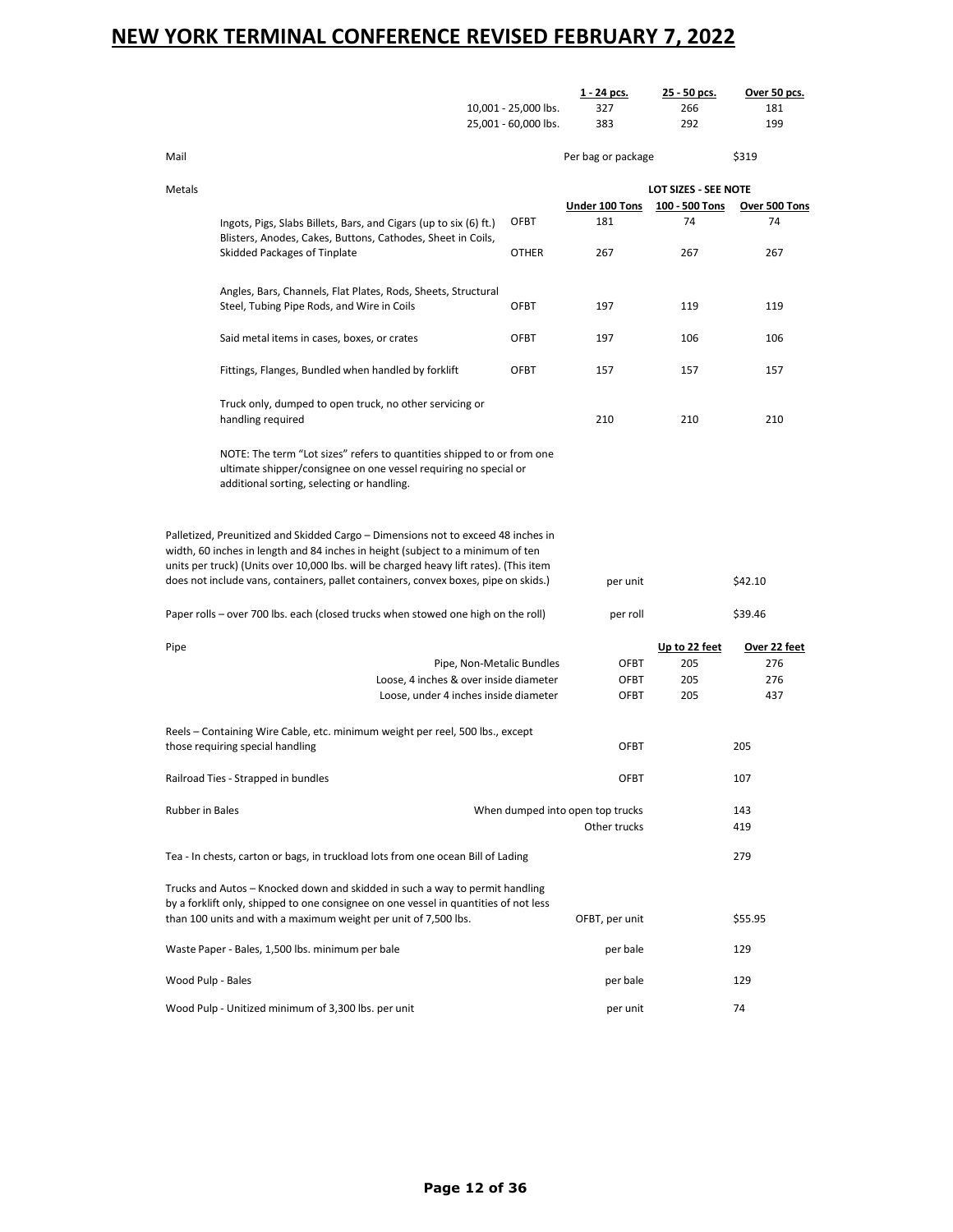**18. Rolling Stock**

| DRIVABLE ROLLING STOCK - DELIVERING DRIVER IS RESPONSIBLE FOR DRIVING<br>OFF.                                                             |                                                                                   |                                            |                      |
|-------------------------------------------------------------------------------------------------------------------------------------------|-----------------------------------------------------------------------------------|--------------------------------------------|----------------------|
|                                                                                                                                           | Minimum gate charge per delivering carrier. (Driver Drive Offs)                   |                                            | \$184.23             |
|                                                                                                                                           | 75,000 lbs. and up                                                                | per unit                                   | \$415.78             |
|                                                                                                                                           | 50,000 lbs. up to 74,999 lbs.                                                     | per unit                                   | \$277.53             |
|                                                                                                                                           | 6,000 lbs. up to 49,999 lbs.                                                      | per unit                                   | \$201.32             |
| Vehicles with steel treads will only be handled by LIFT-OFF as they cannot be<br>driven on the terminal. (Rubber tread can be driven off) |                                                                                   |                                            |                      |
| driven for delivery or receipt to or from a terminal facility.                                                                            | Privately owned passenger vehicles or commercial passenger vehicles individually  | per unit                                   | \$137.53             |
| <b>19. SCHEDULE OF HOURLY EQUIPMENT RATES</b>                                                                                             |                                                                                   |                                            |                      |
|                                                                                                                                           | Mobile Crane (house) per lift                                                     |                                            | \$624.01             |
|                                                                                                                                           |                                                                                   | <b>Container Crane</b>                     | \$1,487.51           |
|                                                                                                                                           |                                                                                   | Straddle Carrier                           | \$413.34             |
|                                                                                                                                           |                                                                                   | Top Loader (60,000 lbs.)                   | \$259.59             |
|                                                                                                                                           |                                                                                   | Forklifts 10,000 lbs.                      | \$38.27              |
|                                                                                                                                           | Forklifts 10,001 lbs. to 15,000 lbs.                                              |                                            | \$48.99              |
|                                                                                                                                           | Forklifts 15,001 lbs. to 25,000 lbs.                                              |                                            | \$83.70              |
|                                                                                                                                           |                                                                                   | Stacker 35,000 lbs. capacity               | \$130.33             |
|                                                                                                                                           |                                                                                   | Hustler                                    | \$96.77              |
|                                                                                                                                           |                                                                                   | Flatbeds<br><b>Empty Handler</b>           | \$29.29<br>\$277.36  |
|                                                                                                                                           | Portable Lights per unit per day                                                  |                                            | \$267.80             |
|                                                                                                                                           |                                                                                   | Transtainer (RTG)                          | \$7779.46            |
|                                                                                                                                           | *Mafi, lowboy or trailer rental, per diem                                         |                                            | \$40.76              |
|                                                                                                                                           | Daily rental charge - Containment Platform Unit (contains liquid cargo spills)    |                                            | \$432.22             |
|                                                                                                                                           | The above hourly and per lift equipment rates are subject to a 10% fuel surcharge |                                            |                      |
| <b>20. SCHEDULE OF LASHING LABOR RATES</b>                                                                                                |                                                                                   |                                            |                      |
| Vessels with a total count of 4000, or more, lifts per call are subject to                                                                |                                                                                   | <b>Lashing Foreman</b>                     |                      |
| one (1) additional lasher expense per gang.                                                                                               |                                                                                   | Straighttime man hour                      | \$170.83             |
|                                                                                                                                           |                                                                                   | Overtime man hour                          | \$221.90             |
|                                                                                                                                           |                                                                                   | Meal time man hour                         | \$260.43             |
|                                                                                                                                           |                                                                                   | Lashers                                    |                      |
|                                                                                                                                           |                                                                                   | Straighttime man hour<br>Overtime man hour | \$168.93<br>\$221.95 |
|                                                                                                                                           |                                                                                   | Meal time man hour                         | \$271.50             |
| 21. SCHEDULE OF LASHING MATERIAL RATES                                                                                                    |                                                                                   |                                            |                      |
|                                                                                                                                           | Turnbuckles                                                                       | each                                       | \$38.97              |
|                                                                                                                                           | Ratchet belts                                                                     | each                                       | \$74.39              |
|                                                                                                                                           | Wire 3/4"                                                                         | per foot                                   | \$1.58               |
|                                                                                                                                           | Clips 3/4"                                                                        | each                                       | \$2.92               |
|                                                                                                                                           | Wire 5/8"                                                                         | per foot                                   | \$1.06               |
|                                                                                                                                           | Clips 5/8"                                                                        | each                                       | \$2.24               |
|                                                                                                                                           | Shackles                                                                          | each                                       | \$18.23              |
|                                                                                                                                           | <b>Lashing Sticks</b>                                                             | each                                       | \$0.96               |
|                                                                                                                                           | <b>Wood Sticks</b>                                                                | each                                       | \$1.04               |
|                                                                                                                                           | <b>Rubber Corners</b>                                                             | each                                       | \$12.68              |
|                                                                                                                                           | Sisal Rope 1/2"                                                                   | per lb.                                    | \$3.77               |
|                                                                                                                                           | Polyethylene<br>Speedy Dry                                                        | roll<br>bag                                | \$167.95<br>\$13.99  |
|                                                                                                                                           |                                                                                   |                                            |                      |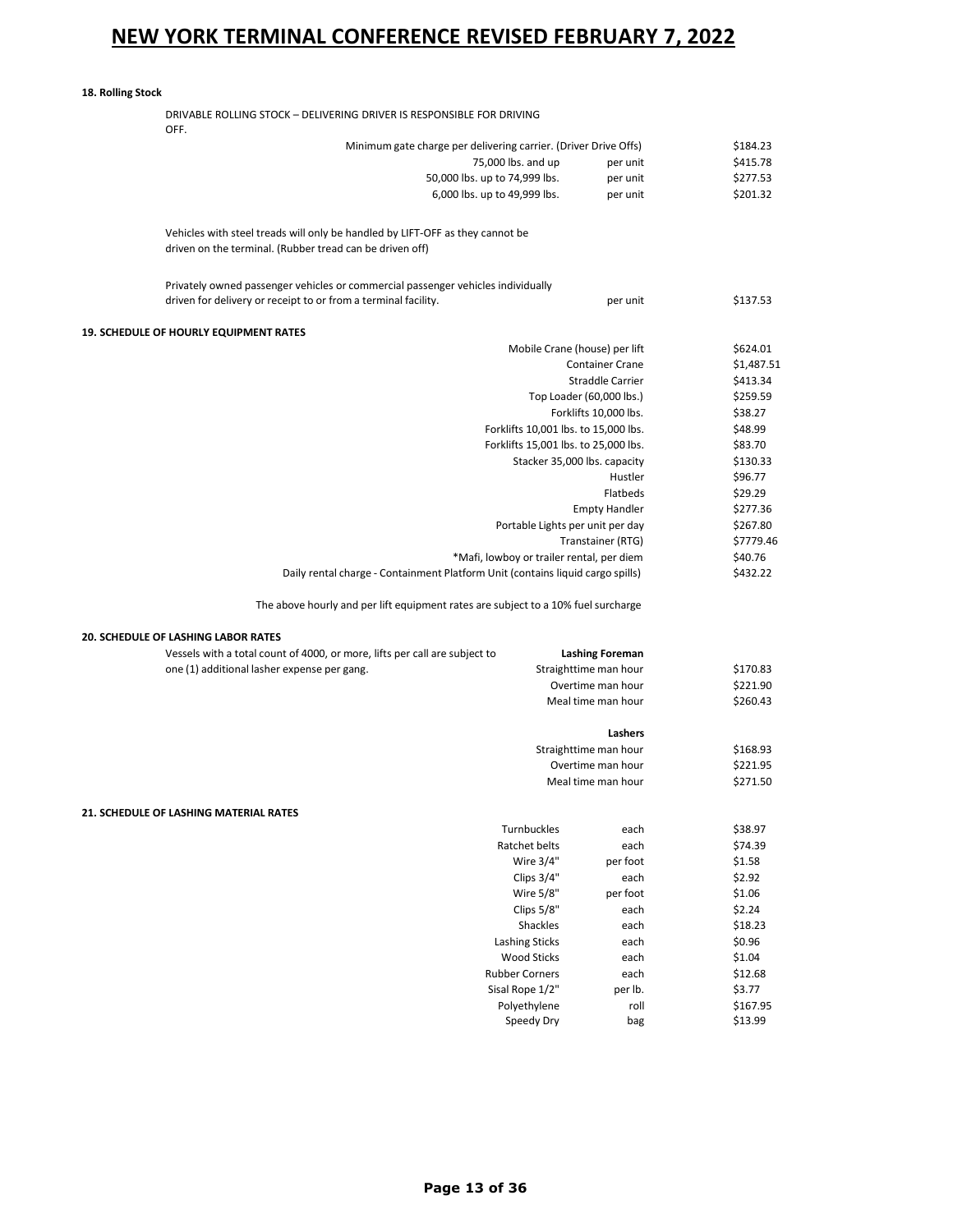### **22. SCHEDULE OF CARPENTER LABOR RATES**

|                                          | <b>Carpenter Foreman</b> |          |
|------------------------------------------|--------------------------|----------|
|                                          | Straighttime man hour    | \$170.83 |
|                                          | Overtime man hour        | \$221.90 |
|                                          | Meal time man hour       | \$260.43 |
|                                          | Carpenter                |          |
|                                          | Straighttime man hour    | \$168.93 |
|                                          | Overtime man hour        | \$218.86 |
|                                          | Meal time man hour       | \$263.47 |
| 23. SCHEDULE OF CARPENTRY MATERIAL RATES |                          |          |
| 2x4x8                                    | per piece                | \$5.70   |
| 4x4x8                                    | per piece                | \$18.24  |
| 4x6x8                                    | per piece                | \$23.39  |
| 6x8x8                                    | per piece                | \$40.10  |
| 1/2" plywood 4x8                         | sheet                    | \$40.77  |
| <b>Nails</b>                             | lb.                      | \$1.31   |
| Polyethylene                             | roll                     | \$167.38 |
| Sawdust                                  | bag                      | \$7.55   |
| $1 - 1/2$ strapping                      | per foot                 | \$0.72   |
| $1 - 1/2$ strapping seals                | per seal                 | \$0.49   |
| $1 - 1/4$ strapping                      | per foot                 | \$0.53   |
| $1 - 1/4$ strapping seals                | per seal                 | \$0.38   |
| 2" strapping                             | per foot                 | \$0.83   |
| 2" strapping seals                       | per seal                 | \$0.55   |
| Sisal Rope 1/2"                          | lb.                      | \$3.76   |
| Auto Chocks (4/unit)                     | unit                     | \$36.51  |
| Duct Tape                                | roll                     | \$11.21  |
| Cartons                                  | each                     | \$13.03  |
| Speedy Dry                               | bag                      | \$13.99  |

### **24. RAILROAD CAR LOADING AND UNLOADING**

#### A. DEFINITIONS

1) ITRailroad Car Unloading – Consists ofremoving cargo from a railcar and placing same on the terminal.

2) ITRailroad Car Loading - Consists of removing cargo from the terminal and placing same in or on a rail car.

#### B. RATES

| 1) Box Car/Flat Car or Gondola:                                                                   |         |          |
|---------------------------------------------------------------------------------------------------|---------|----------|
| a) Cargo measuring up to and including 100 Cu. Ft. per ton                                        | per ton | \$89.89  |
| b) Cargo measuring in excess of 100 Cu. Ft. per ton                                               | per ton | \$112.25 |
| c) Palletized, preunitized, and skidded cargo                                                     | per ton | \$51.01  |
| d) Wood pulp, bales                                                                               | per ton | \$24.23  |
| e) Palletized fiber board (minimum 250 units on one Bill of Lading, four carloads at<br>one time) | per ton | \$41.56  |
|                                                                                                   |         |          |
| f) Steel Coils from or to rail cars, including removal of rail car tops, minimum 270              |         |          |
| tons                                                                                              | per ton | \$1.06   |
| g) Open cars (for pieces up to 12,000 lbs.)                                                       | per ton | \$37.53  |
|                                                                                                   |         |          |

h) Charges for heavy lift (pieces over 12,000 lbs.) discharging/loading will be charged at rates mutually agreed upon between NYTC and steamship company or other party requesting such service.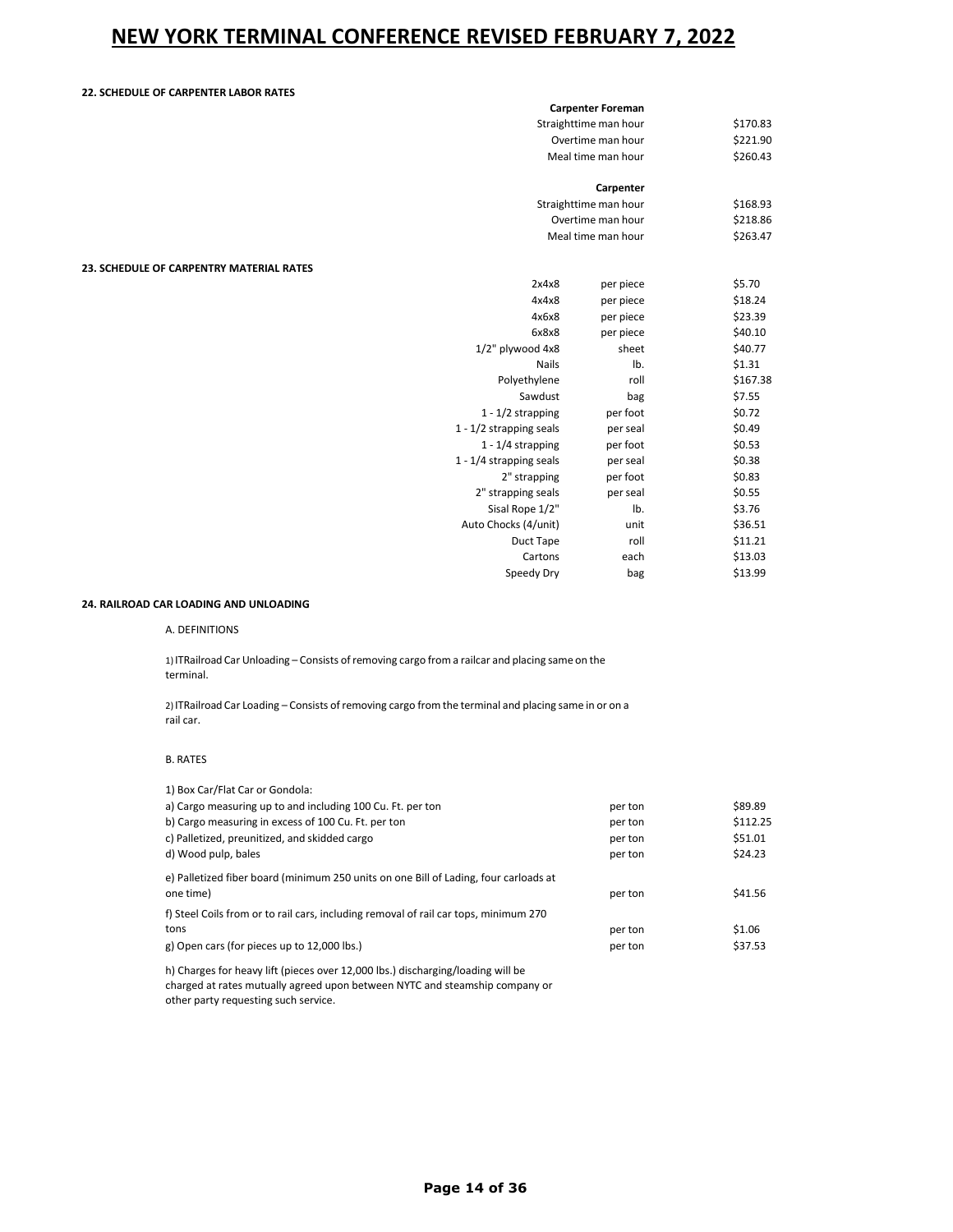Charges for the loading and unloading of railcars will be assessed the rail carrier or the party ordering the service performed in cases where the railroad is not responsible.

All charges rendered by NYTC for which credit is granted shall be due and payable within seven (7) working days from the date of bill.

#### C. DELAYS

NYTC will be responsible only for delays, which are shown to have been caused by it, or within its control. NYTC shall not be responsible for delays caused by but not limited to: incomplete documentation, strikes, local work stoppages, weather conditions, force majeure.

#### D. SPECIAL HANDLING

If, after cargo has been either sorted, graded and stowed and/or assembled on the terminal awaiting delivery as per Bill of Lading, the consignee, thereafter, desires additional sorting, grading, and/or specific selection of said cargo in connection with subsequent rail car loading thereof, a written request detailing the nature of the special services desired must be submitted in advance of rail car loading to NYTC. If NYTC agrees to perform these additional services or any other services not included in this Rate Schedule, an extra charge shall be assessed, said charge to be computed on the basis of each fifteen (15) minutes or fraction thereof. The use of each piece of cargo handling equipment used in connection with special services shall be charged per schedule of equipment rates illustrated in Section II, Item 19.

| Straighttime man hour | \$168.42 |
|-----------------------|----------|
| Overtime man hour     | \$258.32 |
| Meal time man hour    | \$343.53 |

#### **25. LIGHTER LOADING AND UNLOADING**

#### A. DEFINITIONS

1.ITLighter Loading – Consists of removing cargo from the terminal facility and placing it on the lighter, covered barge, deck scow, etc., excluding containers

2. ITLighter Unloading – Consists of removing cargo from the lighter, covered barge, deck scow, etc., and placing same on the terminal facility excluding containers.

### B. RATES

| 1. Loading/Unloading excluding equipment                                          | per ton | \$71.67 |
|-----------------------------------------------------------------------------------|---------|---------|
| 2. Loading/Unloading, palletized cargo excluding equipment                        | per ton | \$46.98 |
| 3. The rates specified in A. and B. above to pieces weighing up to 12,000 lbs.    |         |         |
| Charges for heavy lifts over 12,000 lbs, will be charged at rates mutually agreed |         |         |

es for heavy lifts over 12,000 lbs. will be charged at rates mutually a upon between NYTC and the steamship company or other parties requesting such service.

#### C. RESPONSIBILITY FOR CHARGES

Charges for lighter loading and unloading shall be assessed against the operator of the lighter and/or against the party requesting such service to be performed.

#### D. LIGHTER DETENTION

NYTC will be responsible only for such unusual delays to lighters as are shown to have been caused by it or to have been within its control.

#### **26. REEFER CONTAINER, TEMPERATURE CONTROLLED UNITS**

Specific Information regarding all Reefer Containers and Temperature Controlled Units must be transmitted to the NYTC from the Carrier via EDI.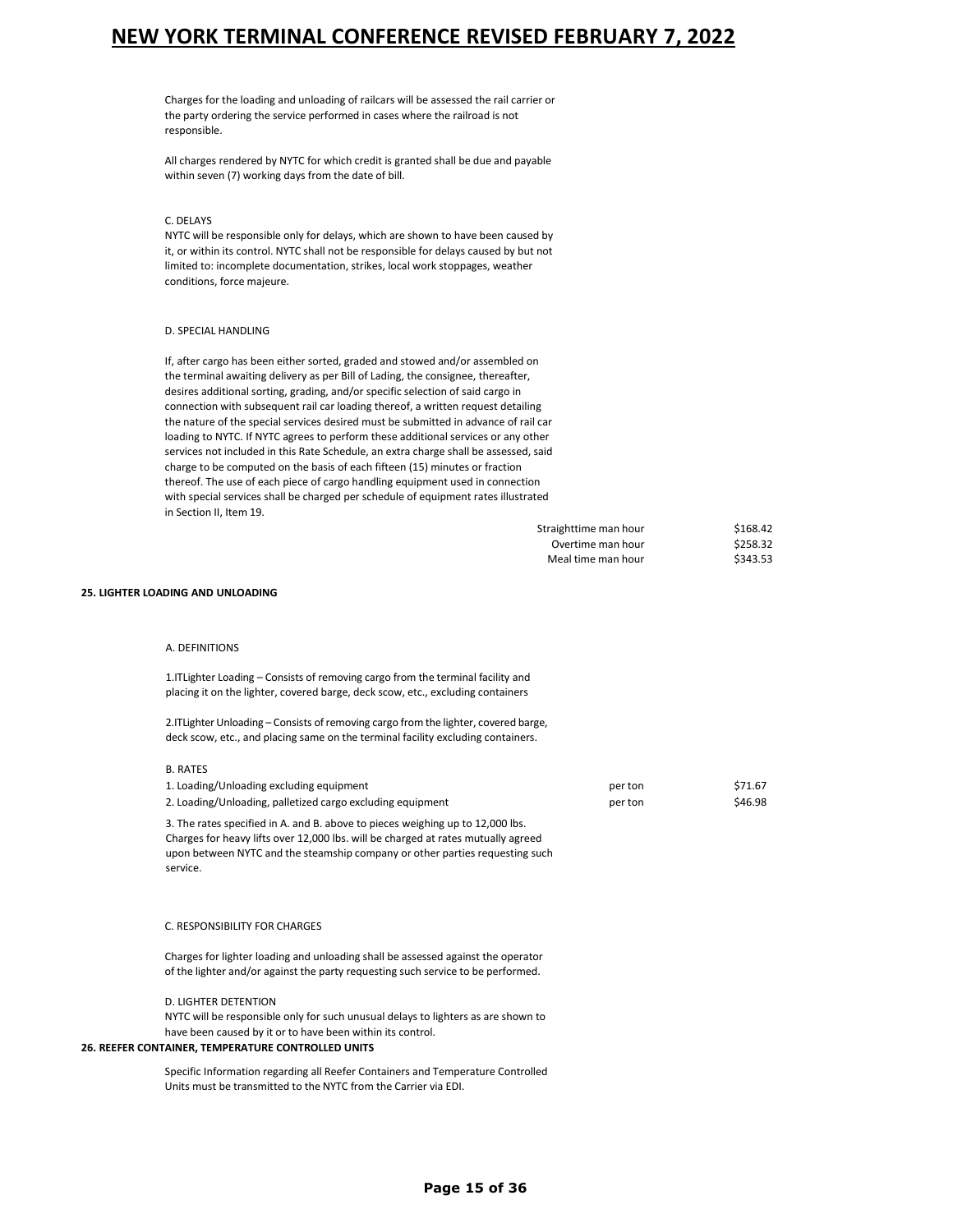### **SECTION III**

### **RULES AND REGULATIONS FREE TIME AND DEMURRAGE ON EXPORT CARGO**

### **1. DEFINITIONS**

A. ITFree Time – The specified period during which cargo may occupy space assigned to it on a terminal facility free of demurrage immediately prior to the loading of such cargo on the vessel.

B. ITDemurrage - A charge assessed against the cargo remaining in or on the terminal facilities after the expiration of free time.

#### **2. FREE TIME PERIOD**

Free time on export cargo/containers shall not be more than five (5) days (exclusive of Saturdays, Sundays and ILA holidays)

### **3. COMPUTATION OF FREE TIME PERIOD**

Free time on export cargo shall commence at 12:01 a.m. on the day after the said cargo is received at the terminal facility and terminate at 11:59 p.m. on the final day of free time. Consolidation time on export cargo shall commence at 12:01 a.m. on the day following the last day of free time and terminate at 11:59 p.m. on the final day of consolidation time.

### **4. SCALE OF DEMURRAGE CHARGES**

At the expiration of free time period, or if consolidation has been granted, demurrage shall be assessed in accordance with the following rates and provisions.

A. BREAKBULK CARGO

| 1st Period Demurrage: |                                                                                                                        |                             |                |
|-----------------------|------------------------------------------------------------------------------------------------------------------------|-----------------------------|----------------|
|                       | Per 100 lbs or per cubic foot, whichever is greater, per<br>day, or fraction thereof, for the first five (5) calendar  | per 100 lbs.                | \$0.09         |
|                       | days after the expiration of free time.                                                                                | per cubic foot              | \$0.08         |
|                       | Minimum Charge                                                                                                         | per day                     | \$34.73        |
| 2nd Period Demurrage: |                                                                                                                        |                             |                |
|                       | Per 100 lbs or per cubic foot, whichever is greater, per<br>day, or fraction thereof, for the next five (5) succeeding | per 100 lbs.                | \$0.11         |
|                       | days.                                                                                                                  | per cubic foot              | \$0.09         |
|                       | Minimum Charge                                                                                                         | per day                     | \$55.16        |
| 3rd Period Demurrage: |                                                                                                                        |                             |                |
|                       | Per 100 lbs or per cubic foot, whichever is greater, per                                                               | per 100 lbs.                | \$0.17         |
|                       | day, or fraction thereof, for each succeeding day.                                                                     | per cubic foot              | \$0.10         |
|                       | Minimum Charge                                                                                                         | per day                     | \$75.97        |
|                       | 10 days and above Per calendar day                                                                                     | 5 - 9 days per calendar day | \$222<br>\$384 |
|                       | 2. Temperature controlled containers of all dimensions after expiration of free time:                                  |                             |                |
|                       |                                                                                                                        | 1 - 3 days per calendar day | \$404          |
|                       | 4 days and above per calendar day                                                                                      |                             | \$567          |
| free time:            | 3. Special equipment, platforms, flatracks, etc., of all dimensions after the expiration of                            |                             |                |
|                       |                                                                                                                        | 1 - 3 days per calendar day | \$343          |
|                       | 4 days and above per calendar day                                                                                      |                             | \$520          |
|                       | 4. Tank containers of all dimensions after expiration of free time:                                                    |                             |                |
|                       |                                                                                                                        | 1 - 3 days per calendar day | \$254          |
|                       | 4 days and above per calendar day                                                                                      |                             | \$409          |
|                       | Additional charge after expiration of electricity free time for electricity usage                                      |                             |                |
|                       |                                                                                                                        | per calendar day            | \$61.06        |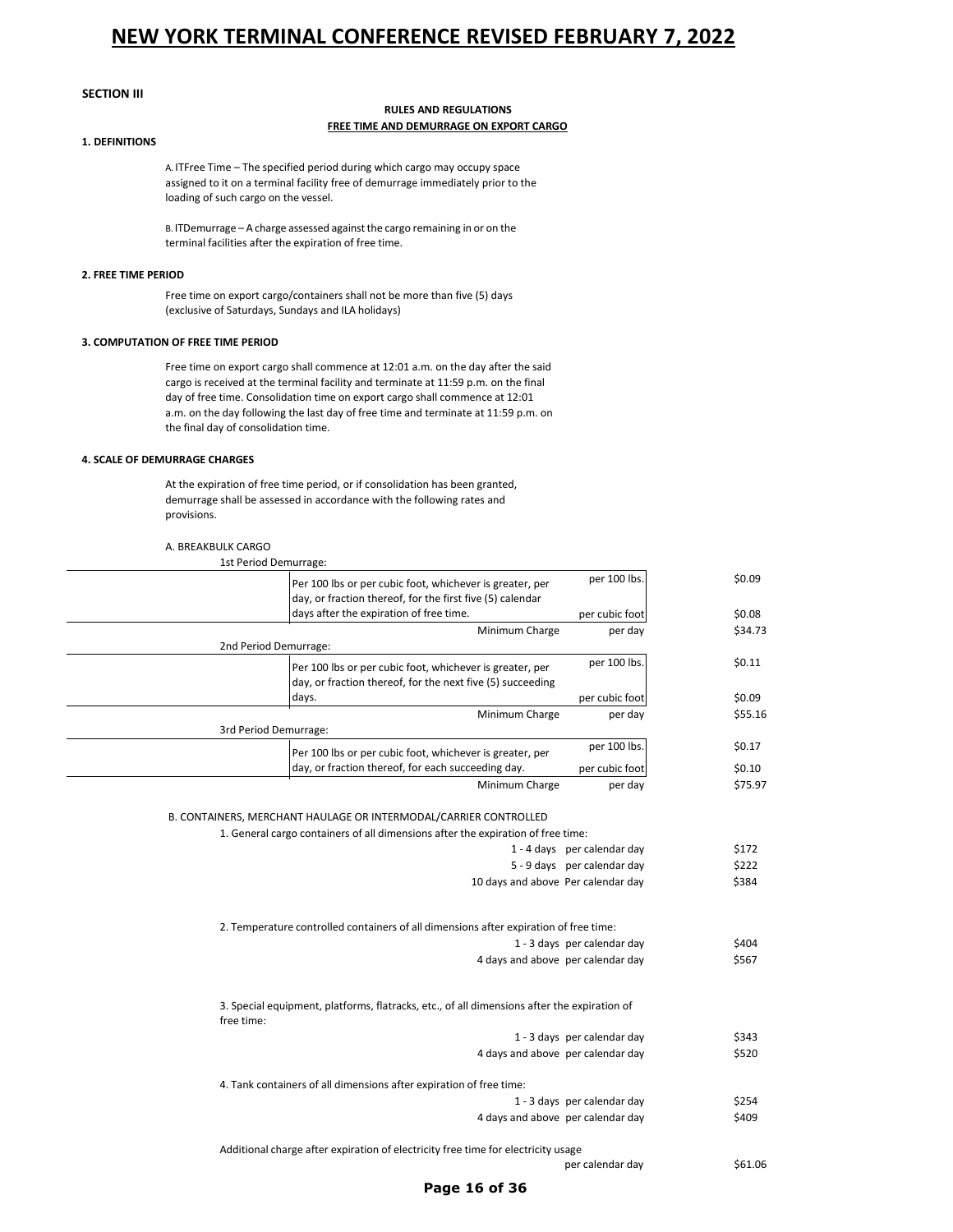C. Saturdays, Sundays and ILA holidays shall be included in computing demurrage. No demurrage shall be assessed after the vessel has commenced to load.

D. Except as otherwise provided in this section, demurrage shall be for the account of the cargo.

E. When the vessel for any reason fails to meet the announced date of sailing, any demurrage accruing after such date shall be assessed in successive periods for the account of the vessel until the vessel commences to load.

F. In the case of a vessel cancellation, cargo on free time, or if a vessel has been designated, cargo on consolidation time, on the announced date of sailing shall be subject to first period demurrage assessed against the vessel commencing on the day when the cargo was received at the terminal facility and terminating on the said announced date of sailing unless the export shipper on or before that date has another vessel designated for loading, removes the cargo from the terminal, or elects storage if same is provided.

G. If the export shipper takes none of the action mentioned in Paragraph F. of this item, demurrage charges in successive periods shall be assessed against the export shipper after the vessel's liability for demurrage has expired. Such demurrage shall likewise terminate upon the export shipper's action as aforesaid. For cargo on demurrage on the cancelled date of sailing, demurrage shall continue for the account of the export shipper until such time as he takes one of said actions. In the event the export shipper has another vessel designated, the provisions of B.1. above shall apply, with the free time for the other vessel commencing on the date that the export shipper has this other vessel designated.

H. The announced date of sailing shall be that date(s) appearing in The Journal of Commerce or The Shipping Digest or any other appropriate publication of general circulation as, from time to time, may be designated in this schedule.

I.ITWhen the loading of cargo into a vessel is prevented by factors beyond NYTC's control, such as, but not limited to, longshoremen's strike, trucking strikes, chassis shortages, rail car shortages or other rail provider caused delays, merchandise which remain at the terminal beyond the designated free time shall remain subject to the demurrage charges in accordance with this section. NYTC may, at its sole discretion, extend the free time allowed beyond the last free day with respect to any merchandise.

J. At the time export cargo is received by the pier facility a receipt shall be issued evidencing receipt of the cargo, which shall show the date of receipt and shall identify the vessel on which the goods are to move. The identification of the vessel is made for the purpose of determining the application of the foregoing Paragraphs E. and I. of this section.

K. Upon request for early receiving of export cargo, more than 7 calendar days prior to vessel ETA, and at the discretion of the NYTC Marine Terminal Operator, cargo may be received early and assessed an Early Receiving Surcharge per Load in addition to the normal gate charge. Free Time periods and Demurrage Terms apply from the date of receipt. **\$182.71** \$182.71

#### **5. TRANSFER OF OWNERSHIP OF CARGO FOR EXPORT**

The transfer of ownership of cargo for export after said cargo has been received at a terminal facility shall not entitle such cargo to additional free time.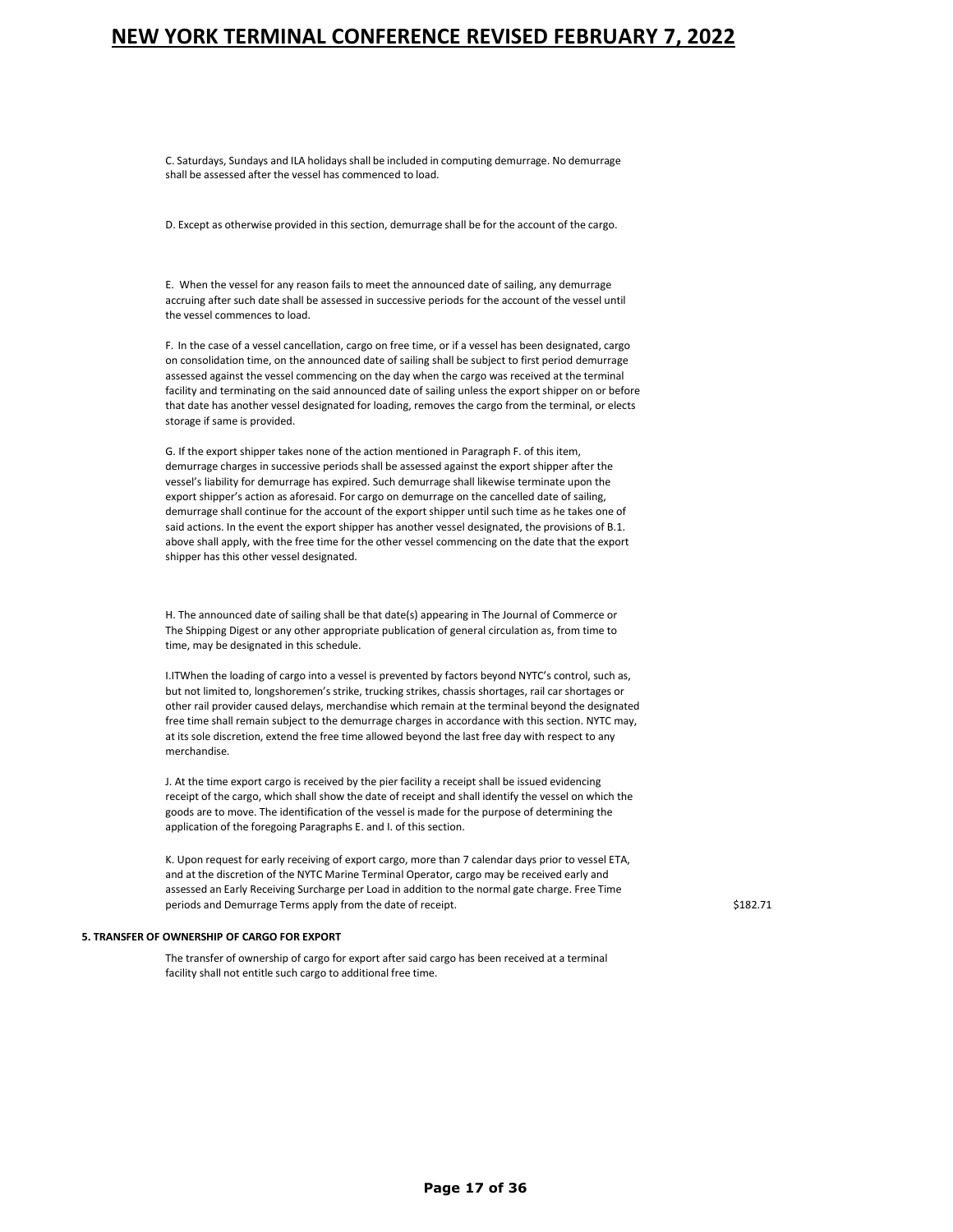#### **6. REMOVAL OF EXPORT CARGO FROM TERMINAL FACILITY PRIOR TO LOADING INTO VESSEL**

A. Subject to the provision of Item 4, if export cargo is not loaded into a vessel and is, at any time, removed from the terminal facility, said cargo shall be subject to demurrage charges set forth above, with no free-time allowance. Said charges shall be assessed from the day the cargo was received at the terminal facility to the day of its removal there from. Redelivery gate charge and applicable grounding and mounting each way is applicable.

> Redelivery gate charge \$458.59 Grounding/Mounting each way \$170.77

B. In addition, said cargo shall be responsible for the receipt and delivery labor costs incurred by NYTC as a consequence thereof.

#### **7. RESPONSIBILITY FOR PAYMENT OF DEMURRAGE AND OTHER CHARGES**

A. Except as otherwise provided, demurrage and other charges specified herein, shall be for the account of the cargo.

B. Demurrage and other charges shall be due and payable when service is provided.

C. NYTC has the right to require payment in full of any and all such charges before such cargo leaves the terminal facility.

#### **8. CARGO RECEIVED PRIOR TO EFFECTIVE DATE OF SCHEDULE**

All cargo for export which has been received prior, but still remains at a terminal facility on October 1, 2020, shall be deemed to have been received, as noted in the NYTC equipment inventory computer systems, for the purpose of applying this schedule as of said date and free time shall be allowed accordingly.

### **9. EXPORT ON TERMINAL**

A. Cargo which is undelivered and remains at the terminal beyond the expiration of free time, may be placed in public storage at any time thereafter, at the option of NYTC and at the risk and expense of the cargo.

B. Cargo remaining on the terminal in excess of 30 days, will be considered as abandoned and sold for collection of demurrage charges due NYTC. At the time of sale, NYTC makes no representation of the contents of the cargo. All bids are based on a view by the bidders of the contents. All bids are final. Thirty (30) days prior to such sale, a registered receipted letter or e-mail of notice and will be sent to either the carrier or the owner of record. Acknowledgement by the carrier and/or shipper of record prior to the timeframe mentioned above overrides all mentioned requirements for the sale of the cargo. Any monies received beyond the charges due, will be returned to the shipper/carrier if claimed within one year of the mailed notice.

Notwithstanding the foregoing if NYTC, in its sole discretion, shall determine that any cargo remaining on the terminal beyond the expiration of free time is (i) subject to spoilage and/or (ii) subject to rapid devaluation due to the passage of time, then in either of such events such cargo may, at the sole option of NYTC, be considered abandoned as of the expiration of free time and may be sold at any time thereafter by NYTC without notice to the owner of record. Nothing contained in this paragraph shall require NYTC to investigate the nature of cargo remaining on its terminal beyond free time, to take any special actions to preserve such cargo or to take any of the actions contemplated in this paragraph. Nothing in this paragraph shall accord to the owner of record of any other person any right or claim against NYTC for taking any actions permitted in this paragraph, for not taking any such actions or for delaying in the taking of any such actions.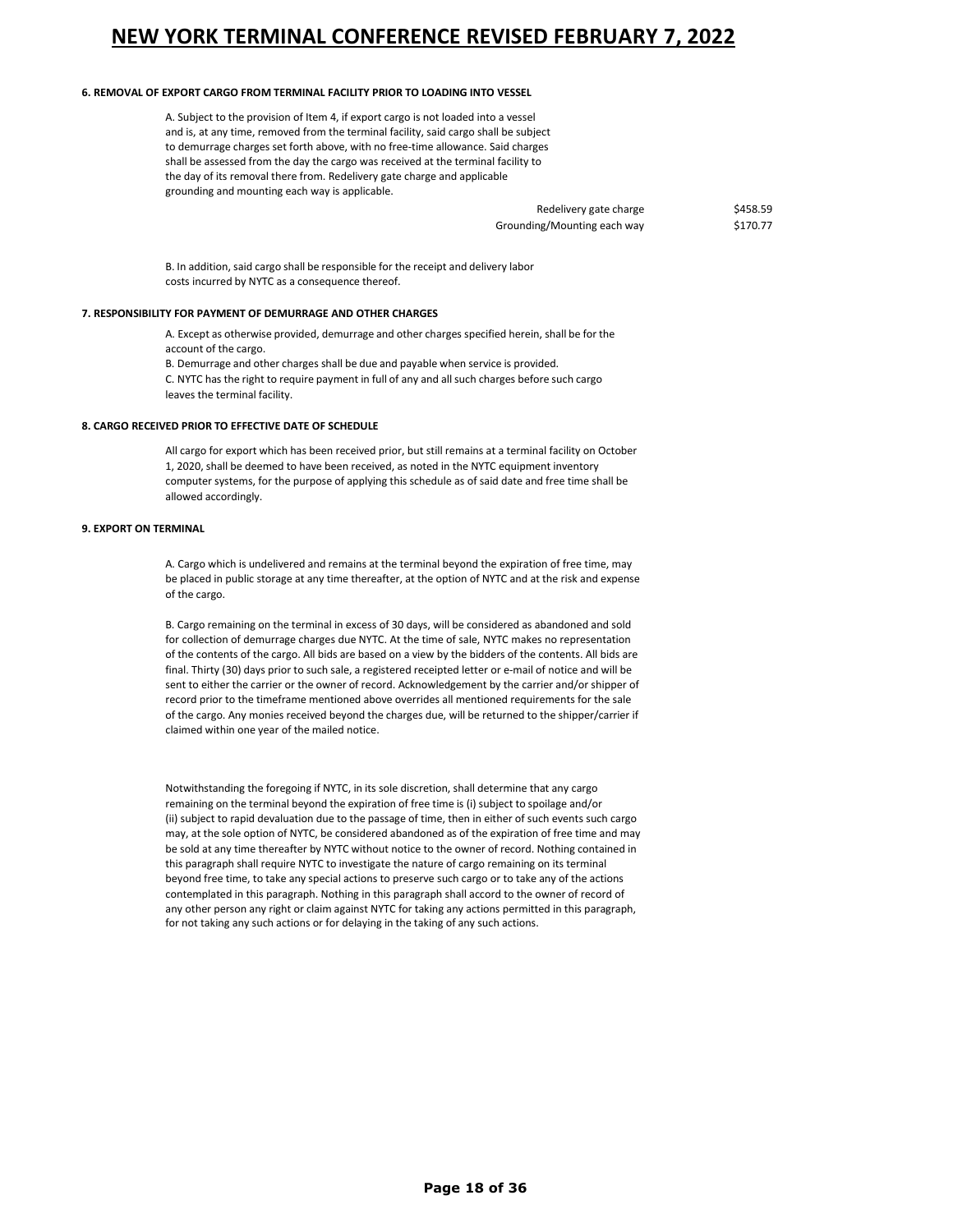### **SECTION IV**

#### **RULES AND REGULATIONS FREE TIME AND DEMURRAGE ON IMPORT CARGO**

### **1. DEFINITIONS**

A. ITFree Time – The specified period during which cargo may occupy space assigned to it on a terminal facility free of demurrage immediately prior to the loading of such cargo on the vessel.

B. ITDemurrage – A charge assessed against the cargo remaining in or on the terminal facilities after the expiration of free time.

#### **2. FREE TIME PERIOD**

### A. Breakbulk Cargo:

Four (4) days free time exclusive of Saturdays, Sundays and ILA holidays will be allowed for the removal of import cargo discharged from vessels in the Port of New York, except that; green coffee beans in bags and cocoa beans in bags will be allowed eight (8) calendar days and no free time will be allowed on cargo which is of a special nature as to require earlier removal because of local ordinances or other governmental regulations or because piers are not equipped to care for such property for such period, such as, but not restricted to:

1)Cargo in bulk 2) ITOils and/or liquids in bulk, in ship's tanks 3)Animals and birds, live 4)Bullion and treasure 5)Dangerous and hazardous cargo 6)Jewelry, precious stones, etc. 7)Refrigerated cargo

#### B. Containerized Cargo:

1) For any service contract or other free time extension of ten (10) or more days, demurrage will accrue from the expiration of free time at the final tier rate. If the containership line's tariff provisions are not acceptable or do not provide appropriate coverage, then the following schedules will apply. Any extended periods of free time granted by a containership line's tariffs or service contracts will be at the responsibility and liability of the containership line and/or the cargo.

#### 2) General cargo containers and tank containers:

Four days free time exclusive of Saturdays, Sundays and ILA holidays will be allowed for the removal of containers discharged from vessels in the Port of New York.

3) Refrigerated Containers/Units, Temperature Controlled Containers/Units Two days free time and electricity to power, exclusive of Saturdays, Sundays and ILA holidays, will be allowed for the removal of containers discharged from vessels in the Port of New York.

#### 4) Flatracks, Platforms, Open Top Containers/units

Two days free time exclusive of Saturdays, Sundays and ILA holidays will be allowed for the removal of Flatracks, Platforms, Open Top Containers/units discharged from vessels in the Port of New York

C. Containers of green coffee beans in bags and cocoa beans in bags will be allowed eight (8) days free time exclusive of Saturdays, Sundays and ILA holidays. Free-time requests received after 8:00 a.m. the morning before the start of the vessel (in case of holidays or weekends, the last work day before) will not qualify for the additional free-time.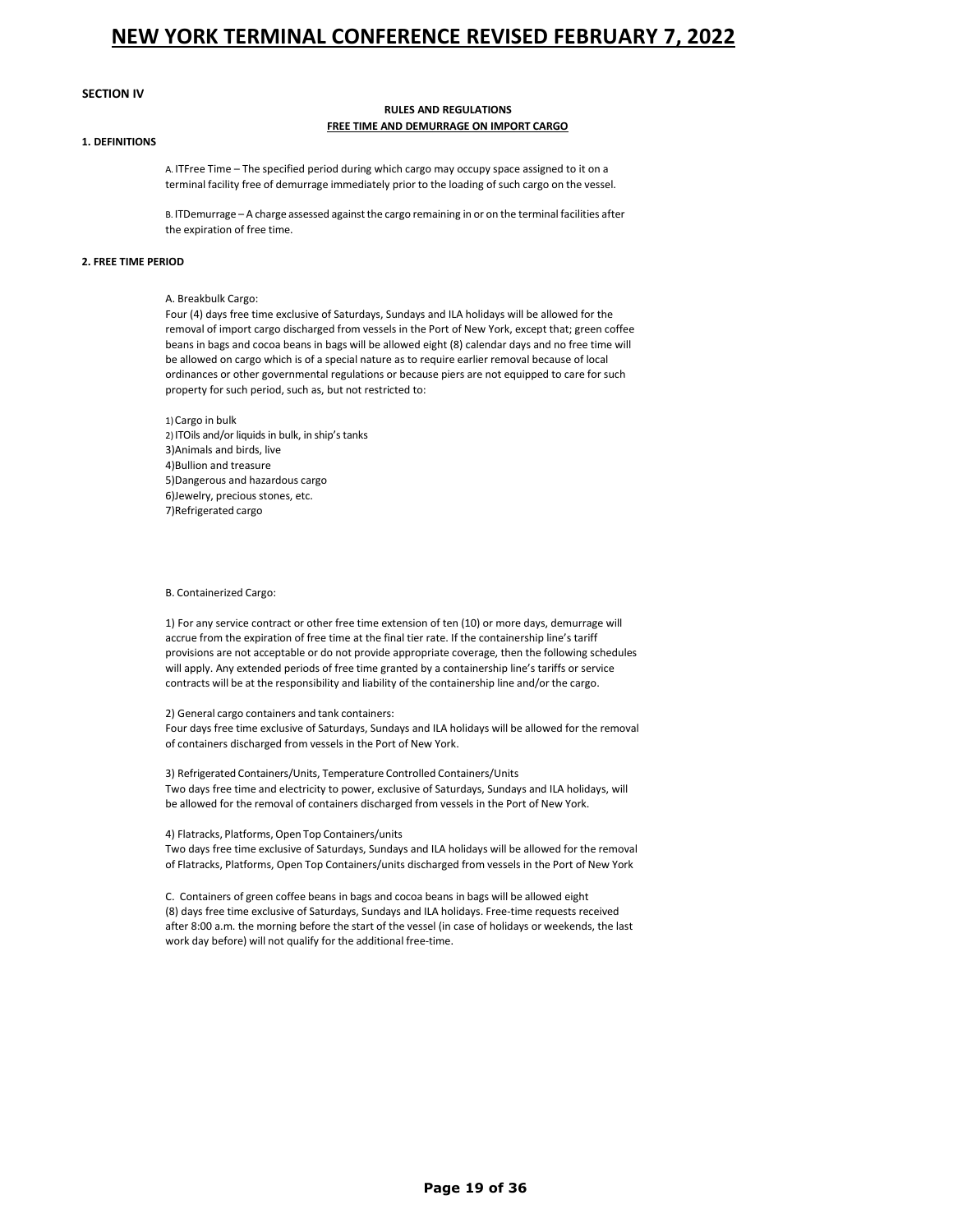### **3. COMPUTATION OF FREE TIME PERIOD**

Free time on import cargo/containers shall commence at gate opening on the first business day following system update of first point of rest on terminal and will expire on the last day of free time (Saturdays, Sundays and ILA holidays excluded). Cargo/containers updated in the system to first point of rest on terminal after gate opening on a normal business day shall begin free time the following business day and will expire on the last day of free time (Saturdays, Sundays and ILA Holidays excluded).

### **4. SCALE OF DEMURRAGE CHARGES**

The following scale of demurrage rates and provisions will apply to cargo remaining undelivered after the expiration of free time.

#### A. BREAKBULK CARGO

| 1st Period Demurrage:                                                                                     |                                 |         |
|-----------------------------------------------------------------------------------------------------------|---------------------------------|---------|
| Per 100 lbs or per cubic foot, whichever is greater, per                                                  | per 100 lbs.                    | \$0.09  |
| day, or fraction thereof, for the first five (5) calendar<br>days after the expiration of free time.      | per cubic foot                  | \$0.08  |
| Minimum Charge                                                                                            | per day                         | \$35.33 |
| 2nd Period Demurrage:                                                                                     |                                 |         |
| Per 100 lbs or per cubic foot, whichever is greater, per                                                  | per 100 lbs.                    | \$0.11  |
| day, or fraction thereof, for the next five (5) succeeding                                                |                                 |         |
| days.                                                                                                     | per cubic foot                  | \$0.09  |
| Minimum Charge                                                                                            | per day                         | \$56.10 |
| 3rd Period Demurrage:                                                                                     |                                 |         |
| Per 100 lbs or per cubic foot, whichever is greater, per                                                  | per 100 lbs.                    | \$0.17  |
| day, or fraction thereof, for each succeeding day.                                                        | per cubic foot                  | \$0.10  |
| Minimum Charge                                                                                            | per day                         | \$77.27 |
|                                                                                                           |                                 |         |
| B. CONTAINERS, MERCHANT HAULAGE OR INTERMODAL/CARRIER CONTROLLED                                          |                                 |         |
| 1. General cargo containers of all dimensions after the expiration of free time:                          |                                 |         |
|                                                                                                           | 1 - 4 days per calendar day     | \$172   |
|                                                                                                           | 5 - 9 days per calendar day     | \$222   |
|                                                                                                           | $10 - 29$ days per calendar day | \$384   |
| 30 days and above per calendar day                                                                        |                                 | \$546   |
| 2. Temperature controlled containers of all dimensions after expiration of free time:                     |                                 |         |
|                                                                                                           | 1 - 3 days per calendar day     | \$404   |
|                                                                                                           | 4 - 6 days per calendar day     | \$567   |
| 7 days and above per calendar day                                                                         |                                 | \$817   |
| 3. Special equipment, platforms, flatracks, etc., of all dimensions after the expiration of<br>free time: |                                 |         |
|                                                                                                           | 1 - 3 days per calendar day     | \$343   |
| 4 days and above per calendar day                                                                         |                                 | \$520   |
| 4. Tank containers of all dimensions after expiration of free time:                                       |                                 |         |
|                                                                                                           | 1 - 3 days per calendar day     | \$254   |
| 4 days and above per calendar day                                                                         |                                 | \$409   |
|                                                                                                           |                                 |         |
| Additional charge after expiration of electricity free time for electicity usage                          |                                 |         |
|                                                                                                           | per calendar day                | \$61.06 |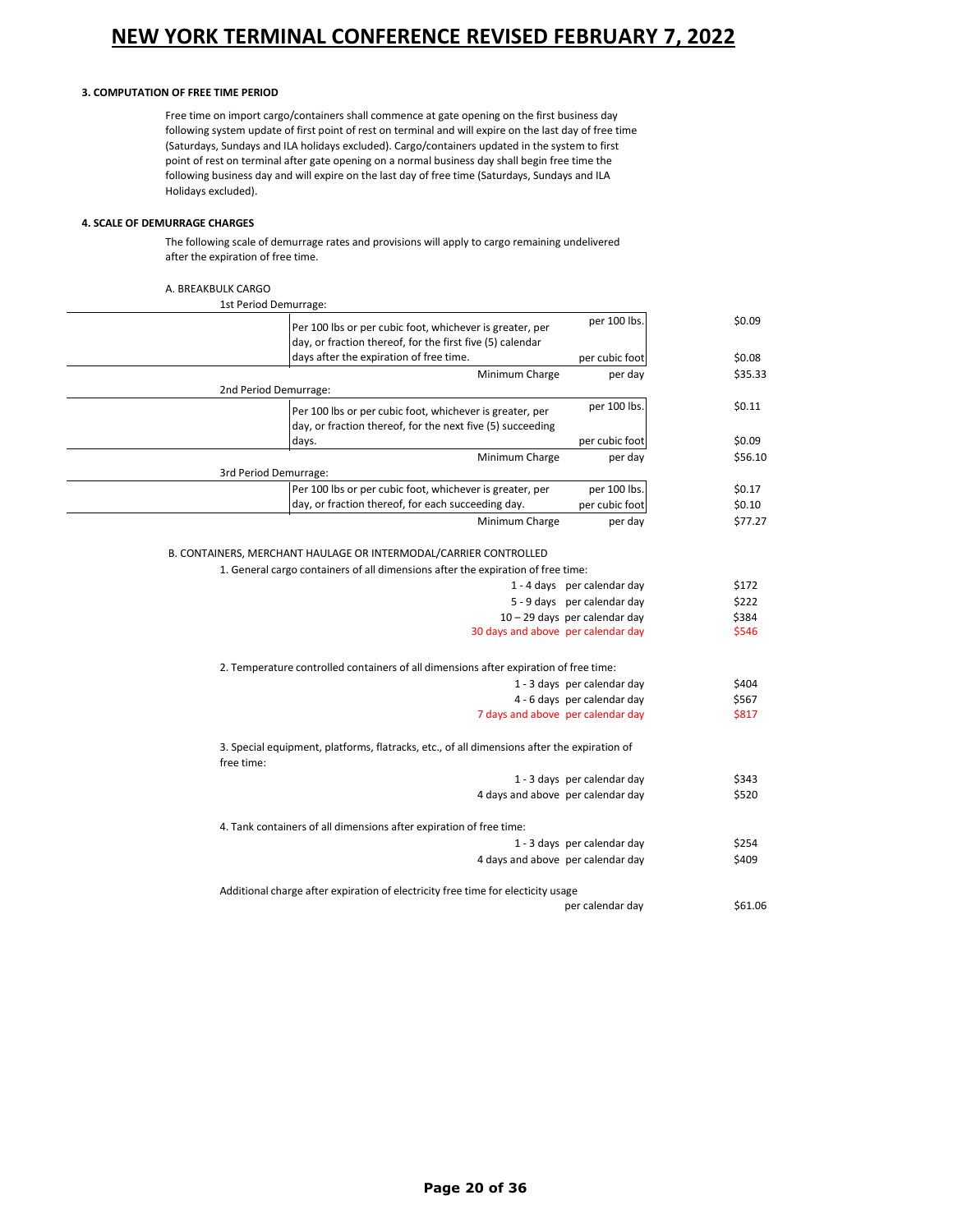#### **5. UNDELIVERED CARGO**

A. Cargo which is undelivered and remains at the terminal beyond the expiration of free time, may be placed in public storage at any time thereafter, at the option of NYTC and at the risk and expense of the cargo.

B. Cargo remaining on the terminal in excess of 30 days, will be considered as abandoned and sold for collection of demurrage charges due NYTC. At the time of sale, NYTC makes no representation of the contents of the cargo. All bids are based on a view by the bidders of the contents. All bids are final. Thirty (30) days prior to such sale, a registered receipted letter or e-mail of notice and will be sent to either the carrier or the owner of record. Acknowledgement by the carrier and/or shipper of record prior to the timeframe mentioned above overrides all mentioned requirements for the sale of the cargo. Any monies received beyond the charges due, will be returned to the shipper/carrier if claimed within one year of the mailed notice.

Notwithstanding the foregoing if NYTC, in its sole discretion, shall determine that any cargo remaining on the terminal beyond the expiration of free time is (i) subject to spoilage and/or (ii) subject to rapid devaluation due to the passage of time, then in either of such events such cargo may, at the sole option of NYTC, be considered abandoned as of the expiration of free time and may be sold at any time thereafter by NYTC without notice to the owner of record. Nothing contained in this paragraph shall require NYTC to investigate the nature of cargo remaining on its terminal beyond free time, to take any special actions to preserve such cargo or to take any of the actions contemplated in this paragraph. Nothing in this paragraph shall accord to the owner of record of any other person any right or claim against NYTC for taking any actions permitted in this paragraph, for not taking any such actions or for delaying in the taking of any such actions.

#### **6. TRANSFER OF OWNERSHIP OF CARGO**

The transfer of ownership of cargo after said cargo has been received at a terminal facility shall not entitle such cargo to additional free time.

#### **7. RESPONSIBILITY FOR PAYMENT OF DEMURRAGE AND OTHER CHARGES**

A. Except as otherwise provided, demurrage and other charges specified herein, shall be for the account of the cargo.

B. Demurrage and other charges shall be due and payable when service is provided.

C. NYTC has the right to require payment in full of any and all such charges before such cargo leaves the terminal facility.

### **8. EXTENSIONS OF FREE TIME**

When a carrier or consignee is prevented from removing merchandise from the terminal for any reason, including container unavailability due to row closures in the ordinary course of business or factors beyond NYTC's control, such as, but not limited to, longshoremen's strikes, trucking strikes, chassis shortages, rail car shortages or other rail provider caused delays, merchandise which remain at the terminal beyond the designated free time shall remain subject to the demurrage charges in accordance with this section. NYTC may, at its sole discretion, extend the free time allowed beyond the last free day with respect to any merchandise.

#### **9. RESERVED**

#### **10. TRANSSHIPMENT CARGO**

Transshipment cargo must be reported to the terminal before the arrival of each vessel. If no application is made at that time, demurrage accrued after normal free time will be for the account of the cargo/carrier.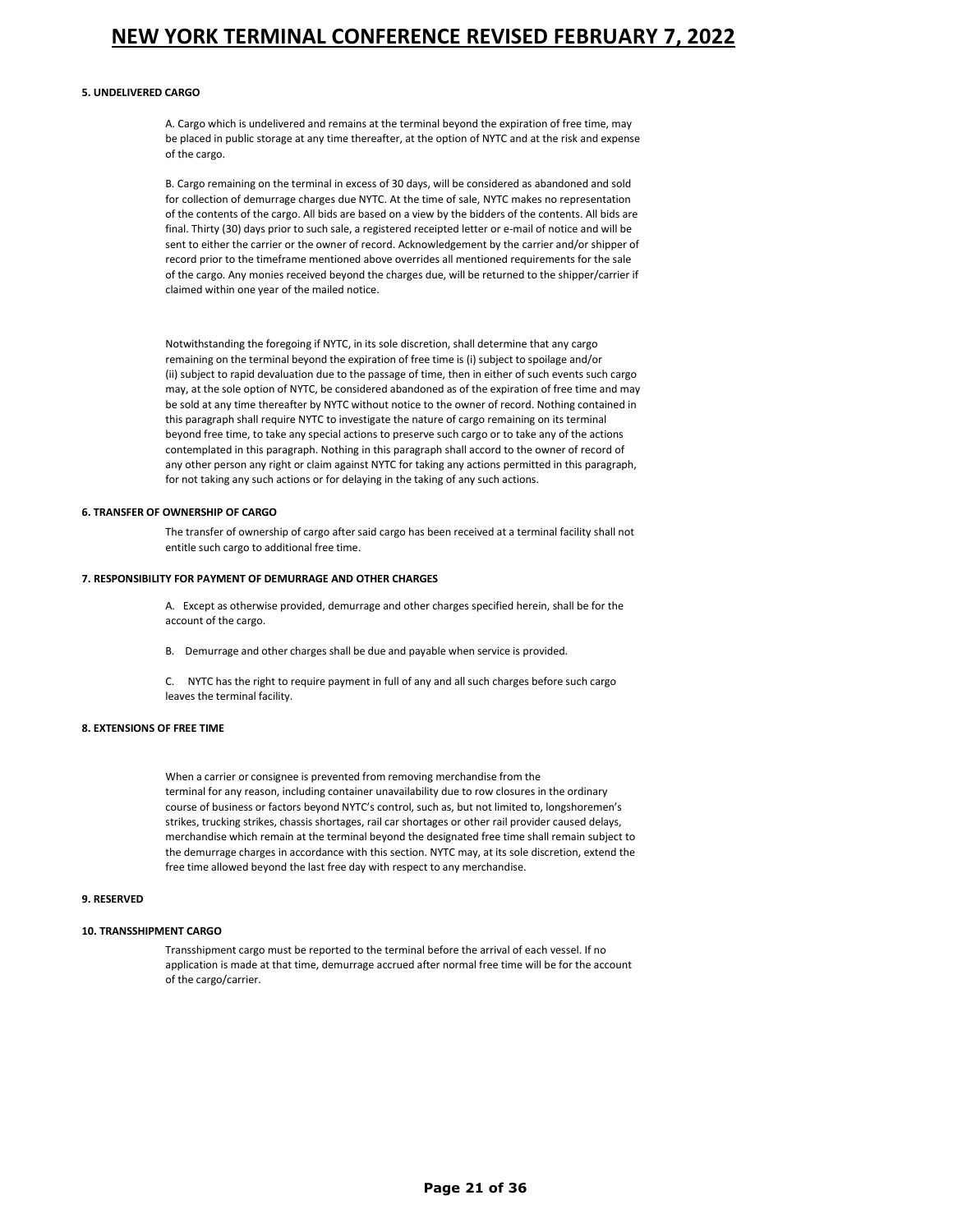#### **SECTION V**

### **RULES AND REGULATIONS FREE TIME AND DEMURRAGE ON EMPTY CONTAINERS, CHASSIS, AND GENSETS**

### **1. PURPOSE**

The purpose of this part is:

A. To define and set schedule rates and rules applicable to circumstances resulting from the cessation of transportation services by a user of NYTC's facility. Cessation may occur for any reason, including, but not limited to bankruptcy, discontinuance of service, acts of God, acts of Government, force majeure.

B. To insure NYTC receives a fair charge for the use of its facilities, labor and equipment, when containers, chassis or gensets are not being used for commerce.

#### **2. DEFINITIONS**

A. A container is defined as a cargo carrying unit usually measuring from 20 feet to 45 feet in length by 8 feet in width and 8 or more feet in height or a platform 20 feet to 45 feet in length by 8 feet in width, designed for the purpose of direct transfer of the unit and its contents to and from sea going vessels. The unit may also be a tank for liquids mounted on a platform, a bin or a bolster used for similar purpose.

B. A chassis is a vehicle designed and built to carry containers or platforms with facility for tractor coupling for transport.

C. Free time is the specified period a container or chassis may occupy space assigned to it on a terminal free of charge.

D. Demurrage is a charge assessed against a container and or chassis after the expiration of free time.

E. Terminal facility user is any person or entity, including but not limited to, vessel operator, vessel owner, container owner, container lessor or lessee utilizing a terminal facility and terminalservices.

F. Genset is an abbreviation of generator set which normally is equipped with a generator (alternator) and a driven diesel engine assembled in one package which generates an AC power supply to a temperature controlled container in a place where 3 phase AC power is not available.

#### **3. COMPUTATION AND NOTICE OF FREE TIME ON EMPTY, CONTAINERS, CHASSIS AND GENSETS**

Four days free time exclusive of Saturdays, Sundays and ILA holidays will be allowed for the removal of containers discharged from vessels in the Port of New York. Free time on empty Containers/Units/Chassis and gensets shall commence at gate opening on the first business day following system update of first point of rest on terminal and will expire on the last day of free time (Saturdays, Sundays and ILA holidays excluded). Containers/units, chassis or gensets updated in the system to first point of rest on terminal after gate opening on a normal business day shall begin free time the following business day and will expire on the last day of free time (Saturdays, Sundays and ILA Holidays excluded).

#### **4. SCALE OF DEMURRAGE CHARGES**

The following scale of demurrage rates and provisions will apply to containers, chassis, and gensets remaining undelivered after the expiration of free time:

A. Empty containers of which no dimension exceeds 20 feet, or chassis for 20 foot containers after the expiration of free time:

|                          | 1 - 30 days per calendar day                                                                        | \$72.59  |
|--------------------------|-----------------------------------------------------------------------------------------------------|----------|
|                          | 31 days and above per calendar day                                                                  | \$137.72 |
| expiration of free time: | B. Empty containers exceeding 20 feet in length or chassis in excess of 20 feet in length after the |          |
|                          | 1 - 30 days per calendar day                                                                        | \$105.71 |
|                          | 31 days and above per calendar day                                                                  | \$206.02 |
|                          |                                                                                                     |          |

C. Gensets per calendar day after the expiration of free time: \$53.38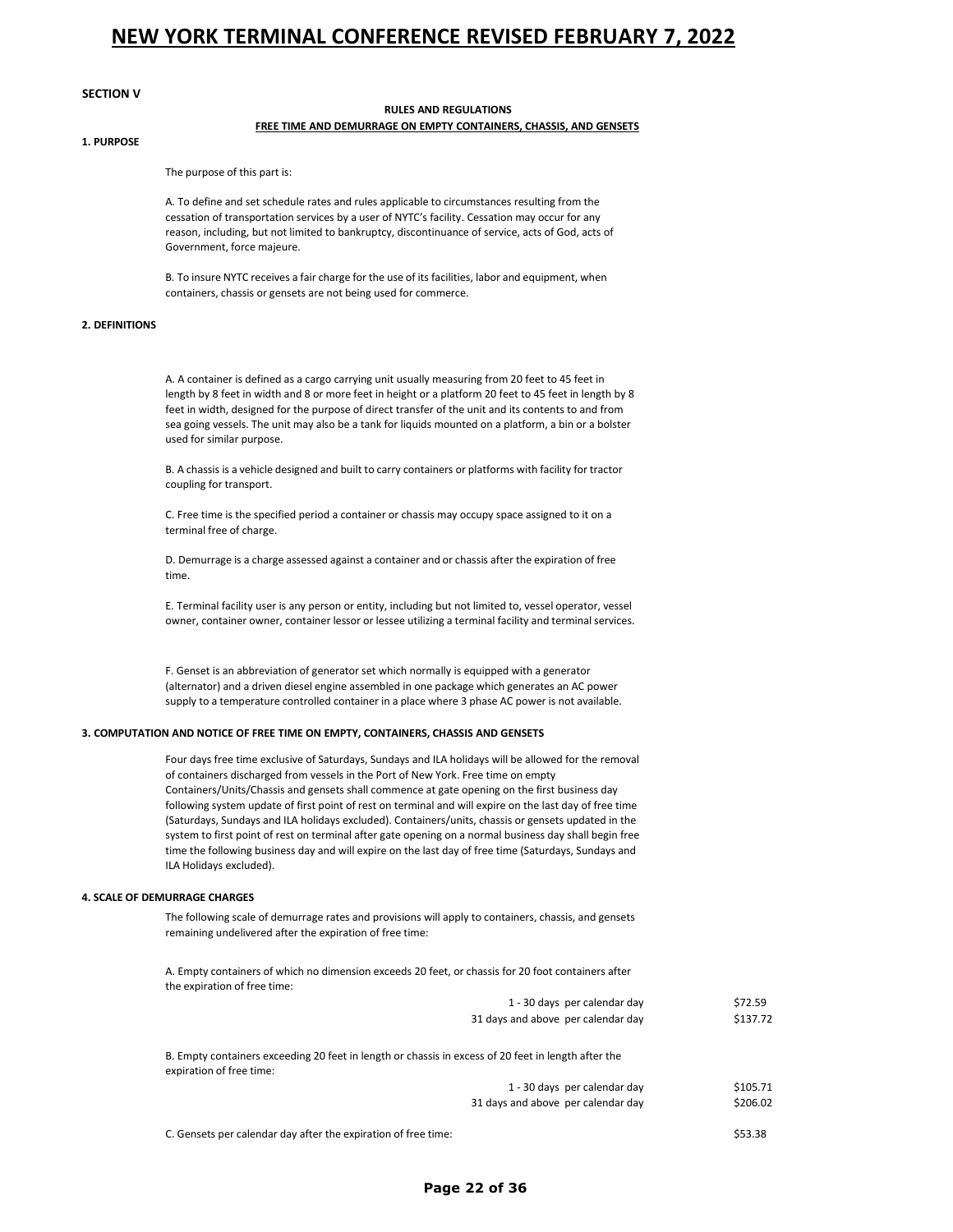D. Repair units, containers, chassis, and gensets requiring repair. Upon issuance of an estimate for repairs, containers, chassis, and gensets: 5 free time days.

|            | i) Gensets per calendar day after the expiration of free time:                                                                | \$53.38  |
|------------|-------------------------------------------------------------------------------------------------------------------------------|----------|
|            | ii) Containers of which no dimension exceeds 20 feet, or chassis for 20 foot containers<br>after the expiration of free time: |          |
|            | 1 - 30 days per calendar day                                                                                                  | \$71.38  |
|            | 31 days and above per calendar day                                                                                            | \$135.42 |
|            | iii) Containers exceeding 20 feet in length or chassis in excess of 20 feet in length after<br>the expiration of free time:   |          |
|            | 1 - 30 days per calendar day                                                                                                  | \$105.71 |
|            | 31 days and above per calendar day                                                                                            | \$206.02 |
| time days. | E. Out of Service units. Upon receipt of out of service status, containers, chassis, and gensets: 5 free                      |          |
|            | i) Gensets per calendar day after the expiration of free time:                                                                | \$53.38  |
|            | ii) Containers of which no dimension exceeds 20 feet, or chassis for 20 foot containers<br>after the expiration of free time: |          |
|            | 1 - 30 days per calendar day                                                                                                  | \$71.38  |
|            | 31 days and above per calendar day                                                                                            | \$135.42 |
|            | iii) Containers exceeding 20 feet in length or chassis in excess of 20 feet in length after<br>the expiration of free time:   |          |
|            | 1 - 30 days per calendar day                                                                                                  | \$105.71 |
|            | 31 days and above per calendar day                                                                                            | \$206.02 |
|            |                                                                                                                               |          |

#### **5. EXTENSION OF FREE TIME**

When a carrier or consignee is prevented from removing merchandise from the terminal for any reason, including container unavailability due to row closures in the ordinary course of business or factors beyond NYTC's control, such as, but not limited to, longshoremen's strikes, trucking strikes, chassis shortages, rail car shortages or other rail provider caused delays, merchandise which remain at the terminal beyond the designated free time shall remain subject to the demurrage charges in accordance with this section. NYTC may, at its sole discretion, extend the free time allowed beyond the last free day with respect to any merchandise.

#### **6. UNDELIVERED CONTAINERS AND/OR CHASSIS**

A. Containers and/or chassis which remain at a terminal beyond the expiration of free time may be placed in public storage at any time thereafter at the option of containers and/or chassis and the terminal users.

B. Containers and/or chassis remaining on the terminal in excess of sixty (60) days will be considered as abandoned and may be sold at public auction for collection of charges due NYTC. Ten days prior to such sale, a registered letter of notice will be sent to the terminal users or NYTC will take other reasonable steps to advise those terminal users of whose interest in the equipment he is aware. Net proceeds of such sale less expense will be held in a separate fund established by NYTC out of which NYTC shall be paid his charges. Monies received beyond the charges due NYTC will be returned to the owner if claimed within one year of the mailed notice.

#### **7. TRANSFER OF OWNERSHIP OF CONTAINERS AND/OR CHASSIS**

The transfer of ownership of containers and/or chassis after receipt at the terminal shall not entitle such containers and/or chassis to additional free time.

#### **8. DELIVERY AND MOUNTING CHARGES**

On delivery the terminal facility users shall be charged for gate services, mounting of containers on chassis or flat bed trucks and segregating containers from stack as applicable.

#### **9. RESPONSIBILITY FOR PAYMENT OF DEMURRAGE AND OTHER CHARGES**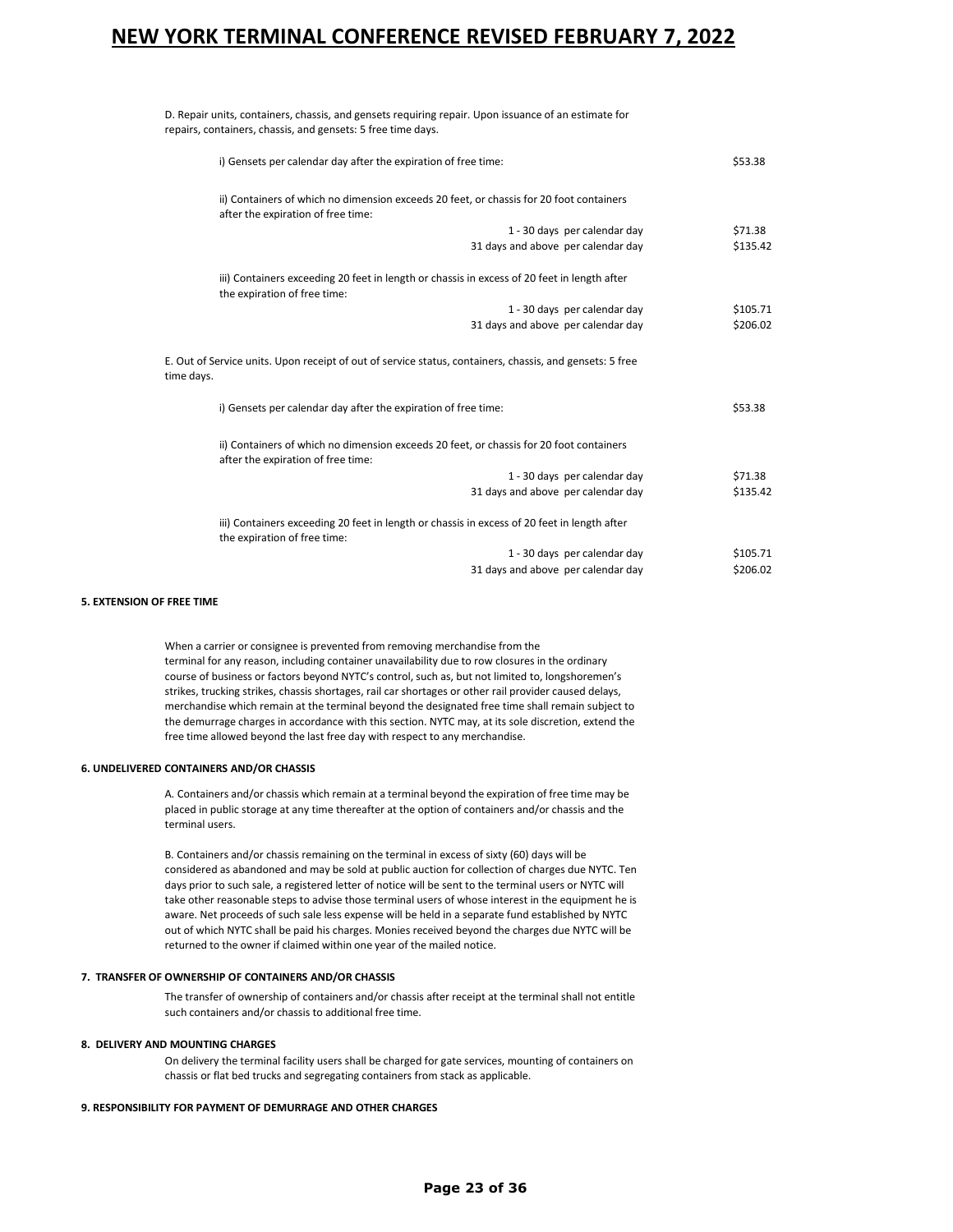A. Demurrage and other charges specified herein shall be for the account of the terminal facility users.

B. Demurrage charges shall be due and payable when service is provided.

C. NYTC has the right to require payment in full of any and all charges before such containers and/or chassis are delivered from the terminal.

### **10. SCHEDULE OF RATES AND CHARGES**

| A. Gate charge                     | per unit                                 | \$90.04  |
|------------------------------------|------------------------------------------|----------|
| B. Mounting or Grounding Container | per unit                                 | \$175.05 |
| C. Segregating of Containers       | Straighttime man hour                    | \$168.42 |
|                                    | Overtime man hour                        | \$258.32 |
|                                    | Meal time man hour                       | \$343.56 |
|                                    | Machine hour rate per Section II Item 19 |          |

### **11. CONTAINERS AND/OR CHASSIS RECEIVED AT A TERMINAL PRIOR TO THE EFFECTIVE DATE OF THIS SECTION V**

All containers and/or chassis which have been received prior to, but sill remaining in NYTC on a terminal facility on October 1, 2020, shall be deemed to have been received, as noted in the NYTC equipment inventory computer systems, for the purpose of applying this Section V of this schedule, as of said date and free time will be allowed accordingly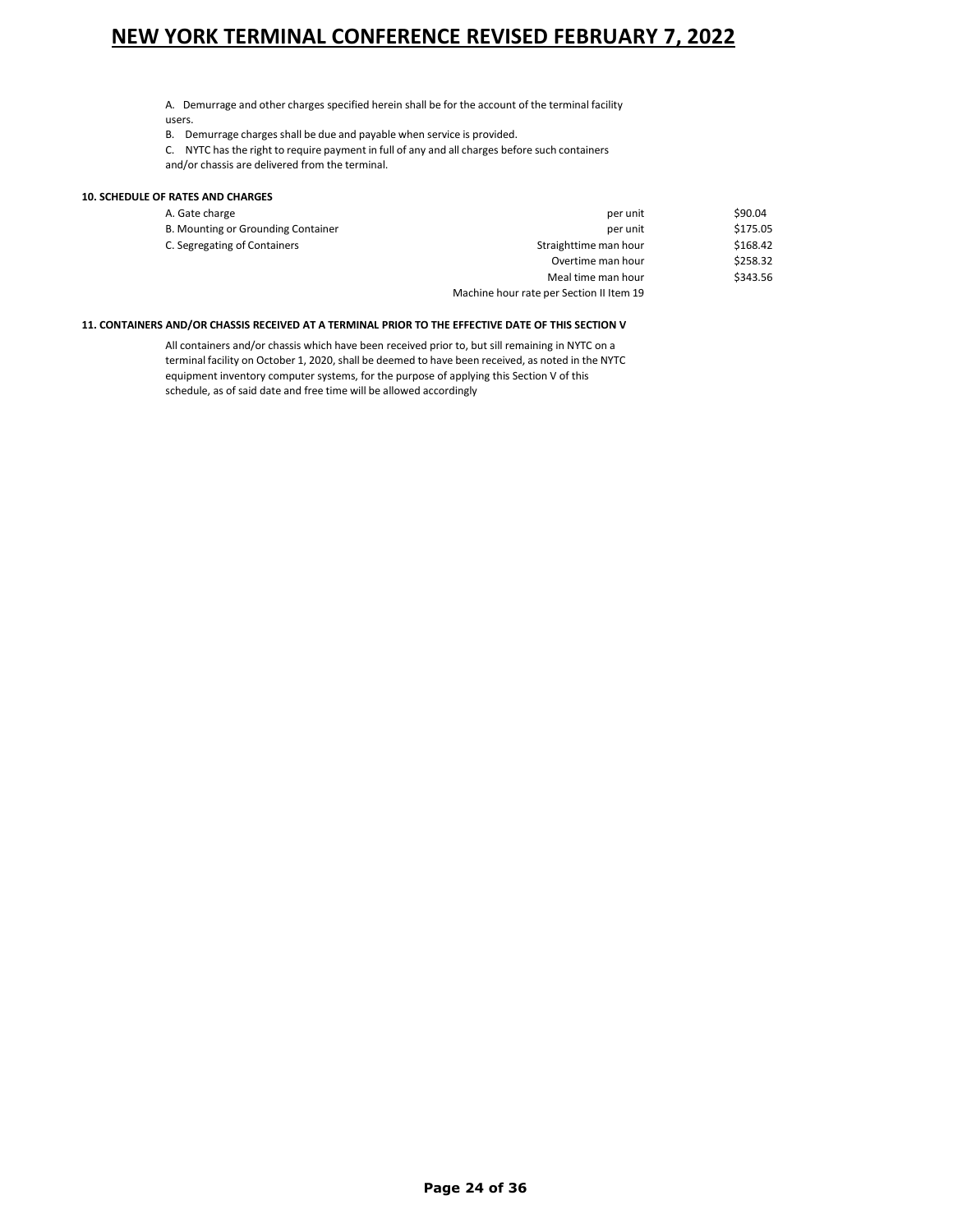| <b>SECTION VI</b> |  |
|-------------------|--|

**RULES AND REGULATIONS**

**MISCELLANEOUS RATES**

| 10)      |                                      | 1. Supply water to vessels (per Port Authority Marine Terminals FMC Schedule PA- | per short ton                                                                                          | \$4.80                   |
|----------|--------------------------------------|----------------------------------------------------------------------------------|--------------------------------------------------------------------------------------------------------|--------------------------|
|          |                                      |                                                                                  |                                                                                                        |                          |
|          |                                      | 2. When NYTC labor is necessary for furnishing water hook up and/or disconnect   | per man hour                                                                                           | \$168.42                 |
|          |                                      |                                                                                  | Minimum charge (per Port Authority Marine Terminals FMC Schedule PA-10) per month                      | \$333.00                 |
|          | 3. Breakbulk Cargo                   |                                                                                  |                                                                                                        |                          |
|          | A. Stevedoring                       |                                                                                  |                                                                                                        | <b>Extra Labor Basis</b> |
|          |                                      | B. Terminal per 2240 lbs. or 40 cf., whichever is greater                        |                                                                                                        | \$69.93                  |
|          |                                      | C. Wharfage (per Port Authority Marine Terminals FMC Schedule PA-10)             |                                                                                                        |                          |
|          |                                      | D. Escort Fee - One-half (1/2) hour at the prevailing labor man-hour rate        |                                                                                                        |                          |
|          | 4. Stevedoring of bananas in cartons |                                                                                  | per carton                                                                                             | \$2.96                   |
|          |                                      | 5. Dockage (per Port Authority Marine Terminals FMC Schedule PA-10)              |                                                                                                        |                          |
|          |                                      | A. Vessel loading or discharging: Length of vessel in feet                       |                                                                                                        |                          |
|          | Over                                 | Not exceeding                                                                    | Charge per foot per 24 hour period or part thereof                                                     |                          |
|          | 0                                    | 400                                                                              | \$5.40                                                                                                 |                          |
|          | 401                                  | 500                                                                              | \$6.50                                                                                                 |                          |
|          | 501                                  | 600                                                                              | \$7.50                                                                                                 |                          |
|          | 601                                  | 700                                                                              | \$9.50                                                                                                 |                          |
|          | 701                                  | 800                                                                              | \$10.50                                                                                                |                          |
|          | 801                                  | 900                                                                              | \$11.20                                                                                                |                          |
|          | 900 and over                         |                                                                                  | \$13.10                                                                                                |                          |
|          | Minimum Charge                       |                                                                                  | \$1,311.00                                                                                             |                          |
|          |                                      |                                                                                  |                                                                                                        |                          |
|          |                                      | B. Vessel not loading or discharging: Length of vessel in feet                   |                                                                                                        |                          |
|          | <u>Over</u>                          | Not exceeding                                                                    | Charge per foot per 24 hour period or part thereof                                                     |                          |
|          | 0                                    | 400                                                                              | \$2.24                                                                                                 |                          |
|          | 401                                  | 500                                                                              | \$3.06                                                                                                 |                          |
|          | 501                                  | 600                                                                              | \$3.37                                                                                                 |                          |
|          | 601                                  | 700                                                                              | \$3.67                                                                                                 |                          |
|          | 701                                  | 800                                                                              | \$4.08                                                                                                 |                          |
|          | 801                                  | 900                                                                              | \$4.69                                                                                                 |                          |
|          | 900 and over                         |                                                                                  | \$5.10                                                                                                 |                          |
|          | Minimum Charge                       |                                                                                  | \$728.00                                                                                               |                          |
|          |                                      |                                                                                  | 6. A terminal security charge for vessels in layup berths, prior to or subsequent to loading or        |                          |
|          | discharging will be assessed:        |                                                                                  | Eight (8) hour straighttime shift or part thereof                                                      | \$585.09                 |
|          |                                      |                                                                                  | Eight (8) hour overtime shift or part thereof                                                          | \$877.64                 |
|          |                                      |                                                                                  | 7. For any services provided outside of rates specifically quoted in this Rate Schedule, the following |                          |
|          | rates shall apply:                   |                                                                                  |                                                                                                        |                          |
|          |                                      |                                                                                  | Straighttime man hour                                                                                  | \$168.42                 |
|          |                                      |                                                                                  | Overtime man hour                                                                                      | \$258.32                 |
|          |                                      |                                                                                  | Meal time man hour                                                                                     | \$343.56                 |
|          |                                      |                                                                                  | 8. Fee per invoice if customer requests additional copy(s) to be forwarded after issuance of orignal   |                          |
| invoice. |                                      |                                                                                  |                                                                                                        | \$32.57                  |
|          |                                      |                                                                                  |                                                                                                        |                          |
|          |                                      | 9. Fee per unit (container or chassis) for customer requested photograph(s)      |                                                                                                        | \$61.25                  |
|          |                                      |                                                                                  | 10. Trucks needing mechanical assistance due to breakdown on terminal or in terminal lanes will be     | \$250.14                 |
|          | subject to a minimum charge of:      |                                                                                  |                                                                                                        |                          |
|          |                                      |                                                                                  | 11. Export Hazardous (IMCO) cargoes arriving at the NYTC Marine Terminal Operators gate                |                          |
|          |                                      |                                                                                  | requiring additional services resulting from incorrect or incomplete documentation required by the     |                          |
|          | Surcharge per unit.                  |                                                                                  | NYTC Marine Terminal Operator for receiving such cargo on terminal is subject to a Documentation       | \$78.16                  |
|          |                                      |                                                                                  |                                                                                                        |                          |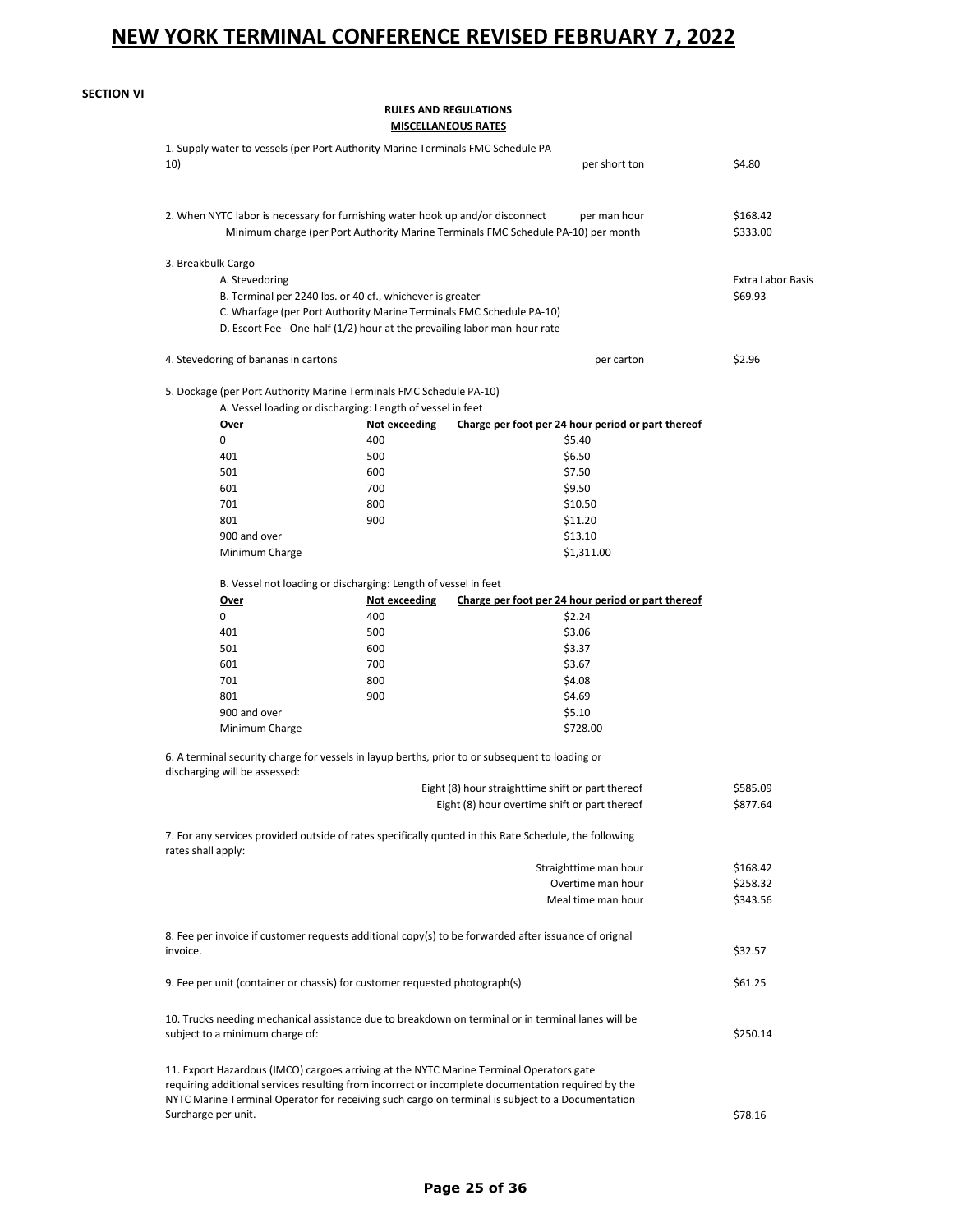| 12. Removal of snow from the top of Containers/Units                                                                                                                                                                                                     | per occurance                                                  | \$161.58 |
|----------------------------------------------------------------------------------------------------------------------------------------------------------------------------------------------------------------------------------------------------------|----------------------------------------------------------------|----------|
| 13. Requests for sampling, seal checks, or other miscellaneous services:                                                                                                                                                                                 |                                                                |          |
| 1. Wheeled units, minimum charge of 1 man hour per container/unit                                                                                                                                                                                        |                                                                |          |
|                                                                                                                                                                                                                                                          | Straighttime man hour                                          | \$168.42 |
|                                                                                                                                                                                                                                                          | Overtime man hour                                              | \$258.32 |
|                                                                                                                                                                                                                                                          | Meal time man hour                                             | \$343.56 |
| 2. Grounded units, mounting/grounding as requested/required plus minimum charge of<br>1 man hour per container/unit                                                                                                                                      |                                                                |          |
|                                                                                                                                                                                                                                                          | Mount or Ground per occurance                                  | \$175.05 |
|                                                                                                                                                                                                                                                          | Straighttime man hour                                          | \$168.42 |
|                                                                                                                                                                                                                                                          | Overtime man hour                                              | \$258.32 |
|                                                                                                                                                                                                                                                          | Meal time man hour                                             | \$343.56 |
| 3. Other containers/units, minimum charge of 1 man hour per container/unit                                                                                                                                                                               |                                                                |          |
|                                                                                                                                                                                                                                                          | Straighttime man hour                                          | \$168.42 |
|                                                                                                                                                                                                                                                          | Overtime man hour                                              | \$258.32 |
|                                                                                                                                                                                                                                                          | Meal time man hour                                             | \$343.56 |
| 14. Removal or replacement of a hazardous placard on a container/unit, inclusive of labor and                                                                                                                                                            |                                                                |          |
| placard.                                                                                                                                                                                                                                                 | per placard                                                    | \$67.78  |
|                                                                                                                                                                                                                                                          |                                                                |          |
| 15. Miscellaneous Rates and Charges:                                                                                                                                                                                                                     |                                                                |          |
| A. Gate Charge                                                                                                                                                                                                                                           | per unit                                                       | \$90.04  |
| B. Mounting or Grounding Containers                                                                                                                                                                                                                      | per occurance                                                  | \$175.05 |
| C. Segregating of Containers                                                                                                                                                                                                                             | Straighttime man hour                                          | \$168.42 |
|                                                                                                                                                                                                                                                          | Overtime man hour                                              | \$258.32 |
|                                                                                                                                                                                                                                                          | Meal time man hour<br>Machine hour rate per Section II Item 19 | \$343.56 |
|                                                                                                                                                                                                                                                          |                                                                |          |
| 16. Temperature Controlled Services                                                                                                                                                                                                                      |                                                                |          |
| A. Occupying electrical outlet slot for refrigerated Containers/Units, heated                                                                                                                                                                            |                                                                | \$94.22  |
| Containers/Units or tanks, per calendar day or fraction thereof:                                                                                                                                                                                         |                                                                |          |
| B. Charge for any use of outlets for pre-tripping or servicing of Containers/Reefers/Units<br>per calendar day or fraction thereof:                                                                                                                      |                                                                | \$94.22  |
| C. Daily monitoring                                                                                                                                                                                                                                      |                                                                | \$79.75  |
| D. Plug-In or Unplug                                                                                                                                                                                                                                     | per activity                                                   | \$88.85  |
| E. Genset Mount/Dismount                                                                                                                                                                                                                                 | per activity                                                   | \$153.98 |
| F. Fueling gensets                                                                                                                                                                                                                                       | per activity (not including fuel)                              | \$61.99  |
| G. Fuel for gensets, subject to availability                                                                                                                                                                                                             | per US Gallon                                                  | \$5.46   |
|                                                                                                                                                                                                                                                          |                                                                |          |
| H. Adjusting the temperature on a reefer, when requested                                                                                                                                                                                                 | per activity                                                   | \$65.79  |
| 17. Export containers received at Expressrail Newark (PNCT), Staten Island (GCT<br>NY), Elizabeth (MMR - APMTE), and Port Jersey (GCT B), that arrive into a<br>Conference member Marine Terminal facility prior to ten (10) calendar days of            |                                                                |          |
| planned vessel loading will be subject to an early receipt fee assessed by the MTO                                                                                                                                                                       |                                                                |          |
| receiving the container.                                                                                                                                                                                                                                 | per unit                                                       | \$210.35 |
| 18. Cold treatment reefers                                                                                                                                                                                                                               | per unit                                                       | \$124.11 |
|                                                                                                                                                                                                                                                          |                                                                |          |
| 19. Class #7 (Radioactive Material) Hazardous (IMCO) cargoes arriving at the NYTC                                                                                                                                                                        |                                                                |          |
| Marine Terminal requires additional terminal services. These services include any<br>documentation, systems or planning administration, security escort to and from<br>the gate and/or ship (or both,) secured and segregated storage while on terminal, |                                                                |          |
| additional container handling, and coordination with U.S. Government & any                                                                                                                                                                               |                                                                |          |
| other regulatory agencies prior to delivery and/or loading.                                                                                                                                                                                              | per unit                                                       | \$409.64 |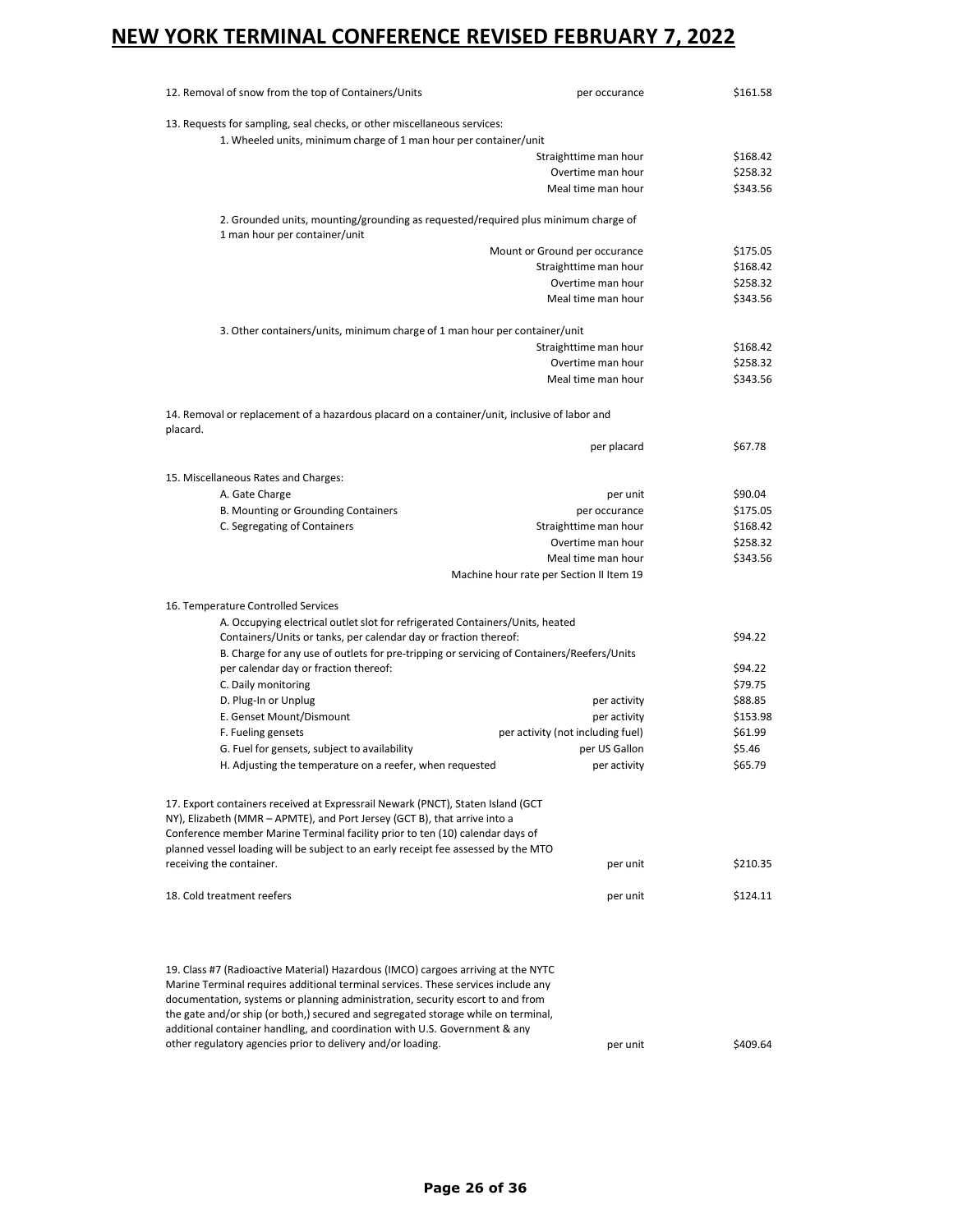20. Container Weights

|           | A. Shippers, through their carriers, shall provide NYCT via EDI with a verified gross mass<br>("VGM") that meets the standards set forth in IMO International Convention for the<br>Safety of Life at Sea ("SOLAS") Chapter VI, Part A, Regulation 2 ("SOLAS Regulations").<br>NYCT is prohibited from loading any export container without a VGM onto a vessel.                                                                                                                                                                                                                                                                                                                                                                                                                                                                                                                                                                                                                                                                                                                                                                                                                                                                                                                                                                                                                                                                                                                                                                                                                                                                                                                                                                                                                                                                                                                                                                                                                                                                                                                                         |                                  |
|-----------|----------------------------------------------------------------------------------------------------------------------------------------------------------------------------------------------------------------------------------------------------------------------------------------------------------------------------------------------------------------------------------------------------------------------------------------------------------------------------------------------------------------------------------------------------------------------------------------------------------------------------------------------------------------------------------------------------------------------------------------------------------------------------------------------------------------------------------------------------------------------------------------------------------------------------------------------------------------------------------------------------------------------------------------------------------------------------------------------------------------------------------------------------------------------------------------------------------------------------------------------------------------------------------------------------------------------------------------------------------------------------------------------------------------------------------------------------------------------------------------------------------------------------------------------------------------------------------------------------------------------------------------------------------------------------------------------------------------------------------------------------------------------------------------------------------------------------------------------------------------------------------------------------------------------------------------------------------------------------------------------------------------------------------------------------------------------------------------------------------|----------------------------------|
|           | B.ITContainers arriving at the terminal operator's rail ramp with no prior VGM update in<br>the terminal operator's system may be received into the terminal and charged a per<br>container fee.                                                                                                                                                                                                                                                                                                                                                                                                                                                                                                                                                                                                                                                                                                                                                                                                                                                                                                                                                                                                                                                                                                                                                                                                                                                                                                                                                                                                                                                                                                                                                                                                                                                                                                                                                                                                                                                                                                         | \$81.63                          |
|           | C. If the terminal operator has not received a VGM EDI message from the bill of lading<br>carrier prior to an export cargo laden container's arrival at terminal operator's over the<br>road gate, then terminal operator will provide a certified VGM weight to the ocean<br>carrier for such container. A fee per transition caused by no VGM at time of arrival at the<br>gate will be charged to the bill of lading carrier.                                                                                                                                                                                                                                                                                                                                                                                                                                                                                                                                                                                                                                                                                                                                                                                                                                                                                                                                                                                                                                                                                                                                                                                                                                                                                                                                                                                                                                                                                                                                                                                                                                                                         | \$10.88                          |
|           | D. Requests for containers to be drop-weighed, post-gate receiving, may be performed<br>by the NYTC, in its sole discretion, plus applicable mounting and grounding fees.                                                                                                                                                                                                                                                                                                                                                                                                                                                                                                                                                                                                                                                                                                                                                                                                                                                                                                                                                                                                                                                                                                                                                                                                                                                                                                                                                                                                                                                                                                                                                                                                                                                                                                                                                                                                                                                                                                                                | \$142.99                         |
|           | E. In consideration of NYTC providing VGM compliant weighing service for carriers and<br>shippers, or where NYTC is otherwise required or requested to weigh a container after<br>its arrival, carrier agrees that (i) NYTC provides such weighing service for convenience of<br>carrier and shipper in accordance with IMO Guidelines Regarding the Verified Gross<br>Mass of a Container Carrying Cargo, MSC 1/Circ. 1475, 9 June 2014, Paragraphs 8, 11<br>and 13.1, (ii) the weight obtained on a terminal operator's equipment may be subject to<br>variance, and NYTC makes no express or implied representation or warranty as to the<br>accuracy of any weight provided, (iii) in obtaining and transmitting such container<br>weight, NYTC is hereby authorized by and acts as the agent for shipper, and not for<br>NYTC's own account, (iv) neither carrier nor shipper will assert any claim against NYTC<br>for any liability, compensation, damages, contribution, indemnification or defense with<br>respect to any delay or inaccuracy of weight or information provided, (v) carrier's giving<br>of a loading instruction or loading of such container for which NYTC has provided weight<br>information is deemed to be confirmation by carrier to NYTC that carrier has received<br>the container VGM in compliance with SOLAS VGM requirements, and (vi) carrier and<br>shipper each will defend, indemnify and hold harmless NYTC, its officers, directors,<br>employees, agents, contractors, advisors, members, and affiliates with respect to any<br>claim against or liability of NYTC by or to any third party, including any carrier,<br>subcontractor, shipper, or cargo interest, with respect to any suits, causes of action,<br>arbitral demands or claims, judgments, assessments, damages, awards, costs of<br>defense, fines or penalties of any nature imposed or arising directly or indirectly<br>in connection with the weight provided or service rendered, NYTC's weighing service,<br>any delay or NYTC's refusal to load any container lacking a VGM document. |                                  |
|           | 21. Destination Changes/Routings - Administration Charge                                                                                                                                                                                                                                                                                                                                                                                                                                                                                                                                                                                                                                                                                                                                                                                                                                                                                                                                                                                                                                                                                                                                                                                                                                                                                                                                                                                                                                                                                                                                                                                                                                                                                                                                                                                                                                                                                                                                                                                                                                                 |                                  |
|           | A. This rule applies to destination changes or routings (e.g., rail to truck, truck to rail, etc.)<br>requiring administrative work to accomplish proper handling. Each change or routing will be<br>assessed one-half (1/2) hour of the prevailing miscellaneous labor rate (Section VI, Item 7)                                                                                                                                                                                                                                                                                                                                                                                                                                                                                                                                                                                                                                                                                                                                                                                                                                                                                                                                                                                                                                                                                                                                                                                                                                                                                                                                                                                                                                                                                                                                                                                                                                                                                                                                                                                                        |                                  |
| terminal: | 22. Inter-terminal Drays: Requests for containers/chassis/gensets to be moved within the marine                                                                                                                                                                                                                                                                                                                                                                                                                                                                                                                                                                                                                                                                                                                                                                                                                                                                                                                                                                                                                                                                                                                                                                                                                                                                                                                                                                                                                                                                                                                                                                                                                                                                                                                                                                                                                                                                                                                                                                                                          |                                  |
|           | 1. Wheeled units, minimum charge of 1 man hour per container/unit<br>Straighttime man hour<br>Overtime man hour<br>Meal time man hour                                                                                                                                                                                                                                                                                                                                                                                                                                                                                                                                                                                                                                                                                                                                                                                                                                                                                                                                                                                                                                                                                                                                                                                                                                                                                                                                                                                                                                                                                                                                                                                                                                                                                                                                                                                                                                                                                                                                                                    | \$168.42<br>\$258.32<br>\$343.56 |
|           | 2. Grounded units, mounting/grounding as requested/required plus minimum charge of<br>1 man hour per container/unit                                                                                                                                                                                                                                                                                                                                                                                                                                                                                                                                                                                                                                                                                                                                                                                                                                                                                                                                                                                                                                                                                                                                                                                                                                                                                                                                                                                                                                                                                                                                                                                                                                                                                                                                                                                                                                                                                                                                                                                      |                                  |
|           | Mount or Ground per occurance<br>Straighttime man hour                                                                                                                                                                                                                                                                                                                                                                                                                                                                                                                                                                                                                                                                                                                                                                                                                                                                                                                                                                                                                                                                                                                                                                                                                                                                                                                                                                                                                                                                                                                                                                                                                                                                                                                                                                                                                                                                                                                                                                                                                                                   | \$171.05<br>\$168.42             |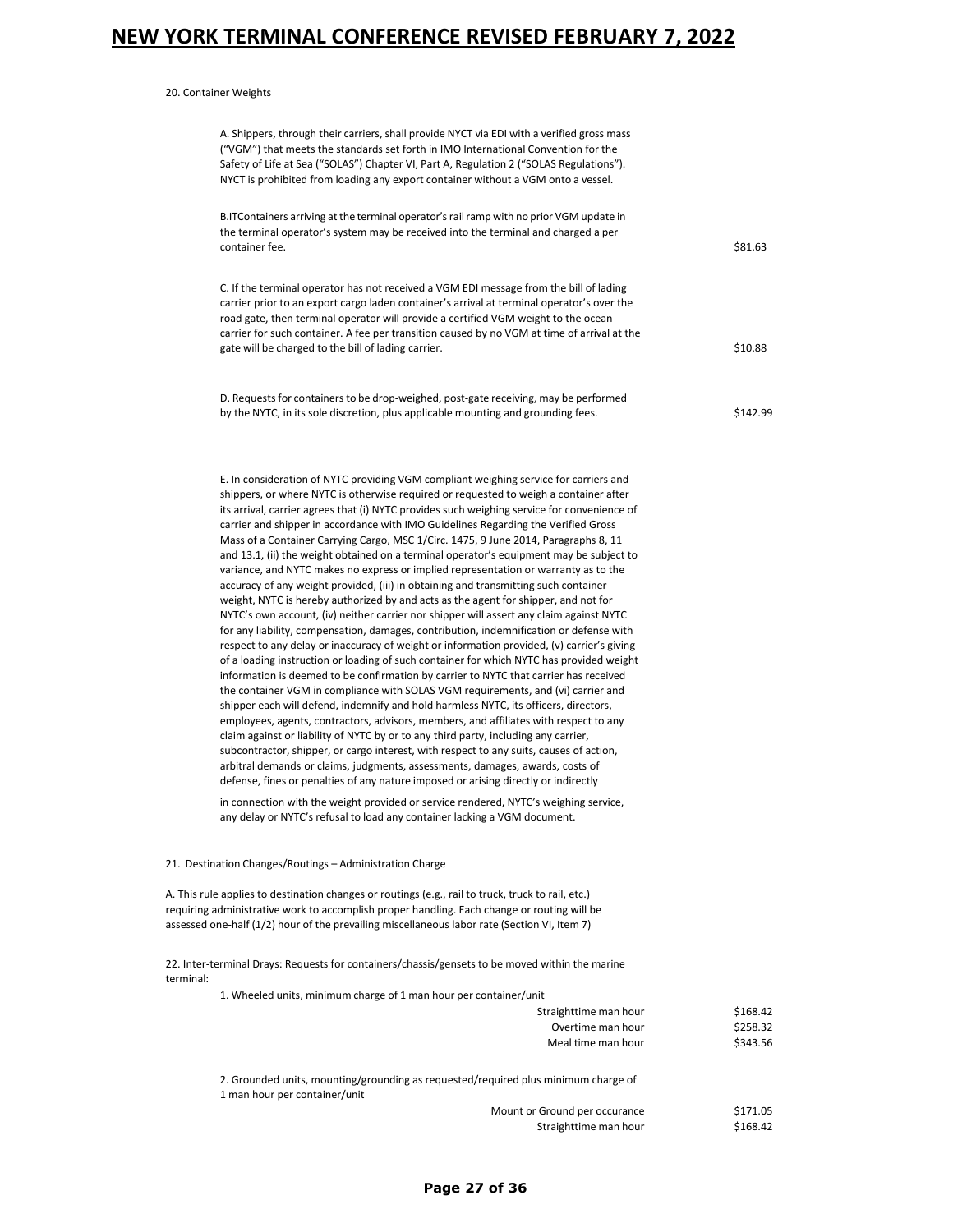|                                                                                                      | Overtime man hour                 | \$258.32   |
|------------------------------------------------------------------------------------------------------|-----------------------------------|------------|
|                                                                                                      | Meal time man hour                | \$343.56   |
|                                                                                                      |                                   |            |
| 23. Line Handling                                                                                    | One tie up/let go per vessel call | \$8.579.08 |
| 24. TWIC Escort                                                                                      |                                   |            |
| A TWIC Escort must be provided for those individuals, or operations, where an individual (s) without |                                   |            |
| TWIC credentials, are seeking access to a Marine Terminal Operation. TWIC Escort fees will be        |                                   |            |
| assessed at the prevailing manhour rates, subject to a minimum charge.                               |                                   |            |
|                                                                                                      | Minimum charge                    | \$217.67   |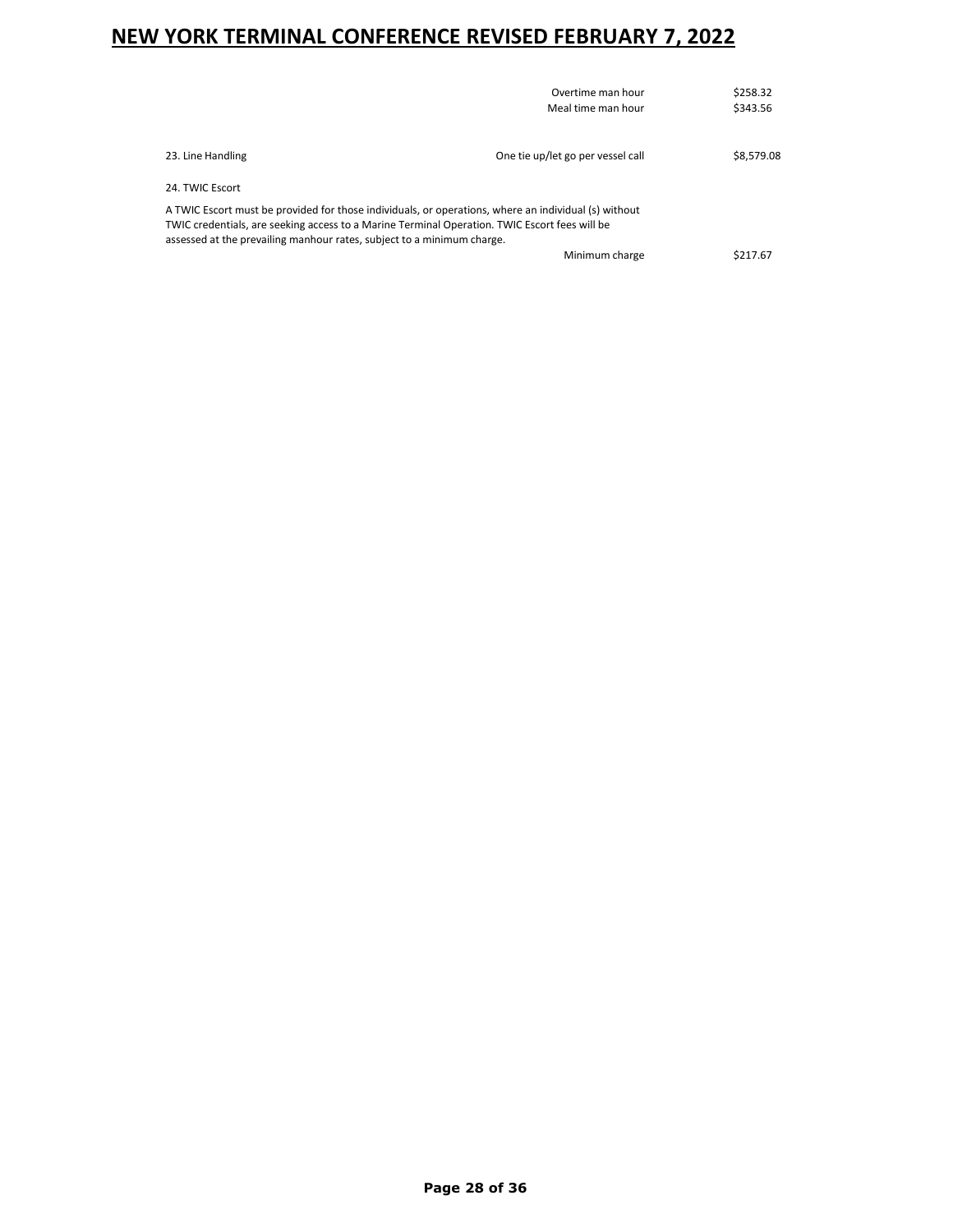### **SECTION VII**

### **RULES AND REGULATIONS TERMINAL THROUGHPUT RATES**

Terminal Throughput Rate, includes terminal operations and vessel discharge/loading operation, charged per move for an ISO in-gauge Container/Unit (20'/40'/40'HC/45' in length), cargo laden or empty, discharged off a vessel into the container yard and subsequently delivered out the gate to shipper/consignee's authorized personnel, or per move for an ISO in-gauge Container/Unit, loaded or empty, received through the gate from shipper/consignee's authorized personnel into the container yard and loaded onto a vessel during straight time operations. Overtime and Mealhour surcharges apply. The Terminal Throughput Rate includes vessel and terminal operations, detentions (except Standby for Vessel) and non-productive work time (unused ILA guarantee). All other charges are to be invoiced separately. Throughput Rate excludes 48' and 53' Containers/Units, Out Of Gauge Containers/Units, other cargoes.

| <b>1. RATE FOR STRAIGHT TIME WORK ONLY</b>                                                                                                                                                                         | per Container/Unit        | \$434.90 |
|--------------------------------------------------------------------------------------------------------------------------------------------------------------------------------------------------------------------|---------------------------|----------|
| <b>2. OVERTIME SURCHARGE</b>                                                                                                                                                                                       |                           |          |
| A. Per Container/Unit discharged or loaded from/to vessels working during<br>regular overtime periods:                                                                                                             | per Container/Unit        | \$89.91  |
| B. Overtime surcharge for 2300 hours vessel operations starts, per Container/Unit<br>discharged or loaded from/to vessels working during 2300 hour vessel starts:                                                  | per Container/Unit        | \$117.27 |
| 3. DOUBLETIME/MEALHOUR                                                                                                                                                                                             |                           |          |
| A. Per Container/Unit discharged or loaded from/to vessels working during<br>doubletime/mealhour periods:                                                                                                          | per Container/Unit        | \$207.18 |
| 4. SHIFTING AND RESTOWING OF CONTAINERS/UNITS DURING VESSEL OPERATIONS                                                                                                                                             |                           |          |
| A. Direct shifting of Containers on board vessel (1 move) straightime per<br>Container (1 overtime or doubletime surcharge applies per Container/Unit shifted<br>during overtime or doubletime/mealhour periods)   | per Container/Unit        | \$305.53 |
| B. Restowing Containers via pier (2 moves) straight time per Container/Unit (2<br>overtime or 2 doubletime/mealhour surcharges apply per Container/Unit shifted<br>during overtime or doubletime/mealhour periods) | per Container/Unit        | \$404.94 |
| C. Reefer shifting/restow, unplug/plug-in surcharge                                                                                                                                                                | per Reefer Container/Unit | \$175.47 |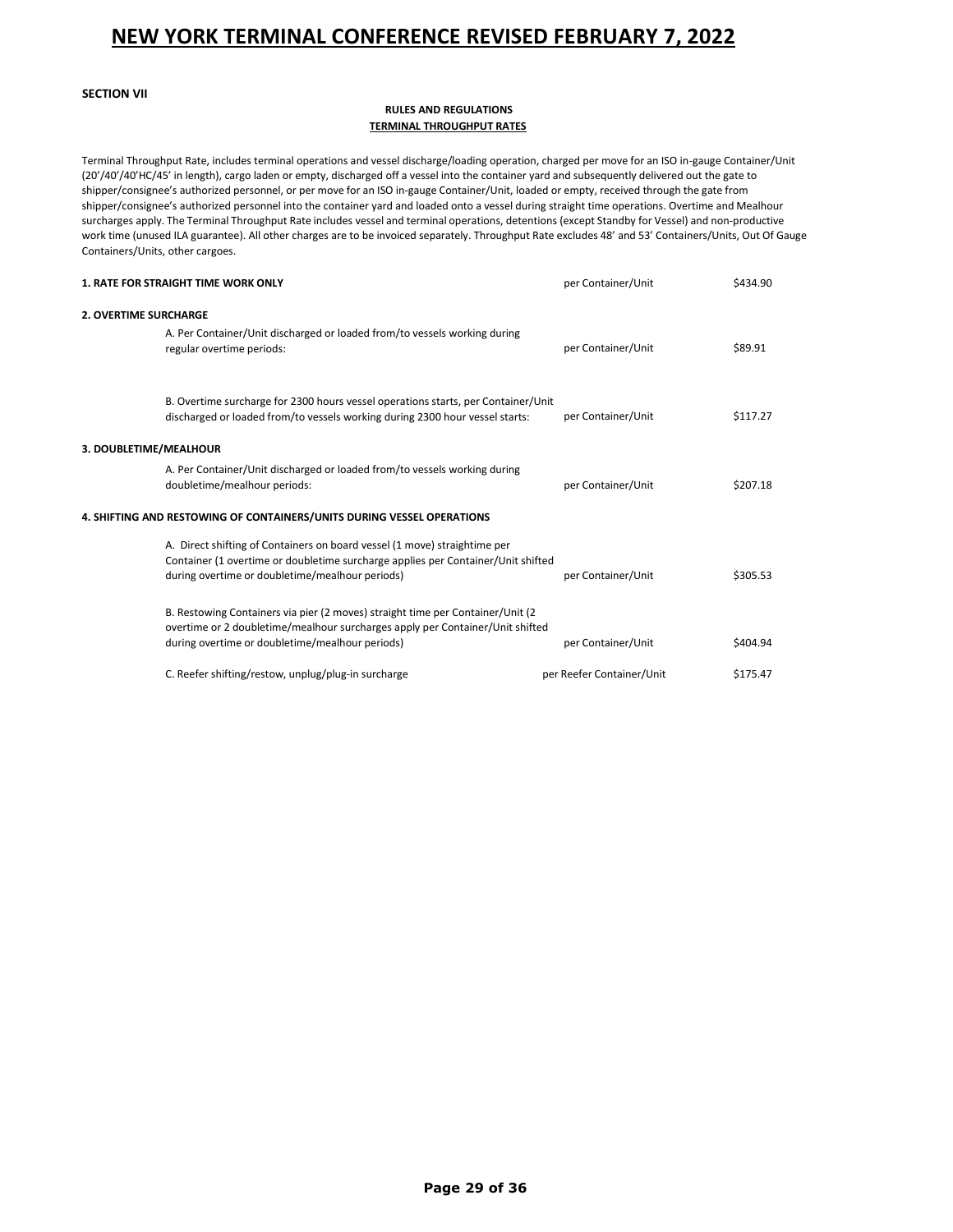# **SECTION VIII**

## **RULES AND REGULATIONS VESSEL OPERATIONS AND CARGO HANDLING AGREEMENT (IN ABSENCE OF INDIVIDUALLY NEGOTIATED AGREEMENT)**

## 1. PURPOSE

The purpose of this part is:

A. To define and set rules, terms and conditions applicable to circumstances where an NYTC participating member shall stevedore a vessel and/or receive, store and release cargo in conjunction therewith when a separate written agreement with the carrier operating the vessel does not exist, has lapsed, does not expressly cover a provision or term in this Section VIII or is otherwise not applicable for any reason including, but not limited to bankruptcy, establishment of a new service or discontinuance of service.

B. To avoid ambiguity as to the rights and obligations of an NYTC participating member and a carrier-vessel operator where no written agreement exists between the NYTC member and the carrier-vessel operator.

## 2. DISCLAIMER:

Nothing contained in the following rules, terms and conditions shall in any way modify or limit any rights of the NYTC member may have to apply and exercise any maritime or other liens which may exist under law (or which are set forth elsewhere in this Marine Terminal Schedule) and/or which may be applied against any vessel, component of a vessel (including cargo containers) or cargo.

## 3. RULES, TERMS AND CONDITIONS

This **AGREEMENT** will apply where no fully executed agreement exists between the carrier (herein "**CARRIER**"), or vessel operator (herein "**CARRIER**"), and an NYTC participating member (herein "**CONTRACTOR**") as stated above.

## **SECTION 1: UNDERTAKINGS AND CONSIDERATIONS**

For and in consideration of the covenants, undertakings and conditions herein mentioned it is mutually agreed between the parties hereto that **CONTRACTOR** will perform and **CARRIER** will pay for each service as provided for in the appropriate rate schedules and the Amendments, if any. which constitute an integral part of this contract, at **CONTRACTOR**'s terminal in the Port of New York / New Jersey (herein Terminal) for full and empty containers, and satellite facilities for empty containers to be loaded on or discharged from container vessels owned, chartered, and/or operated by **CARRIER**, or operating in any vessel or space sharing agreement, upon the terms, conditions and provisions herein provided for the **CARRIER**'S Service to the Port of New York/New Jersey.

1. The regular or normal working day for both stevedoring and terminal operations shall consist of eight (8) hours from 8:00 a.m. to 12:00 noon, and from 1:00 p.m. to 5:00 p.m., and the regular or normal working week shall consist of forty (40) hours made up of five (5) regular or normal working days from Monday through Friday, inclusive, except legal holidays as specified by the NYSA-ILA Agreement. Any other time in excess of the regular or normal working hours mentioned shall be considered overtime.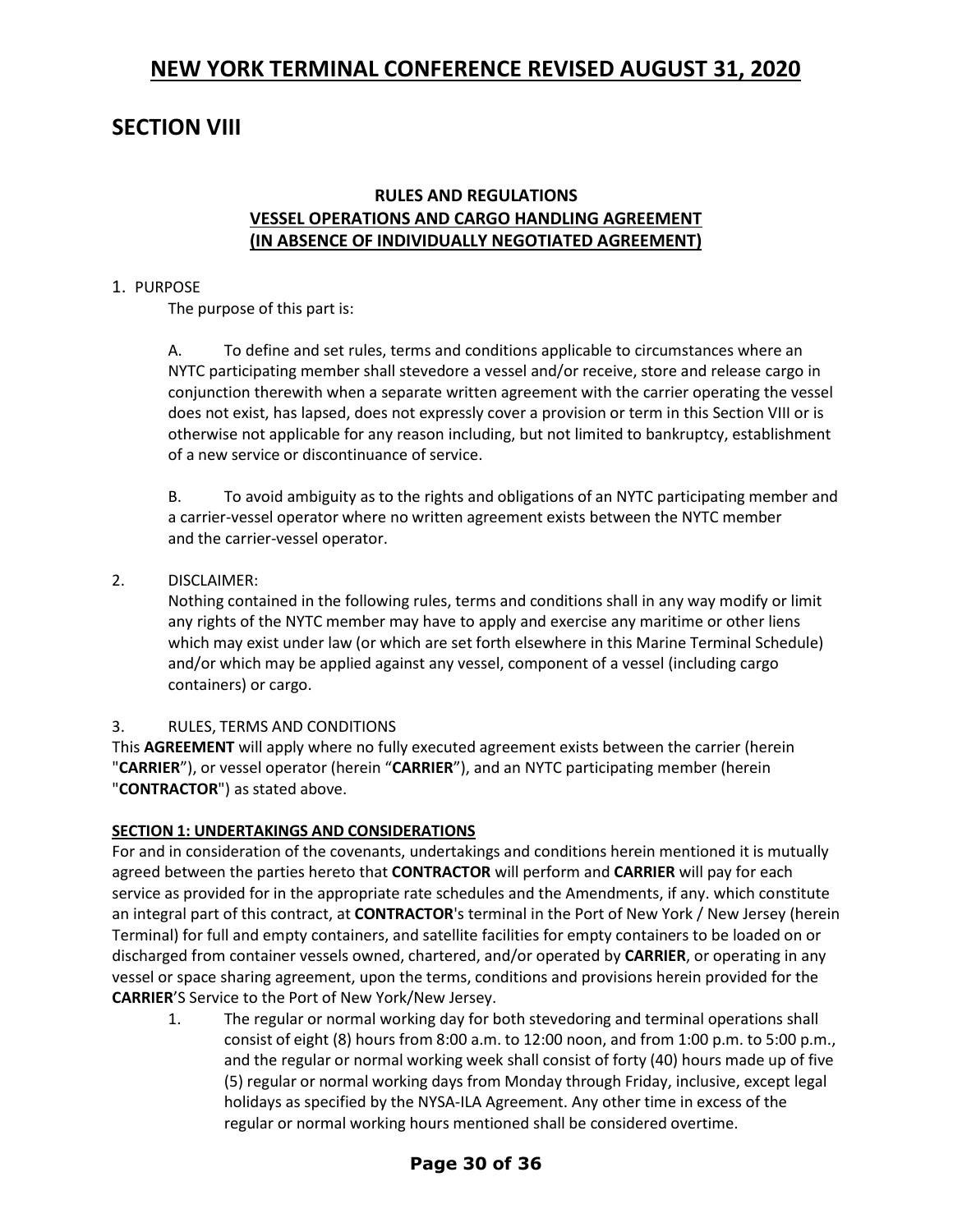- 2. All employees or laborers employed in the performance of services under this **AGREEMENT** shall be employees of **CONTRACTOR**, or its subcontractors, at all times and not of the **CARRIER**.
- 3. Any slot charter arrangements made by **CARRIER** with third party carriers will necessitate a separate stevedoring and terminal agreement with the **CONTRACTOR**.

## **SECTION 2: STEVEDORING AND TERMINAL SERVICES**

Details and rates contained in appropriate rate schedules most recently presented to the **CARRIER** and/or vessel operator.

**CONTRACTOR** will provide the following services for the vessels carrying **CARRIER**'s containers:

- 1. Berthing facilities for the container vessels of the **CARRIER** in Port of New York/New Jersey.
- 2. Container gantry crane or cranes to handle containers and hatch covers of vessels.
- 3. Labor, yard hustlers and/or straddle carriers to transport containers to and from the yard and vessel.
- 4. Labor and supervision to perform the stevedoring operations.
- 5. Clerks to perform clerical functions.
- 6. Labor for handling of lines for docking and undocking of vessels.
- 7. The planning and stowage of containers in accordance with prestow instructions of **CARRIER**. Prepare and furnish to **CARRIER** appropriate container stowage plan and related documents, including container weights, refrigerated cargo, hazardous and uncontainerized cargo and exception lists, prior to vessel's departure. Refrigerated cargo and hazardous cargo lists to be provided to the vessel prior to loading such cargo.
- 8. After work actually begins and the men are thereafter prevented from working through no fault of the **CONTRACTOR**, the entire duration of all gang detention will be charged at the detention rate on a per gang basis.
- 9. In the case of work interruption caused by the breakdown of one or more cranes there will be no straight time charge to **CARRIER** during that guarantee period. Overtime differential charges, if any, during that guarantee period, are for **CARRIER**'s account. In such case, **CONTRACTOR** reserves the right to discontinue operations until repairs are completed. If **CARRIER** requests standby beyond the guarantee period when the breakdown occurred, all standby costs, both straight time and overtime will be for the account of the **CARRIER**. In any event, all overtime differential charges during the breakdown period or while the vessel is working, are for **CARRIER**'s account.

## **SECTION 3: LANE AND YARD SERVICE**

**CONTRACTOR** will provide during straight time hours:

- 1. Labor, supervision, and equipment to perform yard services, and receiving and delivery of loaded and empty containers and chassis through the container lanes.
- 2. Labor, supervision and scale to weigh export container loads.
- 3. Labor and supervision to make visual inspection and record condition of containers, chassis and seals,
- 4. **CARRIER** authorizes **CONTRACTOR** to honor manifests, dock receipts, delivery orders or information submitted or electronically transmitted in mutually agreeable formats relating to cargo and containers for which **CONTRACTOR** performs service. Import containers shall be electronically freight released by the **CARRIER** or its representative to the **CONTRACTOR** for delivery. **CONTRACTOR** shall screen hazardous cargo documents to assure correctness.
- 5. Preparation and electronic transmission to **CARRIER** of all documentation incidental to the receipt and delivery of containers and cargo. Documentation shall include daily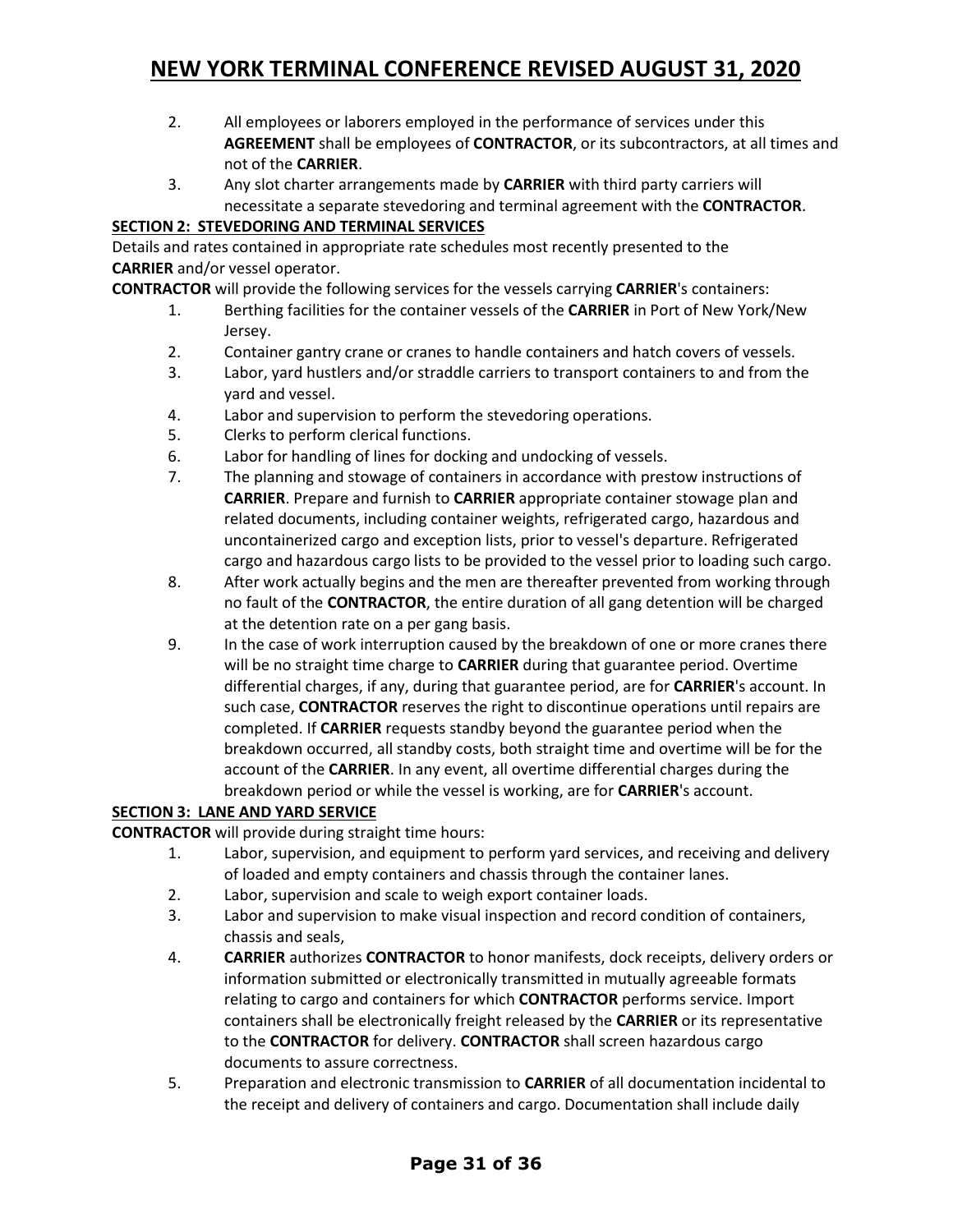equipment status report, receiving and delivery records, all retrievable electronically when required by the **CARRIER**. The vessel stowage plan shall be delivered to the vessel upon completion of cargo work. Upon **CARRIER**'s request, **CONTRACTOR** will cooperate with **CARRIER** to provide each with an EDI stow plan in EDIfact Baplie 1.5 or 2.0 format.

6. **CARRIER** will limit its receiving of export and empty containers to the first scheduled vessel.

## **SECTION 4: CONTAINER FREIGHT STATION SERVICE**

CFS Services are offered provided **SUB-CONTRACTOR** continues to provide such Services to **CONTRACTOR**. Ifso, **CONTRACTOR** or **CONTRACTOR**'s sub-contractor will provide the following:

- 1. All necessary supervision, labor, small forklift trucks, pallets, normal coopering and normal watching service.
- 2. Transport empty and loaded units to and from sub-contractor's facility.
- 3. Receive and tally all cargoes and record quantity, weight, cube and exceptions.
- 4. Load cargo in containers according to dock receipts and unload cargo from containers and place same in CFS, ascertain seal condition and note exceptions as to quantity and condition.
- 5. Make all shipments available to U.S. Government Agencies as required.
- 6. Sign dock receipts in the name of the **CARRIER** and as agent for **CARRIER** for cargo received and to secure signatures for cargo delivered to consignees, their agents, servants, employees and carriers with appropriate notations of exceptions.
- 7. **CARRIER** agrees to reimburse **CONTRACTOR** for chocking, bracing, and carpentry services to secure cargo.

## **SECTION 5: DEMURRAGE, FREE TIME, TRUCK LOADING**

- 1. Free time and demurrage for import and export full containers and loose cargo shall be governed by the regulations and rates contained in the NYTC Marine Terminal Schedule No.011408 in effect and filed with the Federal Maritime Commission. Resulting charges for demurrage shall be collected and retained by **CONTRACTOR**.
- 2. All revenues for services provided in connection with the loading and discharging of railroad cars, lighters, barges, scows, and motor truck carriers, and any other service provided in the NYTC Marine Terminal Schedule No. 011408 shall be collected and retained by **CONTRACTOR**.

## **SECTION 6: WATCHING SERVICE**

**CONTRACTOR** will provide twenty four (24) hours per day of normal watching service, which provides for unarmed personnel.

## **SECTION 7: OBLIGATIONS OF CARRIER**

- 1. Engage **CONTRACTOR**, as its contractor in the Port of New York/New Jersey area for the performance of any and all of the services enumerated herein in connection with all container stevedoring and terminal services provided for **CARRIER**'S service to the Port of New York/New Jersey.
- 2. Promptly remove its vessel from berth, weather permitting, upon request of **CONTRACTOR** if vessel has completed loading and/or discharging and berth is required by **CONTRACTOR**.
- 3. Before operations commence, provide **CONTRACTOR** with all necessary information, instructions and forms covering vessel and container, including container load plan, loading, discharging, stowage, vessel's trim, reefer temperature control, hazardous containers, condition of containers, cargo requiring special handling and marking, routing, manifests, and billing instructions to enable **CONTRACTOR** to provide efficient and economical service.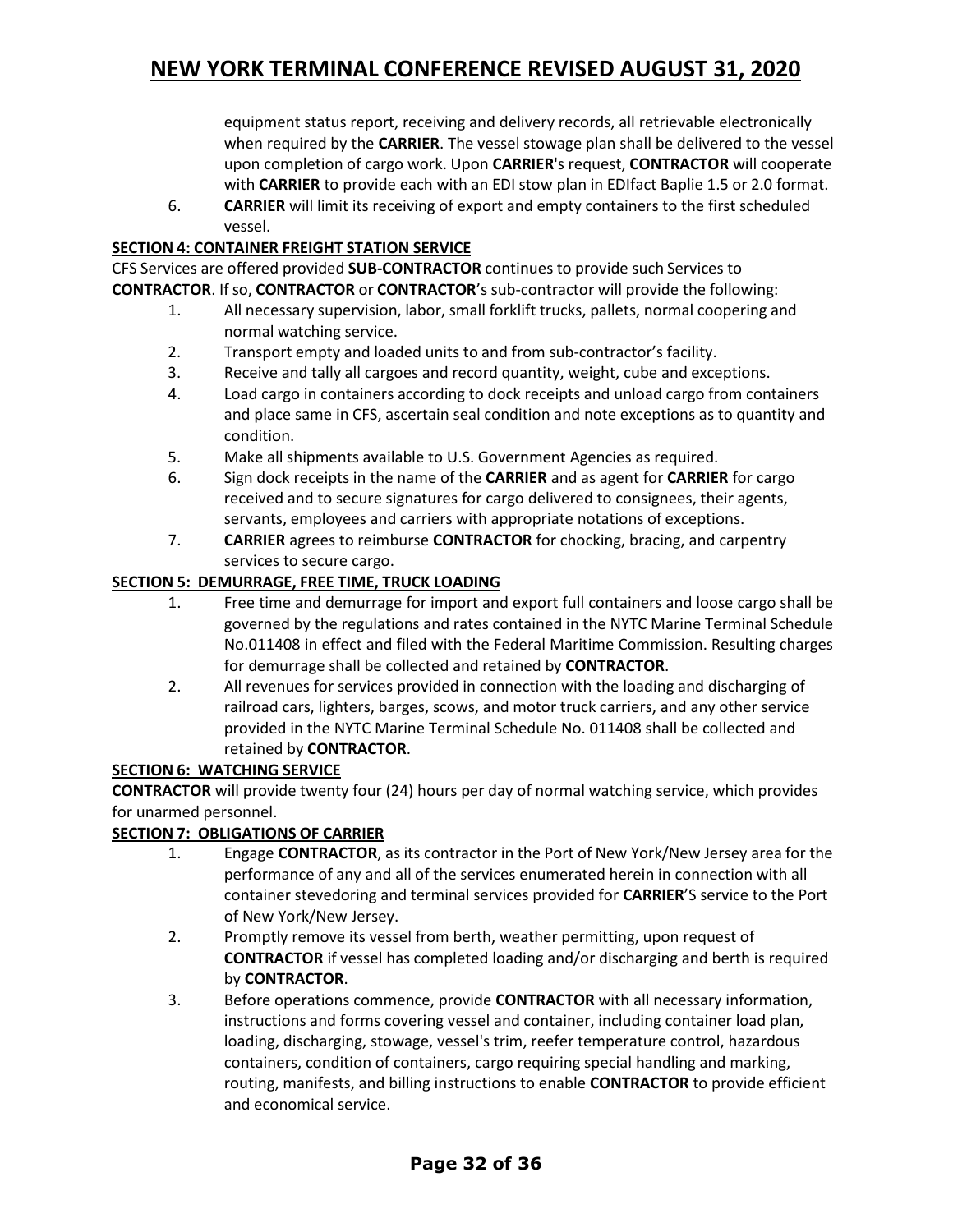- 4. Submit to **CONTRACTOR** all necessary documents pertaining to the discharge and loading of vessels as soon as possible but in any case not later than three (3) full normal working days prior to arrival of vessel.
- 5. Also undertake to deliver export FCL containers and documentation at the Terminal not later than one (1) full normal working day and LCL cargo no later than two (2) full normal working days before arrival of vessel.
- 6. The **CARRIER** will provide hazardous and label cargo lists pursuant to International, Federal and Local regulations and will arrange that such cargoes be delivered to Terminal not more than forty-eight (48) hours prior to arrival of vessel. The **CARRIER** must assure that all hazardous cargo containers are properly placarded in accordance with existing IMCO International Maritime Dangerous Goods Code and/or U.S. Coast Guard regulations. The **CONTRACTOR** will verify the proper placarding in accordance with the above regulations.
- 7. **CARRIER** agrees to provide three (3) weight categories (light, medium, heavy), as determined by the **CARRIER**, for the receiving and handling of export loads and to stevedore vessels within these weight parameters.
- 8. **CARRIER** agrees to sign NYSA/ILA Labor Agreement and/or be a member of the United States Maritime Alliance (USMX) for the period covered by this CONTRACT and to pay the prevailing tonnage assessments and container royalties which may be due.
- 9. The use of NYTC facilities or services is conditioned upon satisfactory assurance of the NYTC that applicable charges will be paid when due. All charges are due and payable as they accrue or on completion of service or use. Wire payment for all anticipated charges is required in advance unless credit has been arranged with the NYTC
- 10. **CARRIER** agrees to limit its receiving of empty containers at **CONTRACTOR**'s Marine Terminal to only those empties specifically booked for loading to the first scheduled vessel from date of empty container receipt. Empty containers not specifically booked for loading to **CARRIER**'s vessel may be received at **CONTRACTOR**'s designated satellite facility.
- 11. **CARRIER** agrees to be a signatory to the prevailing Cooperative Chassis Pool Agreement and to utilize the Co-Op Pool for all business at **CONTRACTOR**'s terminal.
- 12. Wharfage, wharf demurrage, wharf storage and any other charges in this schedule which are assessed against merchandise are liens against all such merchandise deposited upon any wharf nor other premises under the jurisdiction and control of NYTC. NYTC, it's agents or assignees, may hold possession of any or all such merchandise to secure payment of any or all such charges until paid.

## **SECTION 8: RESPONSIBILITY FOR DAMAGE OR LOSS**

1. The **CONTRACTOR** shall be legally liable for loss of or physical damage to the vessels and their equipment and appurtenances as well as containers for individual losses in excess of \$750.00 USD and for loss of or physical damage to cargo, including loss of cargo overside, through the negligence of the **CONTRACTOR**, its employees, agents or servants. Unless otherwise specified herein or applicable by law, claims for loss or damage of any nature must be submitted in writing to **CONTRACTOR** immediately upon discovery or in any event, not later than thirty (30) calendar days from occurrence. Lack of timely notification shall serve as a cause for denial by **CONTRACTOR**. In any event, **CONTRACTOR** shall be discharged from all liability for any and all claims, demands, loss or damage of whatsoever kind, nature, or description unless suit is brought against **CONTRACTOR** within one (1) year from occurrence. This one (1) year period also includes claims for indemnity.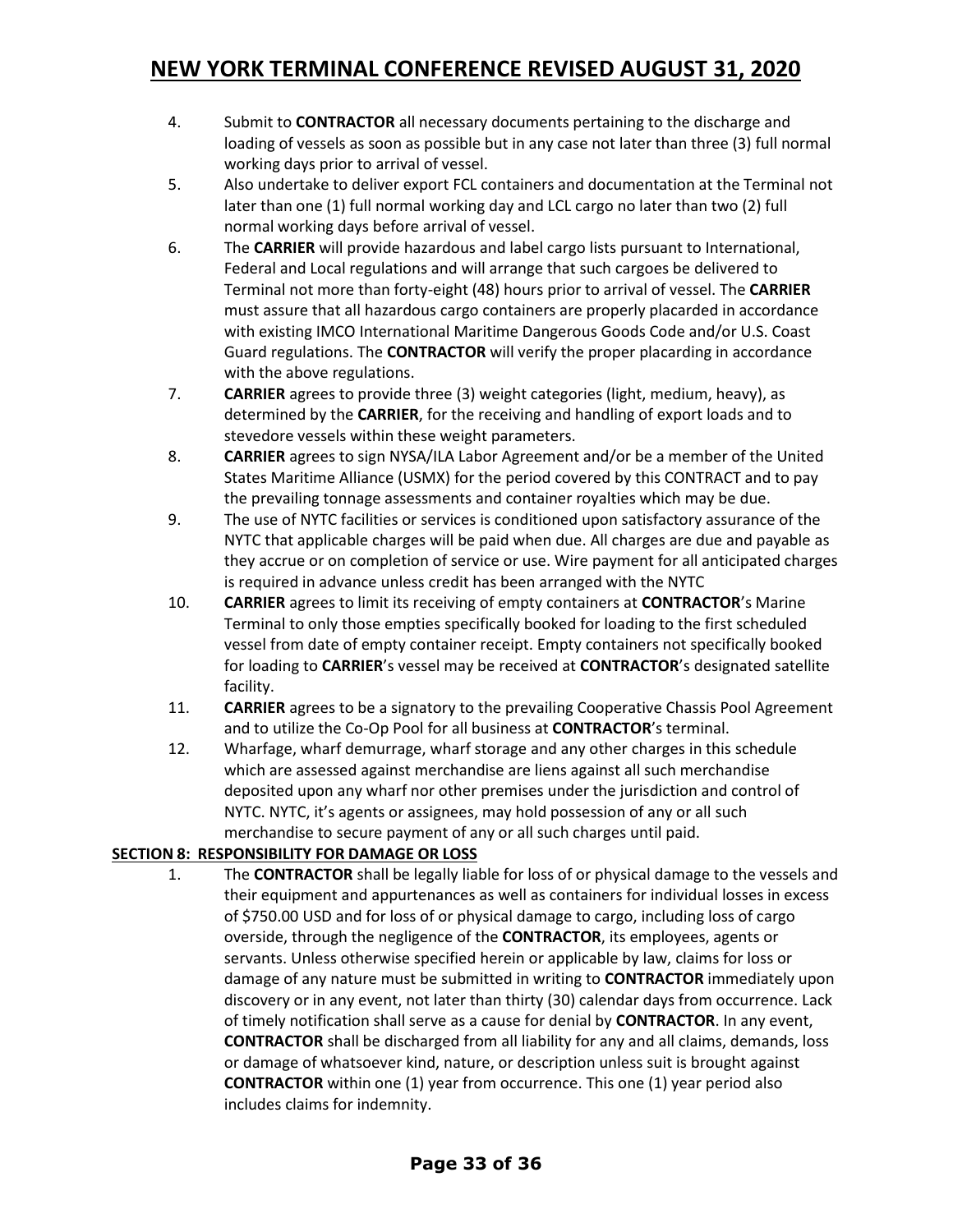- 2. Containers furnished by the **CARRIER** for loading and/or unloading will be sound, watertight, seaworthy and in compliance with all legal and statutory safety standards, so that **CONTRACTOR** may safely use small forklifts inside the containers while mounted on chassis to perform the vanning and devanning operations. All containers to be hoisted and including hatch covers must have ISO fittings. The **CARRIER** agrees to inspect the stowage of containers to ensure adequacy of stowage prior to the vessel's departure.
- 3. It is mutually agreed that the **CONTRACTOR** will not be responsible for:
	- a) Claims due to spoilage to perishable goods carried in containers, unless the **CONTRACTOR** failed to render the services customarily required for such cargo, under proper information from the **CARRIER**.
	- b) Loss of or damage to containers and/or cargo where it is found that the container is damaged, has holes, sprung doors, broken seals or locking devices, unless such damages to container are caused by the **CONTRACTOR**.
	- c) Loss of or damage to cargo in containers found upon discharge not to have been properly blocked, chocked and secured.
	- d) Clerical errors or omissions in the dispatch of the cargo.
- 4. The **CARRIER** agrees to set forth its Bill of Lading a provision which will effectively make available to the **CONTRACTOR** all rights, protections and limitations of liability available to the **CARRIER** under the Carriage of Goods by Sea Act (COGSA) of the United States including but not limited to the \$500 package limitation. The **CARRIER**'s Bill of Lading shall contain a proper "Custody Clause" (Period of Responsibility Clause) which will protect the **CARRIER**/**CONTRACTOR** from the time the goods are received at the port of loading until delivered at the port of discharge.

It is expressly agreed by the **CARRIER** that should such Bill of Lading provisions not extend the application of the COGSA defenses to the **CONTRACTOR**, the **CARRIER** will indemnify **CONTRACTOR** for those sums that it is liable for over and above the limitation of liability defenses.

When **CARRIER** accepts cargo on an ad valorem basis, the **CONTRACTOR** shall not be responsible for increased liability unless **CARRIER** gives written notice in advance to the **CONTRACTOR** in sufficient time for the **CONTRACTOR** to provide special handling and/or supervision; and extra charges therefore shall be agreed upon between the parties at the time such notice is given. Such notice shall include a description of the quantity, nature and location of the goods.

## **SECTION 9: INSURANCE**

The **CONTRACTOR** shall maintain insurance coverage and furnish to the **CARRIER** certificates of insurance as set forth below:

- 1. Workmen's Compensation Insurance for its employees as required by applicable Federal and State Laws.
- 2. Comprehensive General Liability Insurance in the amount of \$10,000,000 for bodily injury.
- 3. Liability Insurance for loss of or physical damage to vessels, chassis, containers and cargo in the amount of \$10,000,000.
- 4. Whenever **CARRIER** through its agents, employees or servants invite or permit persons who are not employees of the **CARRIER** to enter Terminal premises or board vessels at the Terminal, the **CARRIER** agrees to defend, indemnify and hold harmless the **CONTRACTOR** from and against any and all claims, demands, actions, suits, proceeding costs, expenses, damages and liability, including attorney's fees, arising out of, connected with or resulting from said persons being permitted on the Terminal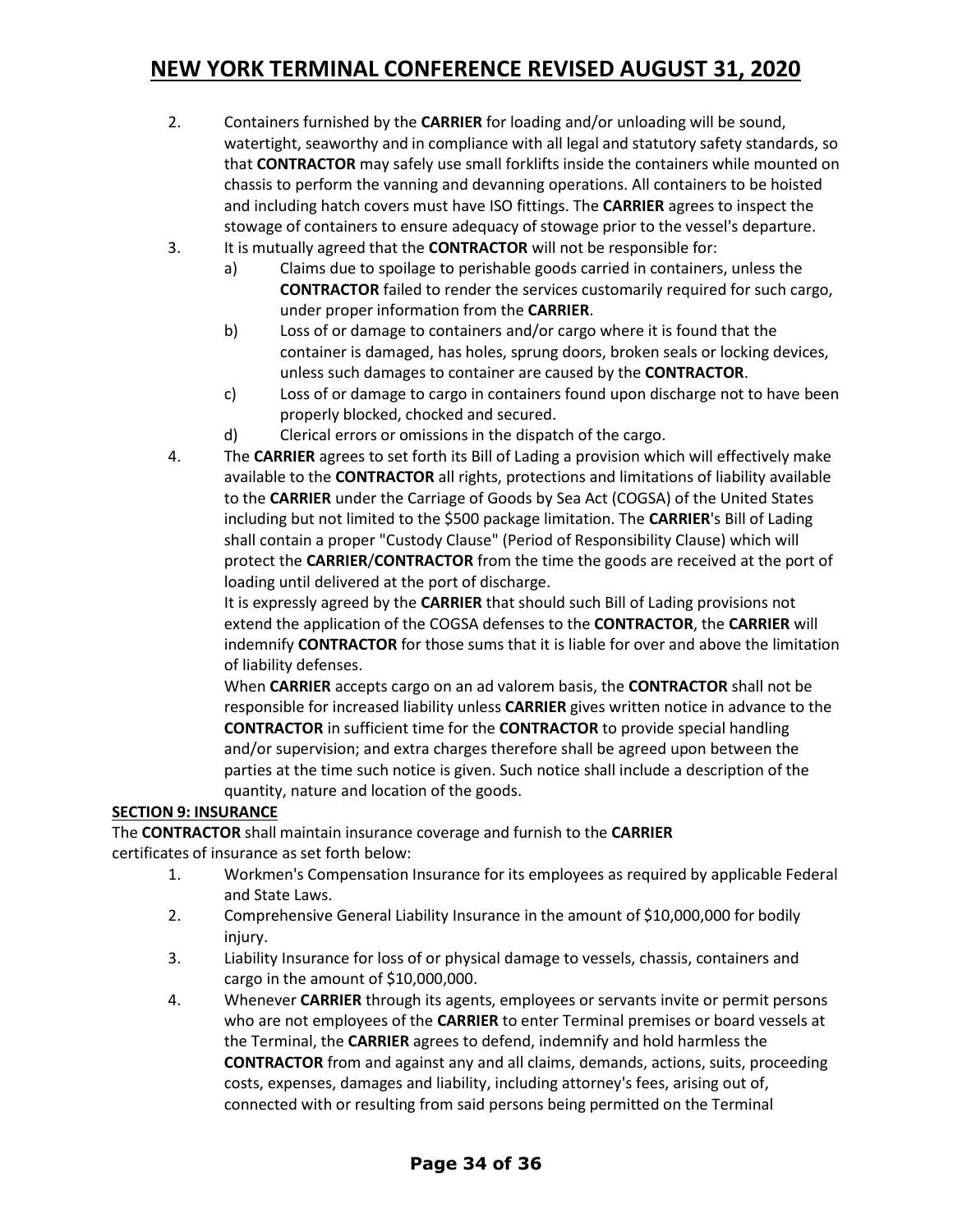premises or on board vessels.

**CARRIER** shall maintain insurance coverage and furnish to the **CONTRACTOR** certificates of insurance as set forth below:

- 1. Workman's Compensation Insurance for its employees as required by applicable Federal and State Laws.
- 2. Comprehensive General Liability Insurance in the amount of \$20,000,000 for bodily injury with an endorsement for terrorism.
- 3. Liability Insurance for loss of or physical damage to property in the amount of \$20,000,000 with an endorsement for terrorism.

## **SECTION 10: FORCE MAJEURE**

**CONTRACTOR** shall be relieved from liability for any delay in the performance or inability to perform any obligation hereunder which is caused by or otherwise relates to any act of God, act of public enemies, war, warlike acts, terrorism, restraint of governments, princes, or peoples of any nation, riots, strikes, lockouts, insurrections, civil commotion, civil disobedience, floods, fire, pestilence, restrictions due to quarantines, sanctions or radioactivity, epidemics, storms, tempest, typhoon, tsunami or any causes beyond the reasonable control of **CONTRACTOR** for so long as such event of force majeure or the inability to perform continues. **CONTRACTOR** shall not be required under this provision to settle any strike or labor disputes under terms it considers unfavorable to itself.

## **SECTION 11: OVERTIME AND MEAL HOUR**

Overtime and meal hour time in the CFS, CY, Lanes and related outside depots when worked at the specific request and authorization of the **CARRIER** in writing, will be charged and paid at the rates set forth in the appropriate rate schedule. Vessel overtime, ILA deadtime in overtime or Meal Hour, will be paid at rates set forth in the appropriate rate schedule.

## **SECTION 12: EXTRA LABOR**

Whenever **CONTRACTOR** is requested in writing by the **CARRIER** to supply extra labor and/or equipment, charges will be made as provided in the appropriate rate schedules.

## **SECTION 13: PENALTY WAGES FOR THE HANDLING OF DISTRESSED CARGO**

Whenever penalty wages are to be paid pursuant to the provisions of the NYSA/ILA Agreement, such additional penalty costs shall be charged to the **CARRIER** in addition to the applicable rates together with the costs of protective accessories, gear and equipment.

## **SECTION 14: ADJUSTMENTS**

The composite increase or decrease in labor elements such as fringe benefits, payroll related items, assessments, taxes and insurance, coupled with non-labor elements governed by changes in the annual Consumer Price Index (CPI) shall provide the basis for the yearly adjustment effective each October 1st to all rates.

Seventy percent (70%) of the container rate shall be subject to a labor cost increase or decrease. The remaining thirty percent (30%) of the container rate shall be subject to adjustment as per CPI Northeast Region as published annually by the U.S. Department of Labor.

All other rates shall be subject to an increase or decrease of one hundred percent (100%) of the combined net effect of the percentage between labor and non labor costs.

In the event of an increase in such wages or changes in present longshore labor, or working conditions, or changes in operational cost factors, the rates specified in this New York Terminal Conference Marine Terminal Schedule No. 011408 will be proportionately increased retroactively to the effective date of such increase

## **SECTION 15: SAFETY REGISTERS AND CERTIFICATES**

It is expressly understood that in the event any vessel fails to comply with the provisions of Public Law 91-596 or fails to have on board any other certificates required by law, all charges and penalties arising out of such failure shall be for the account of the **CARRIER**.